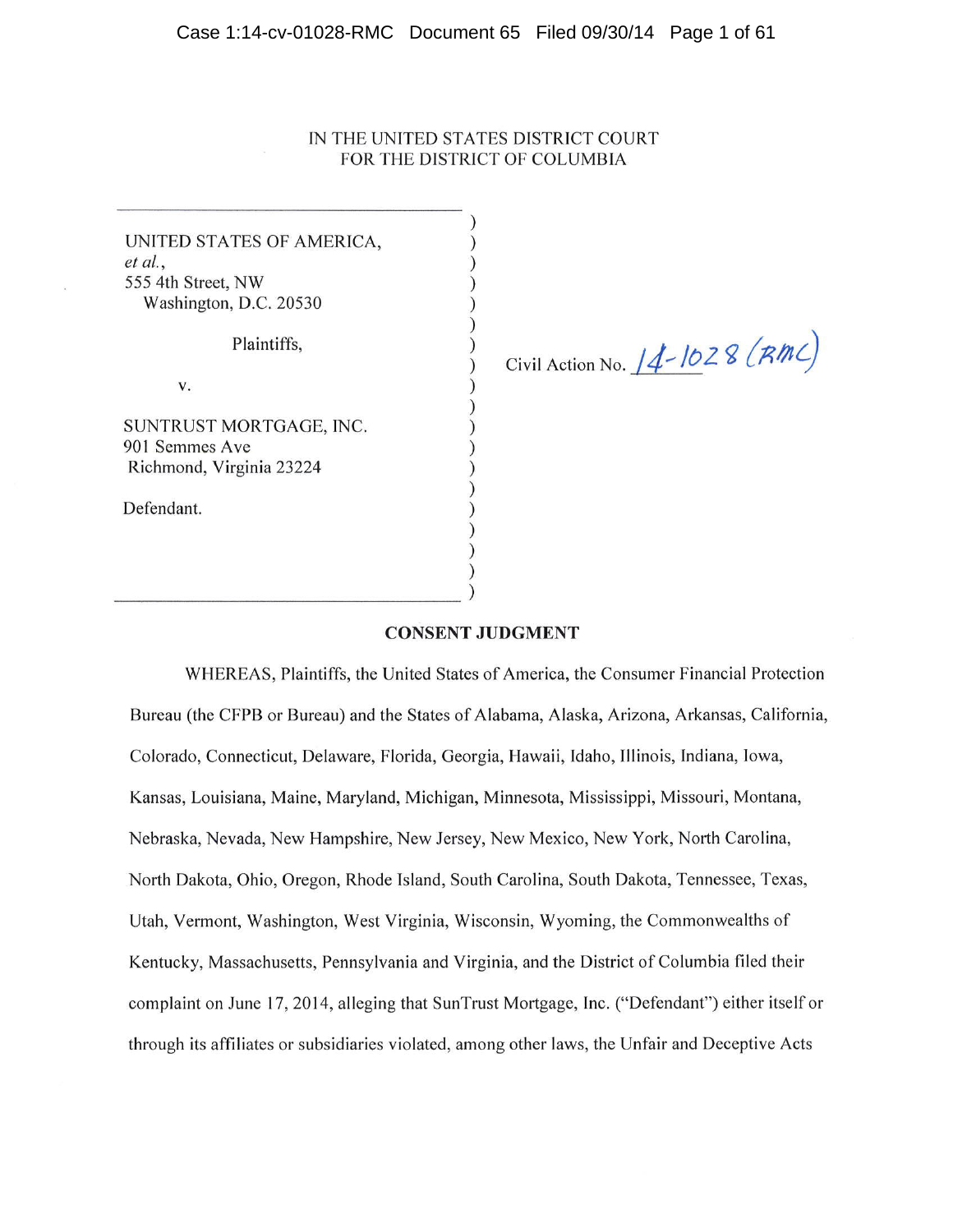### Case 1:14-cv-01028-RMC Document 65 Filed 09/30/14 Page 2 of 61

and Practices laws of the Plaintiff States, the Consumer Financial Protection Act of 2010, the False Claims Act, the Financial Institutions Reform, Recovery, and Enforcement Act of 1989, and the Bankruptcy Code and Federal Rules of Bankruptcy Procedure;

WHEREAS, the parties have agreed to resolve their claims without the need for litigation:

WHEREAS, Defendant, by its attorneys, has consented to entry of this Consent Judgment without trial or adjudication of any issue of fact or law and to waive any appeal if the Consent Judgment is entered as submitted by the parties;

WHEREAS, Defendant, by entering into this Consent Judgment, does not admit any allegations other than those facts of the Complaint deemed necessary to the jurisdiction of this Court and the facts set forth in Attachment A to Exhibit J;

WHEREAS, the intention of the United States, the Bureau, and the States in effecting this settlement is to remediate harms allegedly resulting from the alleged unlawful conduct of the Defendant, either itself or through its affiliates or subsidiaries;

AND WHEREAS, Defendant has agreed to waive service of the complaint and summons and hereby acknowledges the same;

NOW THEREFORE, without trial or adjudication of issues of fact or law, without this Consent Judgment constituting evidence against Defendant except as otherwise noted, and upon consent of Defendant, the Court finds that there is good and sufficient cause to enter this Consent Judgment, and that it is therefore ORDERED, ADJUDGED, AND DECREED:

 $\overline{2}$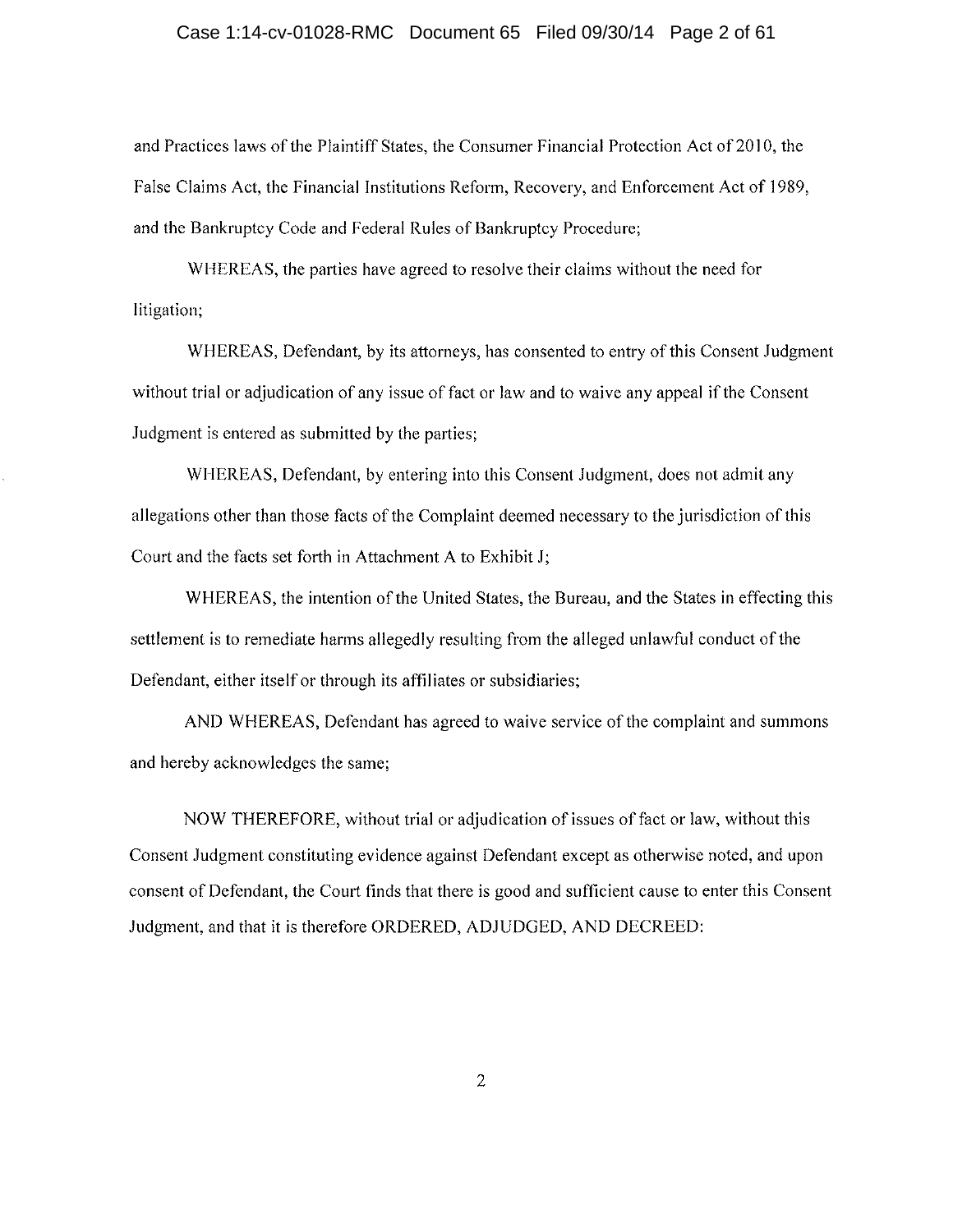#### I. **JURISDICTION**

1. This Court has jurisdiction over the subject matter of this action pursuant to 28 U.S.C. § § 1331, 1345, 1355(a), and 1367, 12 U.S.C. § 5565(a)(1), and under 31 U.S.C. § 3732(a) and (b), and over Defendant. The Complaint states a claim upon which relief may be granted against Defendant. Venue is appropriate in this District pursuant to 28 U.S.C.  $\S$  1391(b)(2) and 31 U.S.C. § 3732(a).

#### II. **SERVICING STANDARDS**

 $\overline{2}$ . Defendant shall comply with the Servicing Standards, attached hereto as Exhibit A, in accordance with their terms and Section A of Exhibit E, attached hereto.

#### Ш. **FINANCIAL TERMS**

 $\overline{3}$ . Payment Settlement Amounts. Defendant shall pay or cause to be paid into an interest bearing escrow account to be established for this purpose the sum of fifty million dollars (\$50,000,000), which shall be known as the "Direct Payment Settlement Amount" as specified in Exhibit F, and which shall be distributed in the manner and for the purposes specified in Exhibit B. Defendant shall further pay to the United States Department of Justice the sum of four hundred and eighteen million dollars (\$418,000,000), which shall be known as the "Exhibit" J Settlement Amount" as specified in Exhibit J, plus simple interest on the Settlement Amount at a rate of 2.375% per annum accruing from March 5, 2014 through March 15, 2014, for a total of \$418,271,986, as described in Exhibit J. Defendant's payment of the Direct Payment Settlement Amount shall be made by electronic funds transfer within ten days of receiving notice that the escrow account referenced in this Paragraph 3 is established or within ten days of the Effective Date of this Consent Judgment, whichever is later. Defendant's payment of the Exhibit J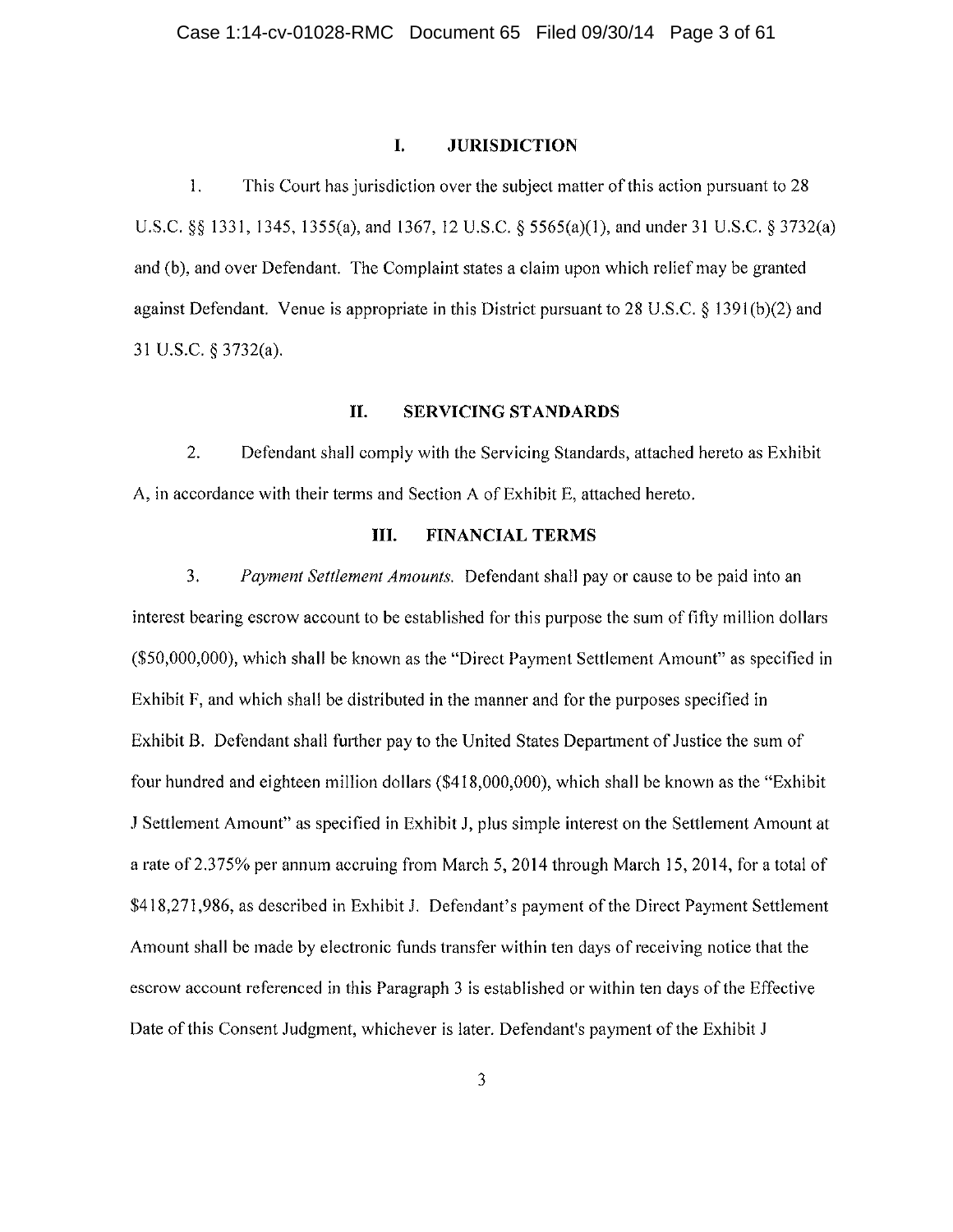### Case 1:14-cv-01028-RMC Document 65 Filed 09/30/14 Page 4 of 61

Settlement Amount shall be made by electronic funds transfer, pursuant to written instructions to be provided by the United States Department of Justice, within ten days of receiving the written instructions from the United States Department of Justice. After Defendant has made the required payments. Defendant shall no longer have any property right, title, interest or other legal claim in any funds held in escrow. The interest bearing escrow account established by this Paragraph 3 is intended to be a Qualified Settlement Fund within the meaning of Treasury Regulation Section 1.468B-1 of the U.S. Internal Revenue Code of 1986, as amended. The Monitoring Committee established in Paragraph 8 shall, in its sole discretion, appoint an escrow agent ("Escrow Agent") who shall hold and distribute funds as provided herein. All costs and expenses of the Escrow Agent, including taxes, if any, shall be paid from the funds under its control, including any interest earned on the funds.

Payments to Foreclosed Borrowers. In accordance with written instructions from  $\overline{4}$ . the State members of the Monitoring Committee, for the purposes set forth in Exhibit C, the Escrow Agent shall transfer from the escrow account to the Administrator appointed under Exhibit C forty million dollars (\$40,000,000) (the "Borrower Payment Amount") to enable the Administrator to provide cash payments to borrowers whose homes were finally sold or taken in foreclosure by Defendant between and including January 1, 2008 and December 31, 2013; who submit claims allegedly arising from the Covered Conduct (as that term is defined in Exhibit G hereto); and who otherwise meet criteria set forth by the State members of the Monitoring Committee; and to pay the reasonable costs and expenses of a Settlement Administrator, including taxes and fees for tax counsel, if any. Defendant shall also pay or cause to be paid any additional amounts necessary to pay claims, if any, of borrowers whose data is provided to the Settlement Administrator by Defendant after Defendant warrants that the data is complete and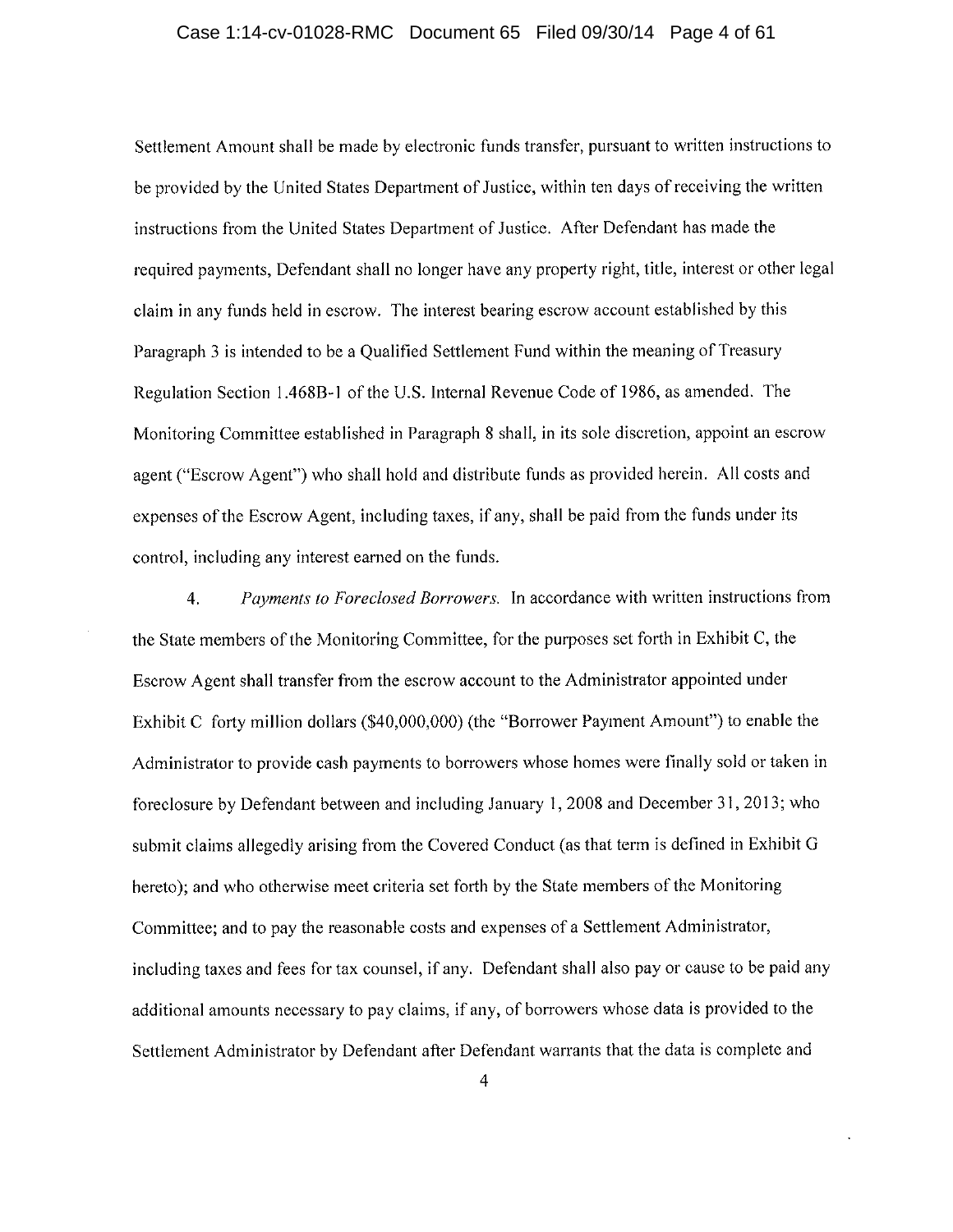### Case 1:14-cv-01028-RMC Document 65 Filed 09/30/14 Page 5 of 61

accurate pursuant to Paragraph 3 of Exhibit C. The Borrower Payment Amount and any other funds provided to the Administrator for these purposes shall be administered in accordance with the terms set forth in Exhibit C.

Consumer Relief. Defendant itself and through its affiliates and subsidiaries, shall  $5.$ provide five hundred million dollars (\$500,000,000) of relief to consumers who meet the eligibility criteria in the forms and amounts described in Paragraphs 1-9 of Exhibit D, as amended by Exhibit I, to remediate harms allegedly caused by the alleged unlawful conduct of Defendant. Defendant shall receive credit towards such obligation as described in Exhibit D as amended by Exhibit I.

#### **IV. ENFORCEMENT**

6. The Servicing Standards and Consumer Relief Requirements, attached as Exhibits A and D, are incorporated herein as the judgment of this Court and shall be enforced in accordance with the authorities provided in the Enforcement Terms, attached hereto as Exhibit E.

 $7<sub>1</sub>$ The Parties agree that Joseph A. Smith, Jr. shall be the Monitor and shall have the authorities and perform the duties described in the Enforcement Terms, attached hereto as Exhibit E.

8. The Parties agree that the Monitoring Committee established pursuant to certain Consent Judgments entered in United States, et al. v. Bank of America Corp., et al., No. 12-civ-00361-RMC (April 4, 2012) (Docket Nos. 10-14) and referenced specifically in paragraph 8 of those Consent Judgments, shall be designated as the committee responsible for performing the role of the Administration and Monitoring Committee, as described in the Enforcement Terms. References to the "Monitoring Committee" in this Consent Judgment and related documents shall be understood to refer to the same Monitoring Committee as that established in the Bank of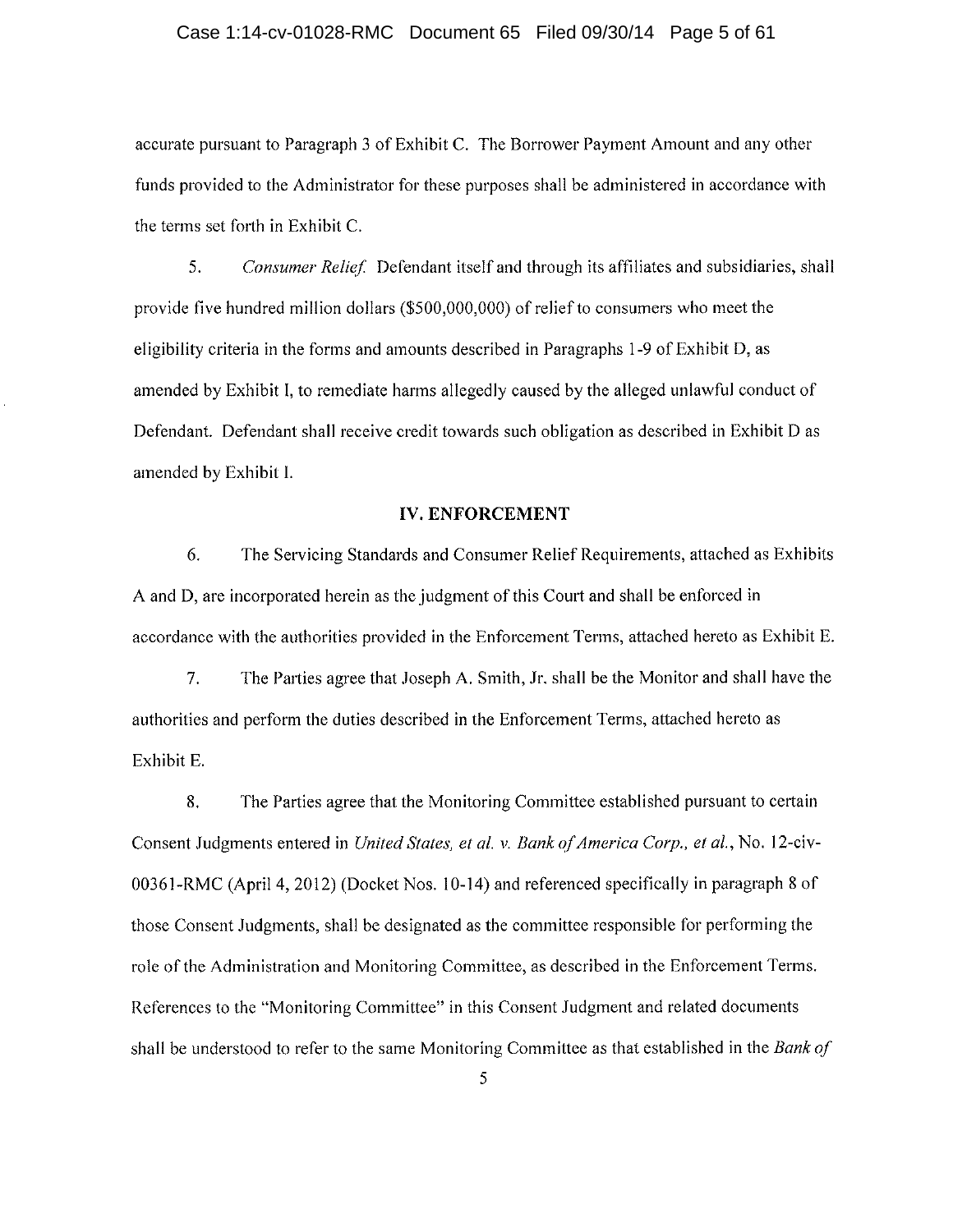### Case 1:14-cv-01028-RMC Document 65 Filed 09/30/14 Page 6 of 61

America Corp. case referenced in the preceding sentence, with the addition of a CFPB Member, and the Monitoring Committee shall serve as the representative of the participating state and federal agencies in the administration of all aspects of this Consent Judgment and the monitoring of compliance with it by the Defendant.

#### V. **RELEASES**

9. The United States, the Bureau, and Defendant have agreed, in consideration for the terms provided herein, for the release of certain claims, and remedies, as provided in the Federal Release, attached hereto as Exhibit F and in the Origination Release, attached hereto as Exhibit J. The United States, the Bureau, and Defendant have also agreed that certain claims and remedies are not released, as provided in Paragraph 11 of Exhibit F and as provided in paragraph 3 of Exhibit J. The releases contained in Exhibit F and Exhibit J shall become effective on the dates and pursuant to the terms provided in those documents.

 $10.$ The Department of Housing and Urban Development and Defendant have agreed, in consideration for the terms provided herein, for the release of certain claims, and remedies, as provided in the Administrative Release, attached hereto as Exhibit K. The release contained in Exhibit K shall become effective on the date and pursuant to the terms provided in that document.

The State Parties and Defendant have agreed, in consideration for the terms  $11.$ provided herein, for the release of certain claims and remedies, as provided in the State Release, attached hereto as Exhibit G. The State Parties and Defendant have also agreed that certain claims and remedies are not released, as provided in Part IV of Exhibit G. The releases contained in Exhibit G shall become effective upon payment of the Direct Payment Settlement Amount by Defendant.

6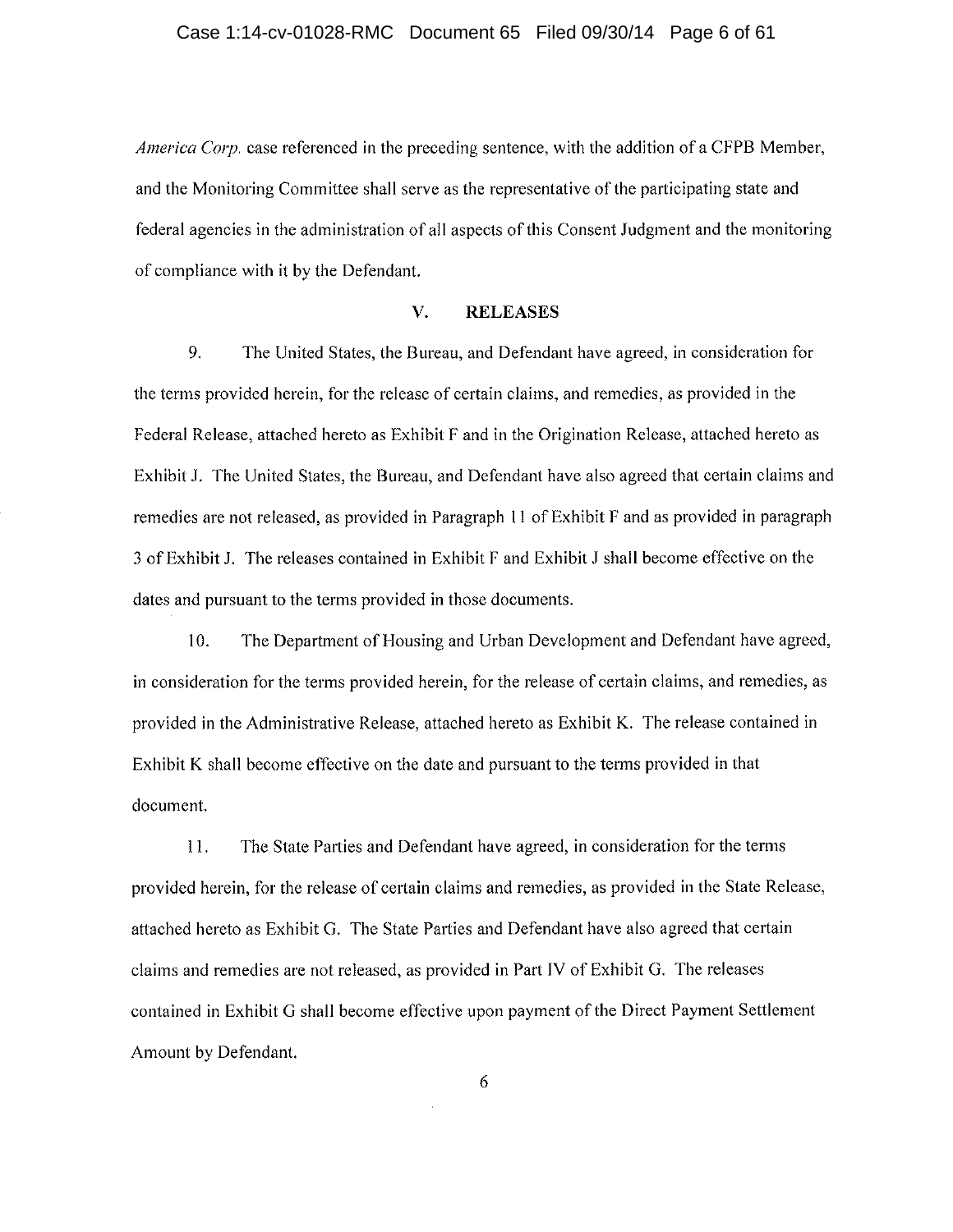#### VII. **OTHER TERMS**

 $12.$ In the event that the Defendant (a) does not complete certain consumer relief activities as set forth in Exhibit D, as amended by Exhibit I ("Consumer Relief Requirements"), and (b) does not make the Consumer Relief Payments (as that term is defined in Exhibit F (Federal Release)) and fails to cure such non-payment within thirty days of written notice by the party, the United States, the Bureau, and any State Party may withdraw from the Consent Judgment and declare it null and void with respect to the withdrawing party. Nothing in this paragraph shall be interpreted to affect the releases in Exhibit J, or the release of civil and administrative claims, remedies, and penalties based on Covered Origination Conduct in Exhibit K.

13. This Court retains jurisdiction for the duration of this Consent Judgment to enforce its terms. The parties may jointly seek to modify the terms of this Consent Judgment, subject to the approval of this Court. This Consent Judgment may be modified only by order of this Court.

14. The Effective Date of this Consent Judgment shall be the date on which the Consent Judgment has been entered by the Court and has become final and non-appealable. An order entering the Consent Judgment shall be deemed final and non-appealable for this purpose if there is no party with a right to appeal the order on the day it is entered.

 $15.$ This Consent Judgment shall remain in full force and effect for three and one-half years from the date it is entered ("the Term"), at which time the Defendant's obligations under the Consent Judgment shall expire, except that, pursuant to Exhibit E, Defendant shall submit a final Quarterly Report for the last quarter or portion thereof falling within the Term and cooperate with the Monitor's review of said report, which shall be concluded no later than six

 $\overline{7}$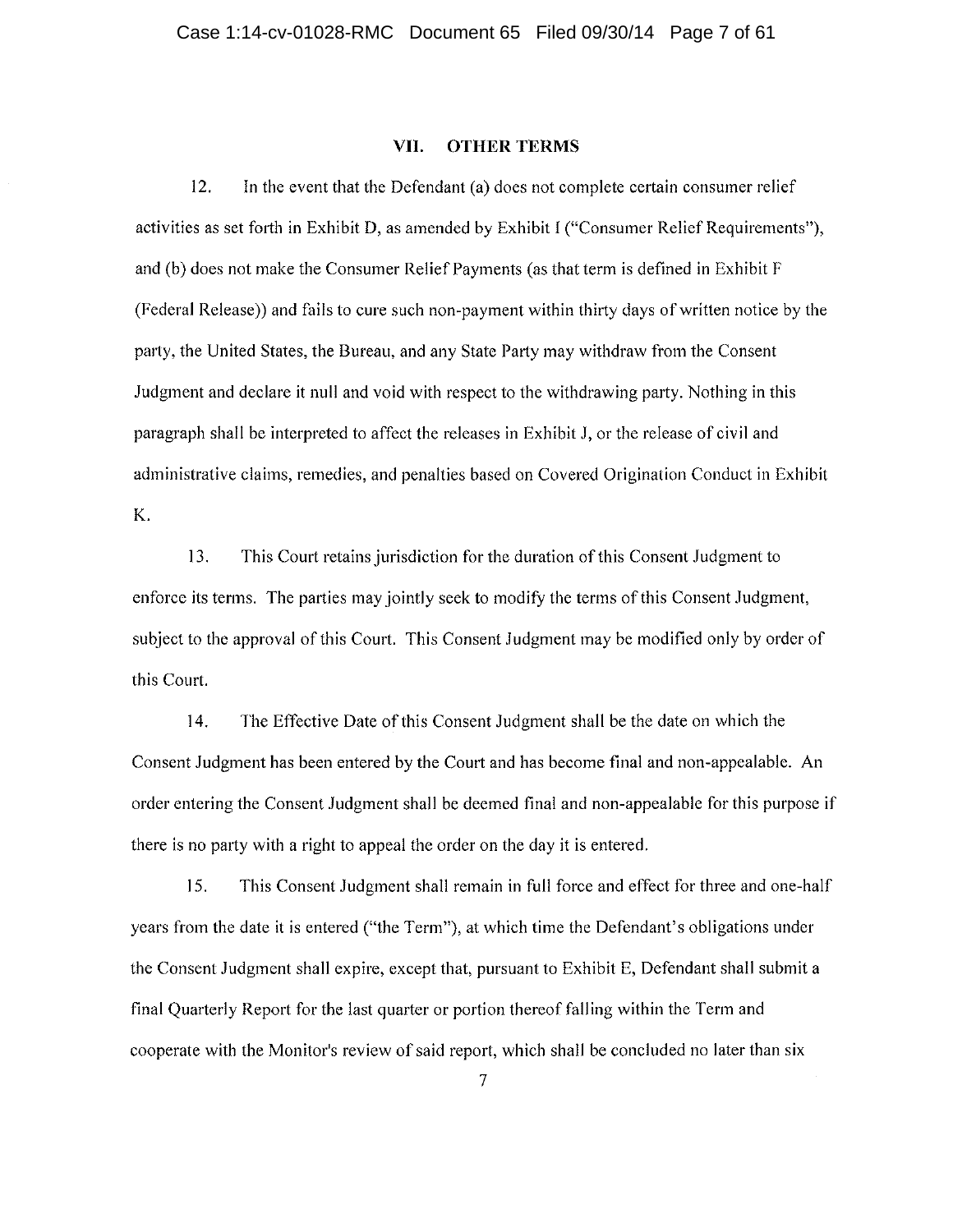### Case 1:14-cv-01028-RMC Document 65 Filed 09/30/14 Page 8 of 61

months after the end of the Term. The duration of the Servicer's obligations under the Servicing Standards set forth in Exhibit A shall be reduced to a period of three years from the date of the entry of the Consent Judgment, if at the end of the third vear, the Monitor's two servicing standard compliance reports immediately prior to that date reflect that the Servicer had no Potential Violations during those reporting periods, or any Corrective Action Plans that the Monitor had not yet certified as completed. Defendant shall have no further obligations under this Consent Judgment six months after the expiration of the Term, but the Court shall retain jurisdiction for purposes of enforcing or remedying any outstanding violations that are identified in the final Monitor Report and that have occurred but not been cured during the Term.

Except as otherwise agreed in Exhibit B, each party to this litigation will bear its 16. own costs and attorneys' fees associated with this litigation.

17. Nothing in this Consent Judgment shall relieve Defendant of their obligation to comply with applicable state and federal law.

18. The sum and substance of the parties' agreement and of this Consent Judgment are reflected herein and in the Exhibits attached hereto. In the event of a conflict between the terms of the Exhibits and paragraphs 1-18 of this summary document, the terms of the Exhibits shall govern.

so ORDERED this 20 day of September, 2014

**INITED STATES DISTRICT JUDGE**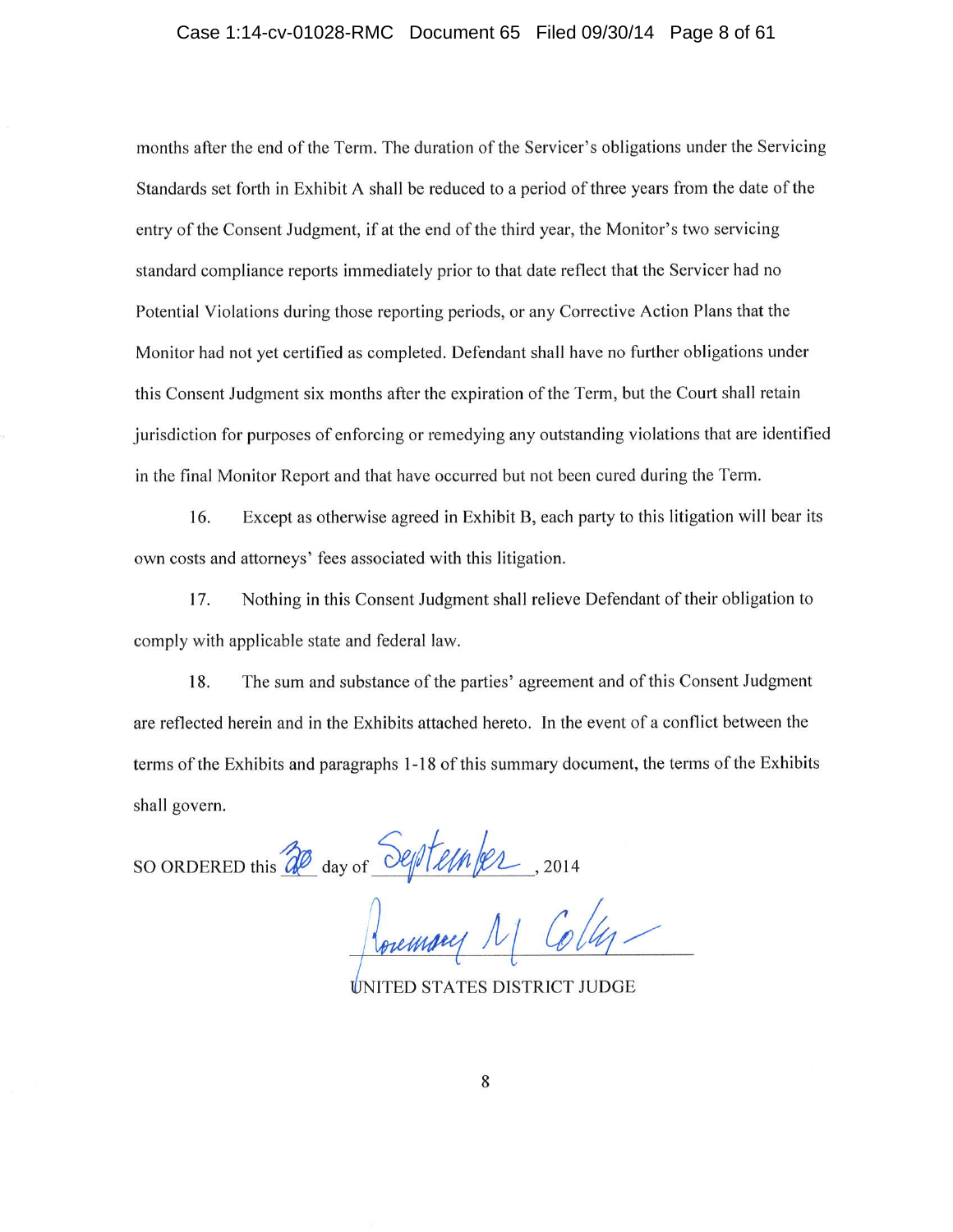$\sim$ 

For the United States:

רצו ' TONY WEST

Associate Attorney General U.S. Department of Justice 950 Pennsylvania Ave., N.W. Washington, DC 20530 Tel.:  $202 - 514 - 9500$ Fax: 202-514-0238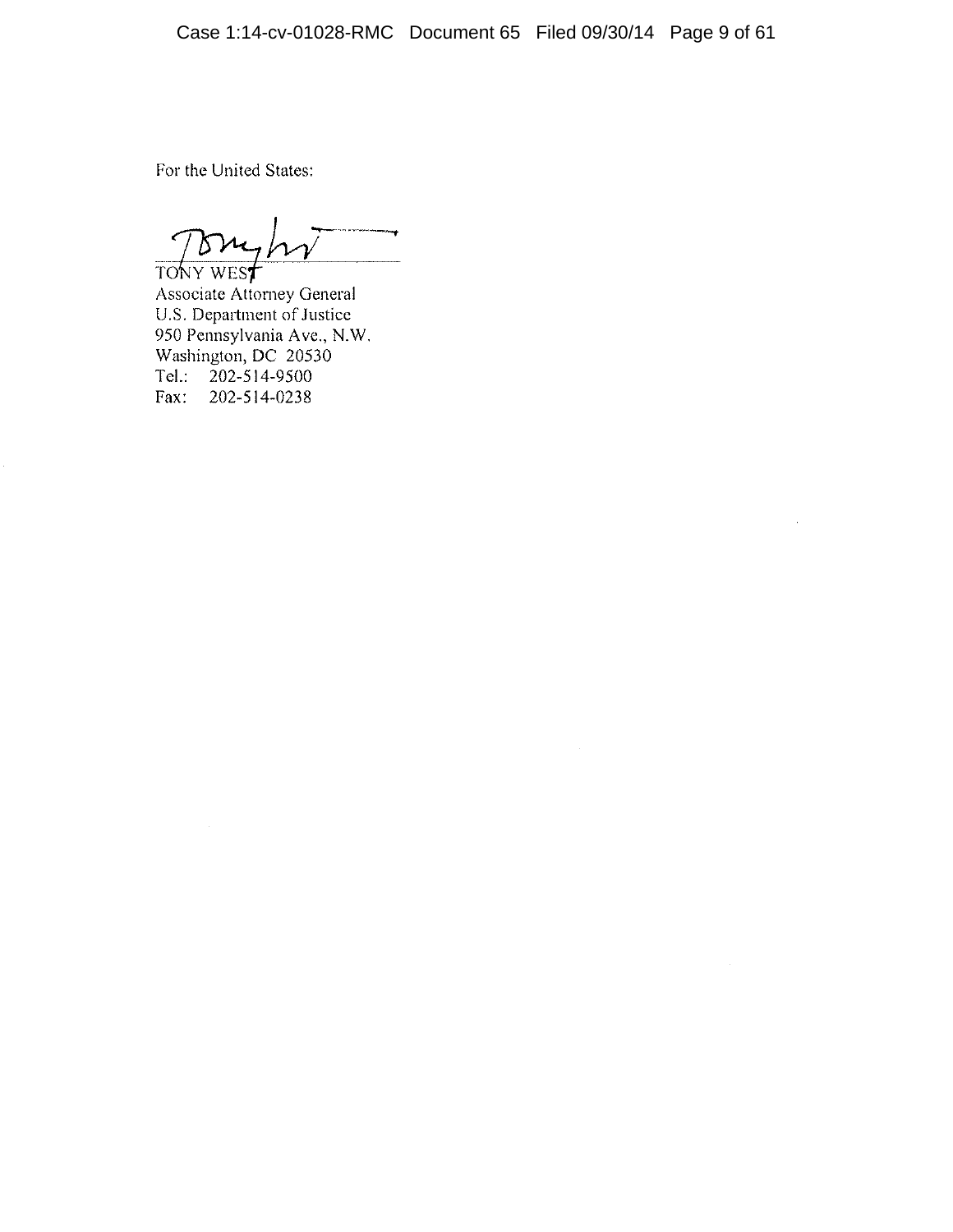For the Department of Housing and Urban Development:

.<br>with 'Umrn

Ŷ.

DAMON Y-SMITH **Acting General Counsel** U.S. Department of Housing and Urban Development<br>451 7<sup>th</sup> Street, S.W.<br>Washington, DC 20410<br>Tel.: 202-402-5099 Fax: 202-708-3389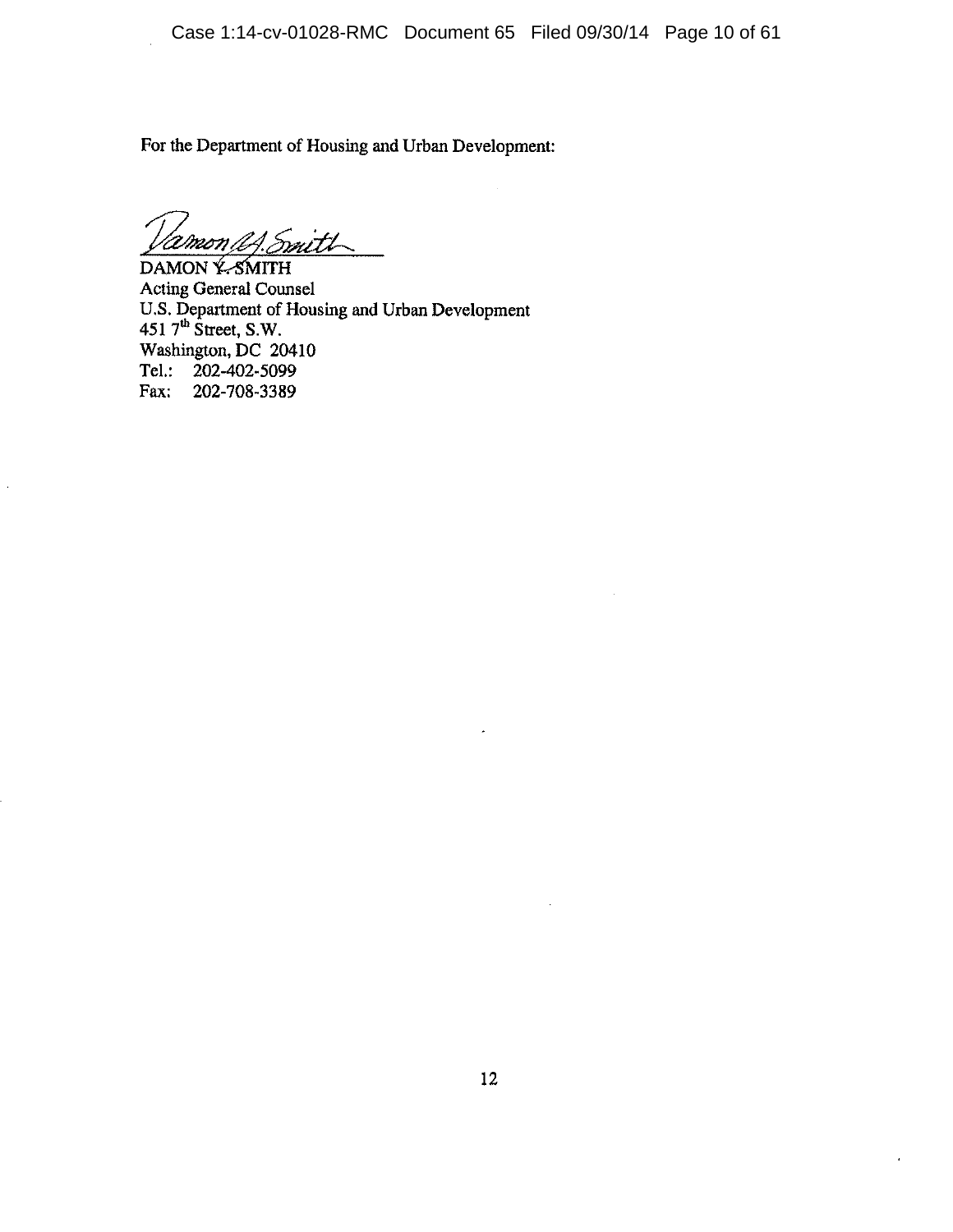For the Consumer Financial Protection Bureau:

Varhel Ran

**LUCY E. MORRIS** Deputy Enforcement Director **CARA PETERSEN** Assistant Litigation Deputy RACHEL RODMAN **Enforcement Attorney** Consumer Financial Protection Bureau 1700 G Street, NW Washington, DC 20552 Tel.: 202-435-7964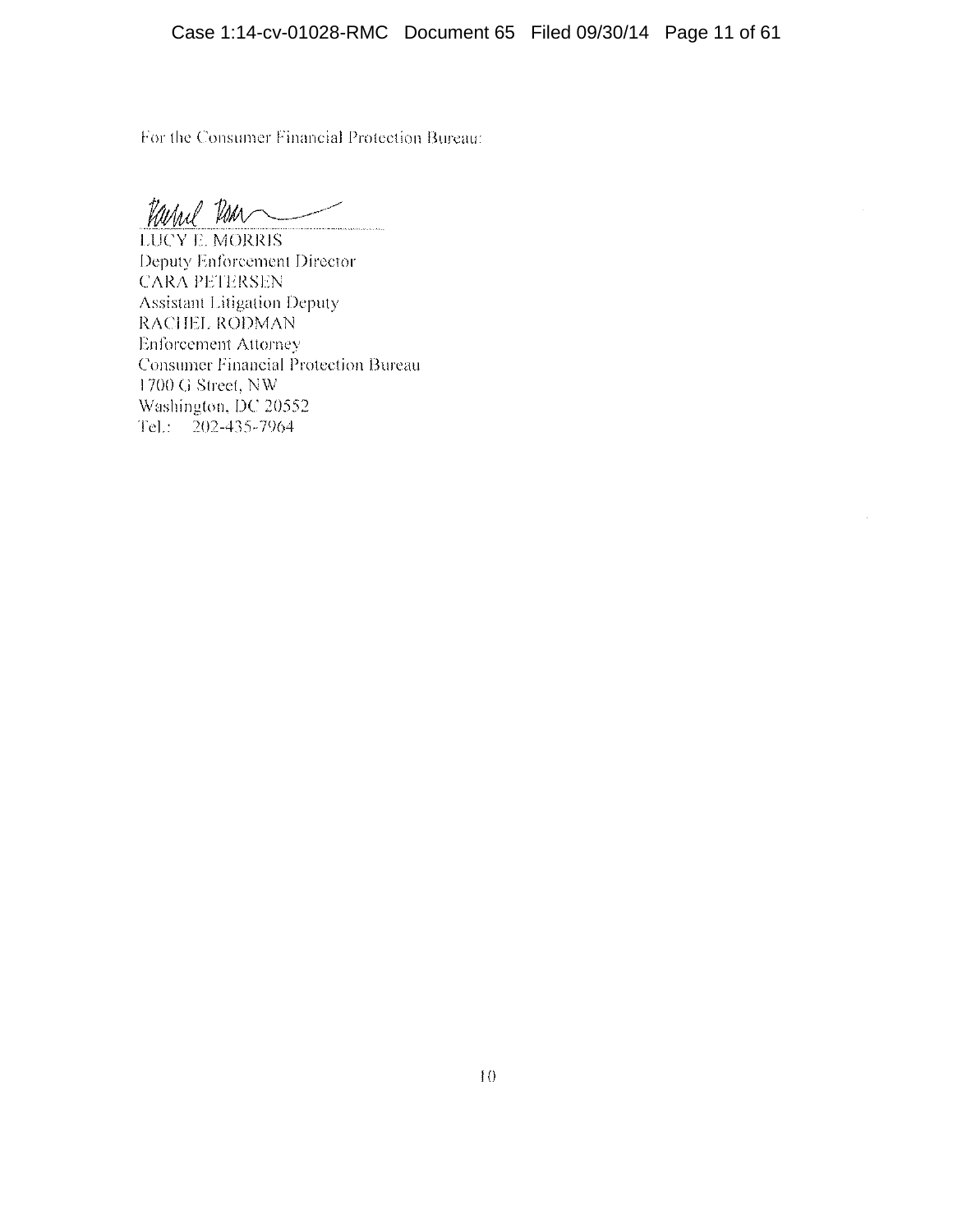$\bar{z}$ 

For the Executive Office for U.S. Trustees

Unitt Henri 1

RAMONA D. ELLIOTT  $\sqrt{\text{General} \text{ Council}}$ 441 G St., N.W., Suite 6150 Washington, D.C. 20530 Tel.: 202-307-1399 Fax: 202-307-2397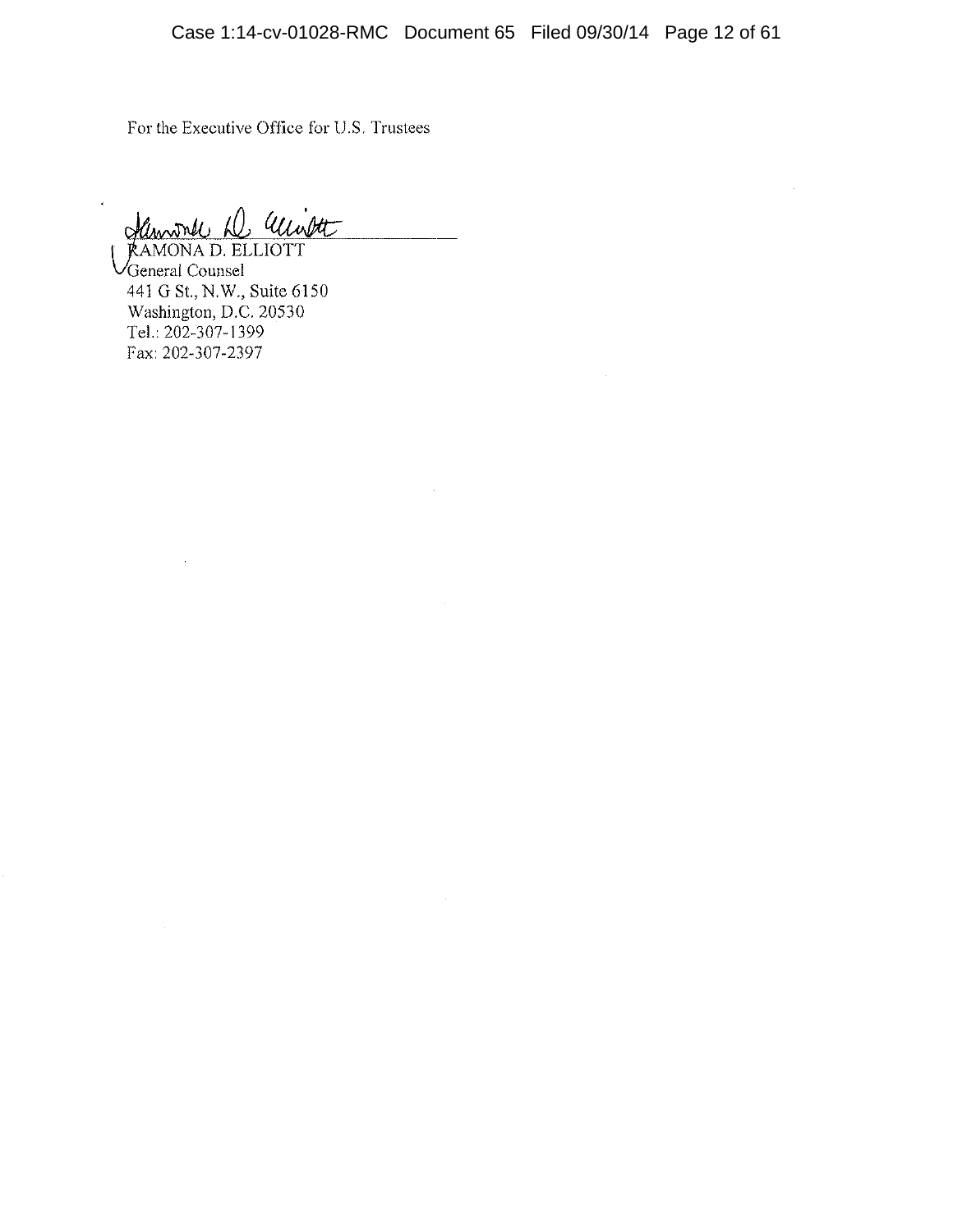For the Federal Trade Commission<br>(as to Exhibit F only):

 $\overline{\mathcal{C}$ Yaa Apori

Attorney Federal Trade Commission 600 Pennsylvania Ave., NW CC-10232 Washington, DC 20058 202-326-3796 Tel: 202-326-3768 Fax:

à.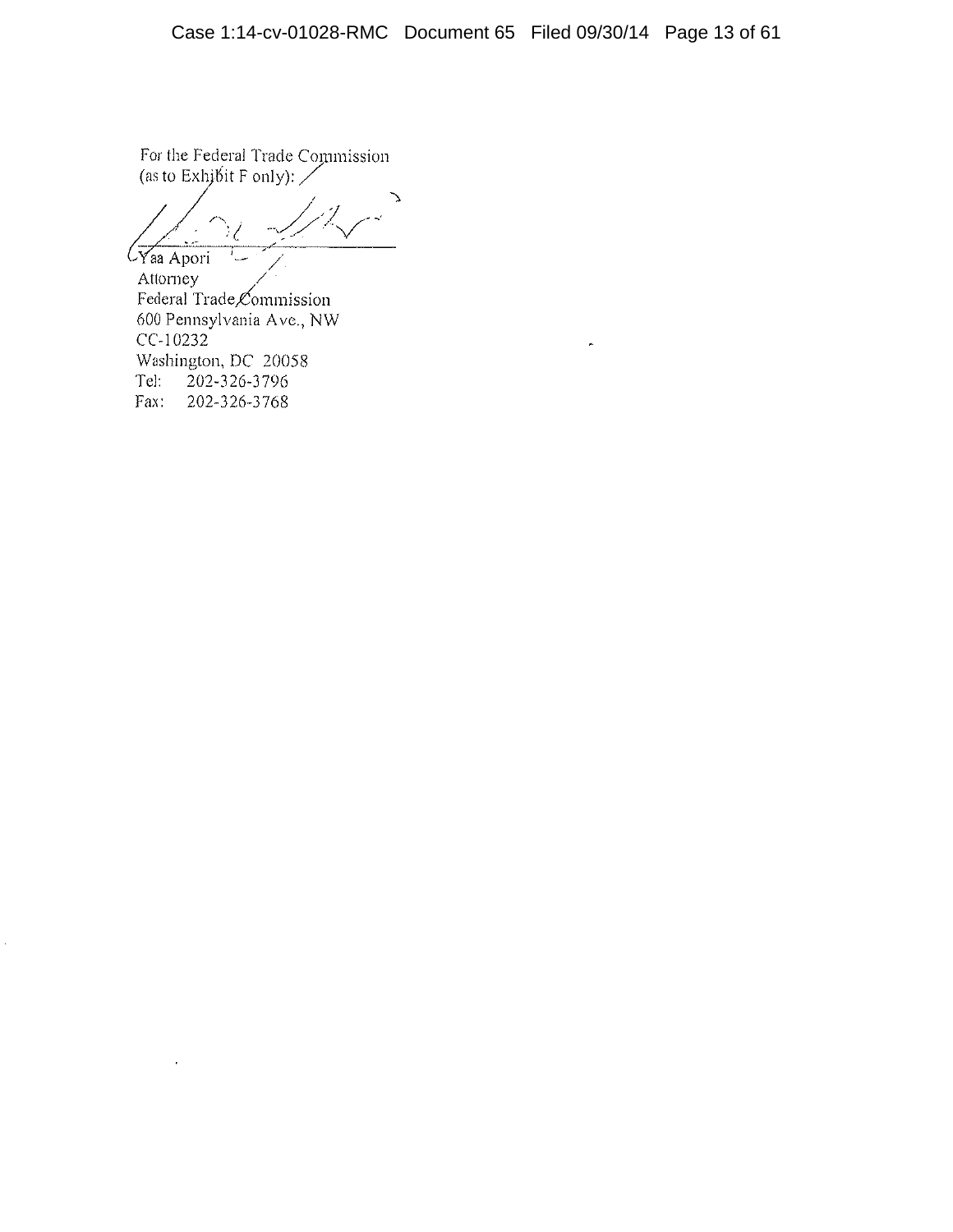For the Department of the Treasury:

Sture by Erik Resemptor JÓHN H. STURC

Chief Counsel Office of Financial Stability U.S. Department of the Treasury 1500 Pennsylvania Avenue, N.W.<br>Washington, D.C. 20020 202-622-5451 Tel: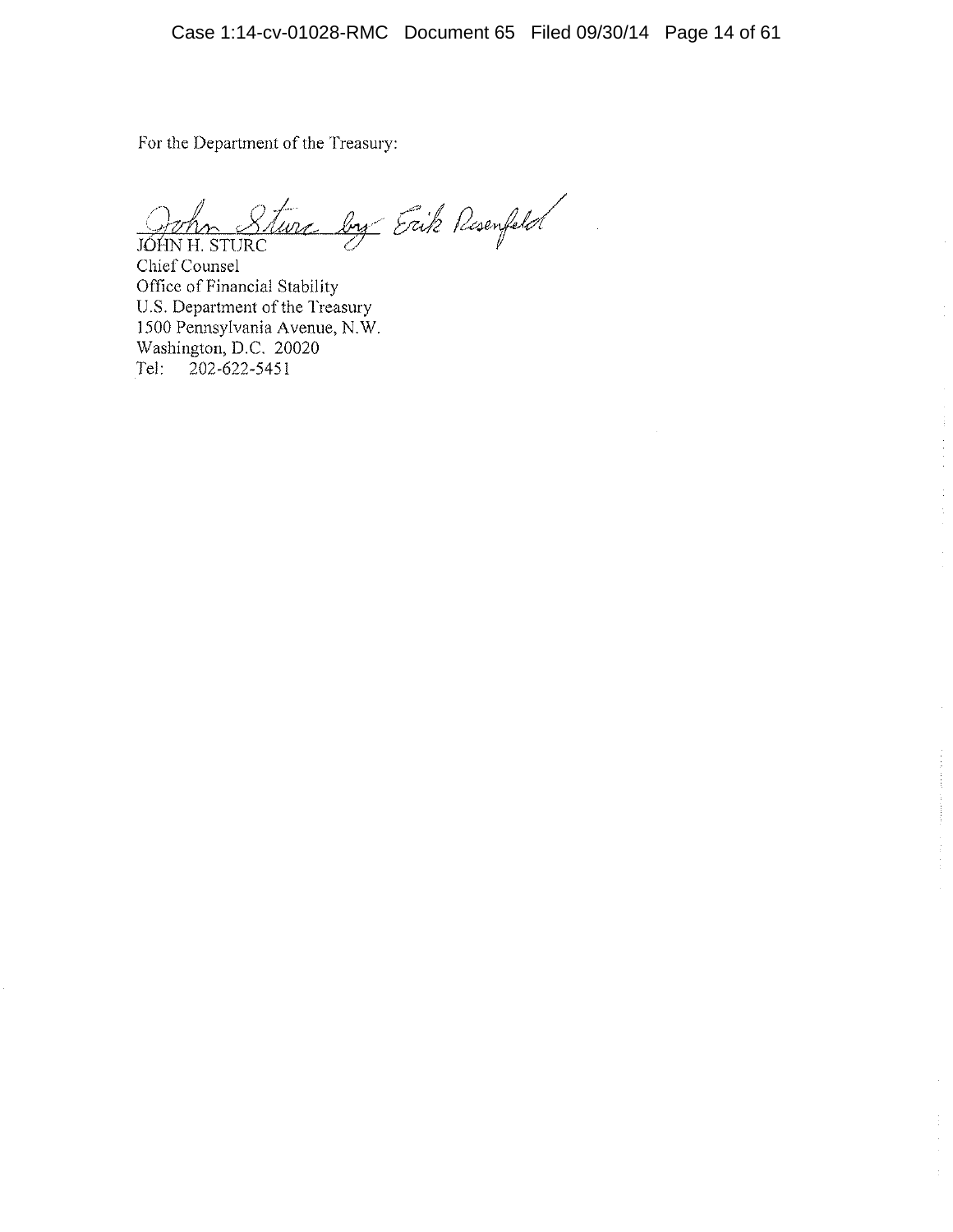For the State of Alaska:

'Ur

**CYNTHIA C. DRINKWATER** Assistant Attorney General<br>Alaska Attorney General's Office<br>1031 W. 4<sup>th</sup> Avenue, Ste. 200<br>Anchorage, AK 99501<br>Tel.: 907-269-5200 Fax: 907-264-8554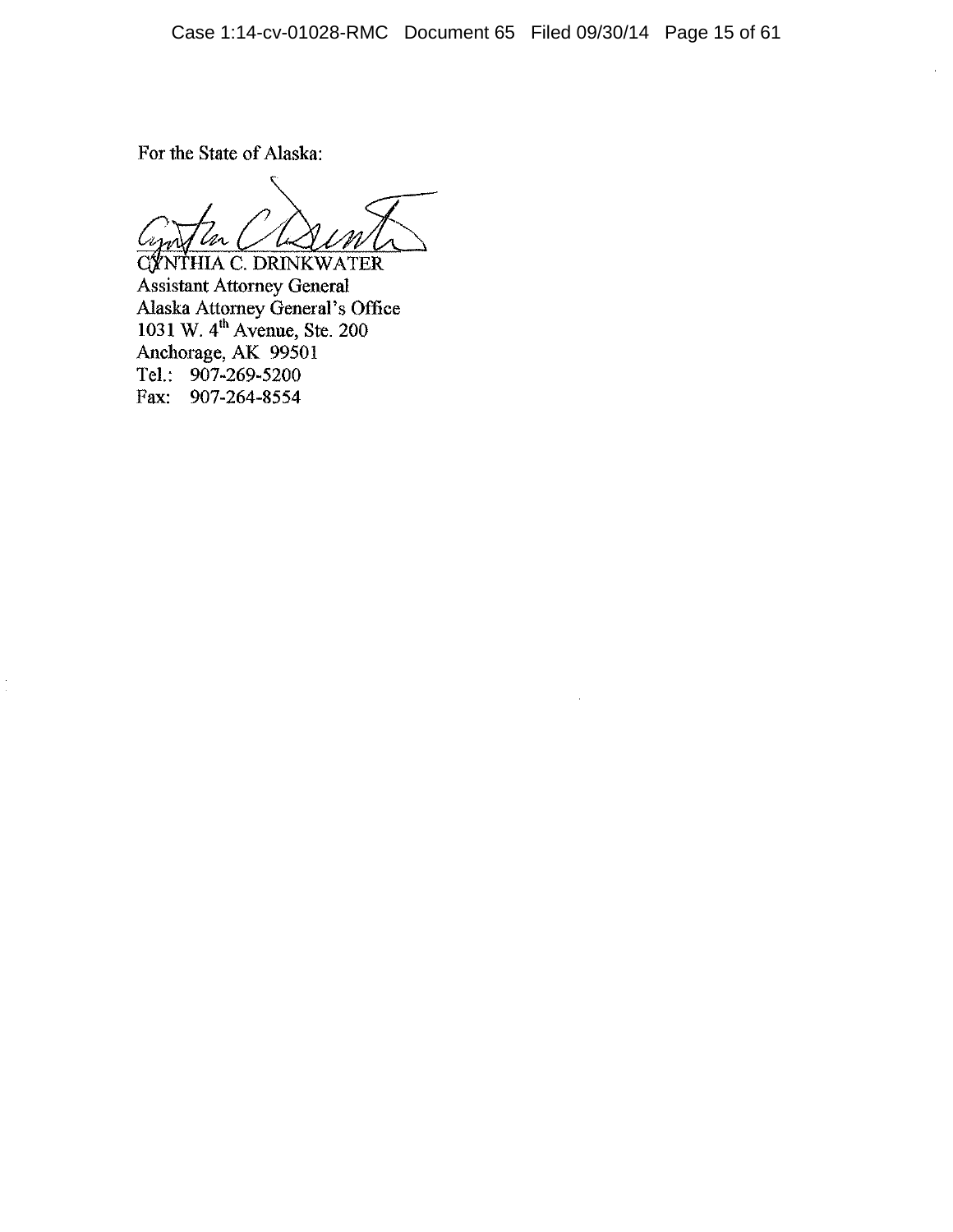$\begin{array}{c}\n\vdots \\
\downarrow \\
\downarrow\n\end{array}$ ÷.  $\overline{\phantom{a}}$ 

 $\mathbf{I}$ 

For the State of Alabama:

Ml/S

NOEL S. BARNES **Assistant Attorney General** Office of the Alabama Attorney General 501 Washington Avenue<br>Montgomery, AL 36130<br>Tel.: 334-242-7335 Fax: 334-242-2433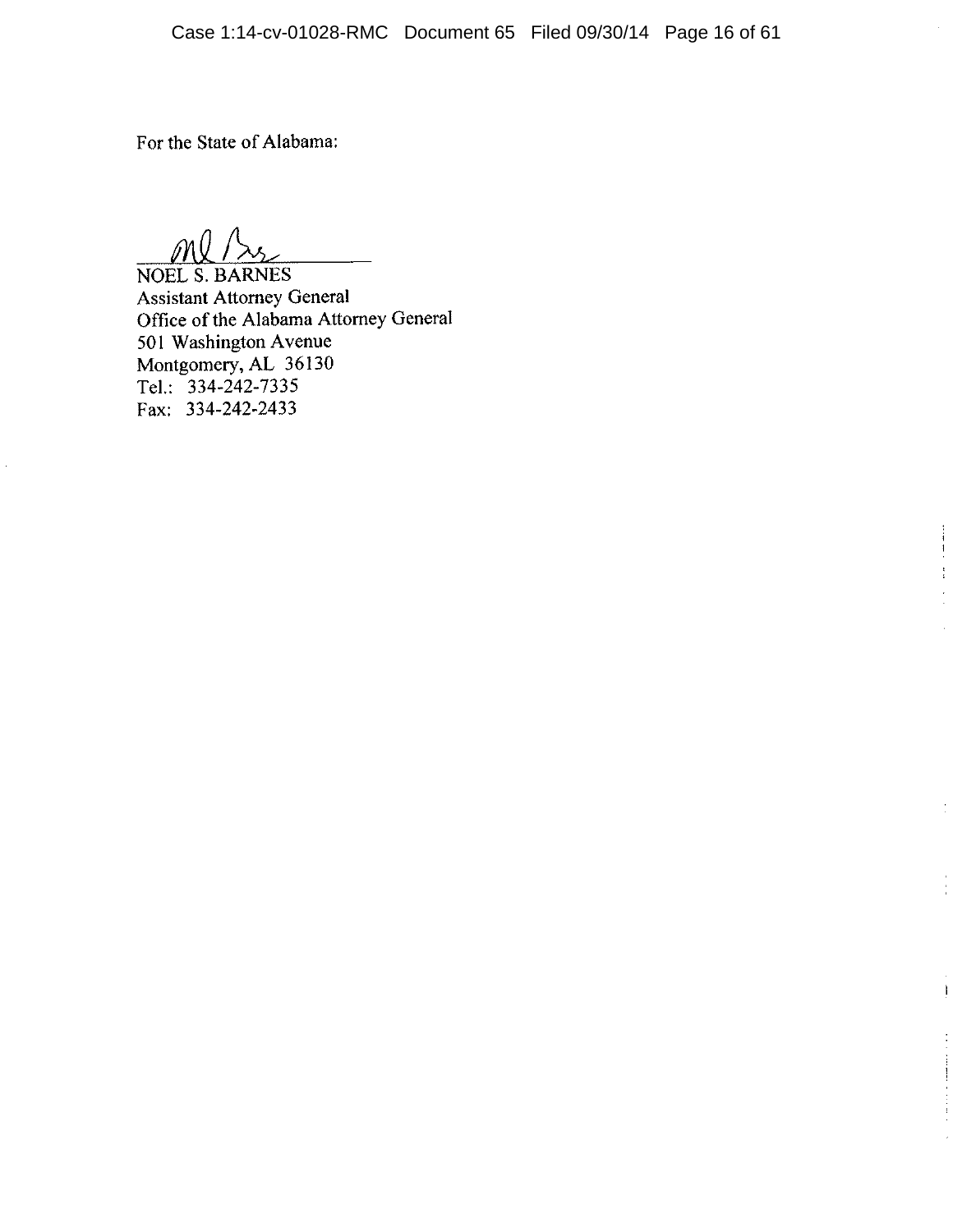For the State of Arkansas:

JAMES B. DEPRIEST Ark. Bar No. 80038 **EXECUTE:** No. 80058<br>Deputy Attorney General<br>Office of the Attorney General<br>323 Center Street, Suite 200<br>Little Rock, Arkansas 72201 Tel.: 501-682-5028 Fax: 501-682-8118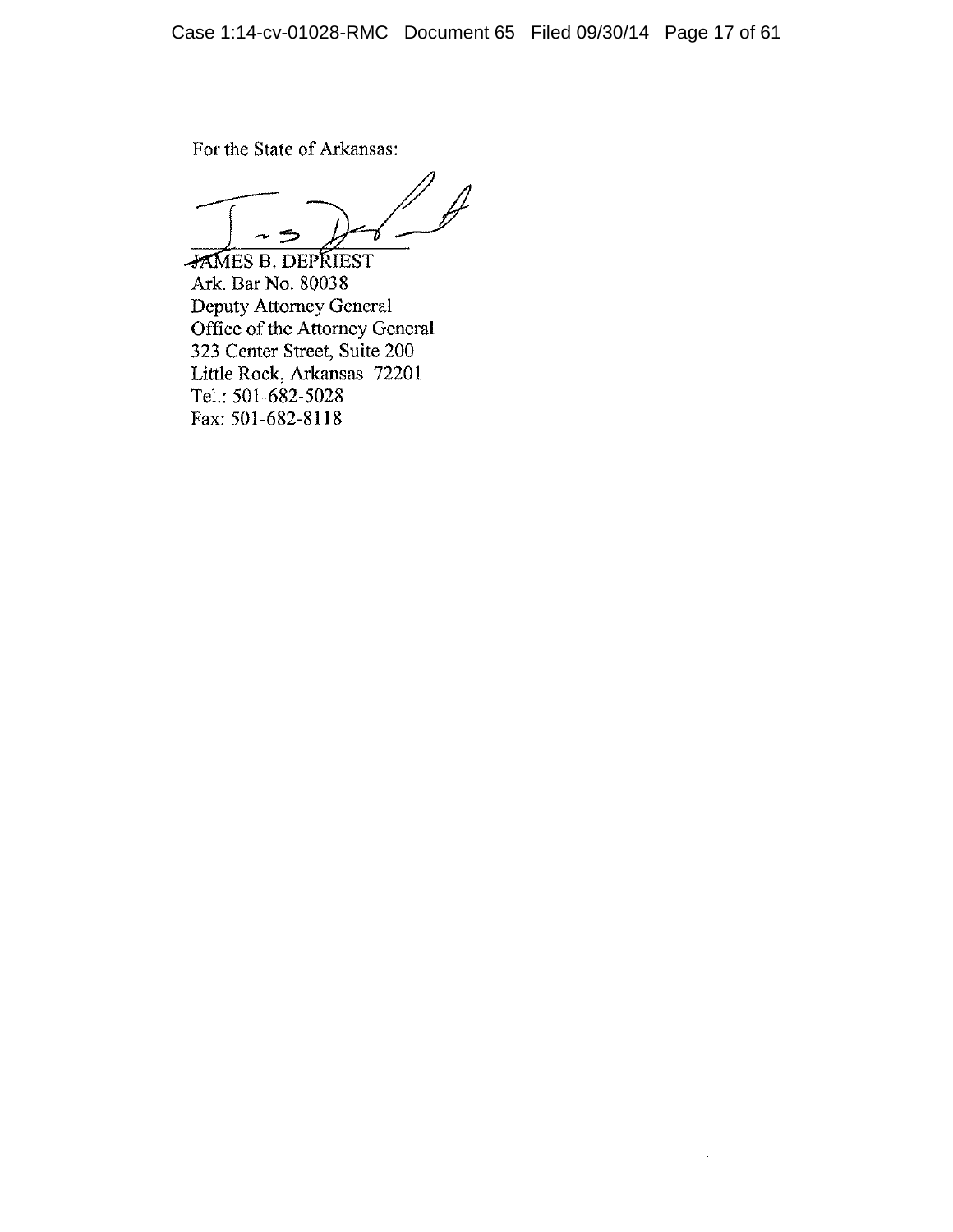For the State of Arizona:

Juing Shorte

THOMAS C. HORNE Arizona Attorney General by Jeremy T. Shorbe Assistant Attorney General 400 W. Congress Street, Suite S315 Tucson,  $AZ$  85701 Tel.: 520-628-6504 Fax: 520-628-6532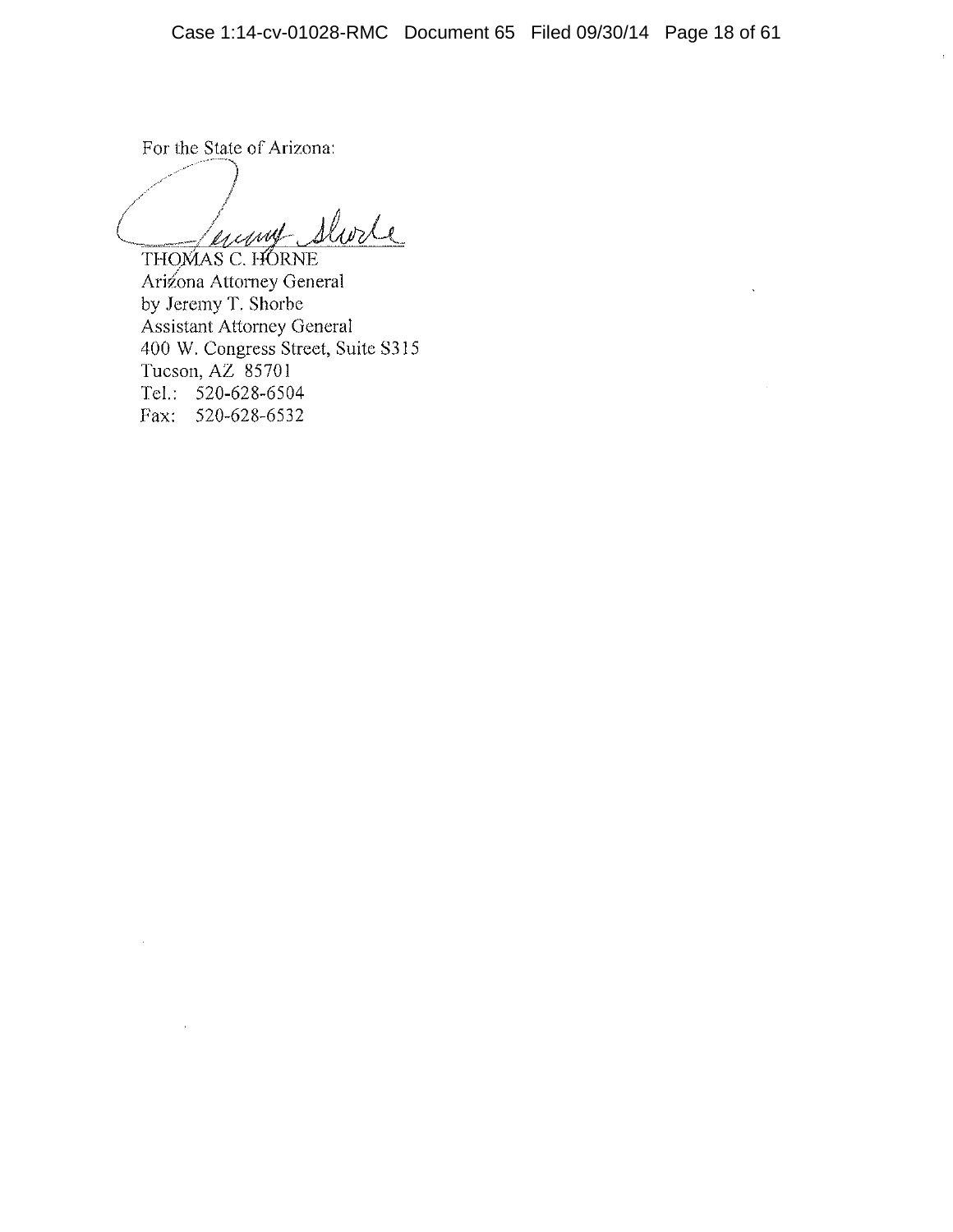**The substitution of the property and state** 

For the State of California:

KAMALA D. HARRIS Attorney General

tina Marcauscuha TINA CHAROENPONG

Deputy Attorney General 300 South Spring Street, Suite 1702<br>Los Angeles, CA 90013 Tel.: 213-897-2000 Fax: 213-897-4951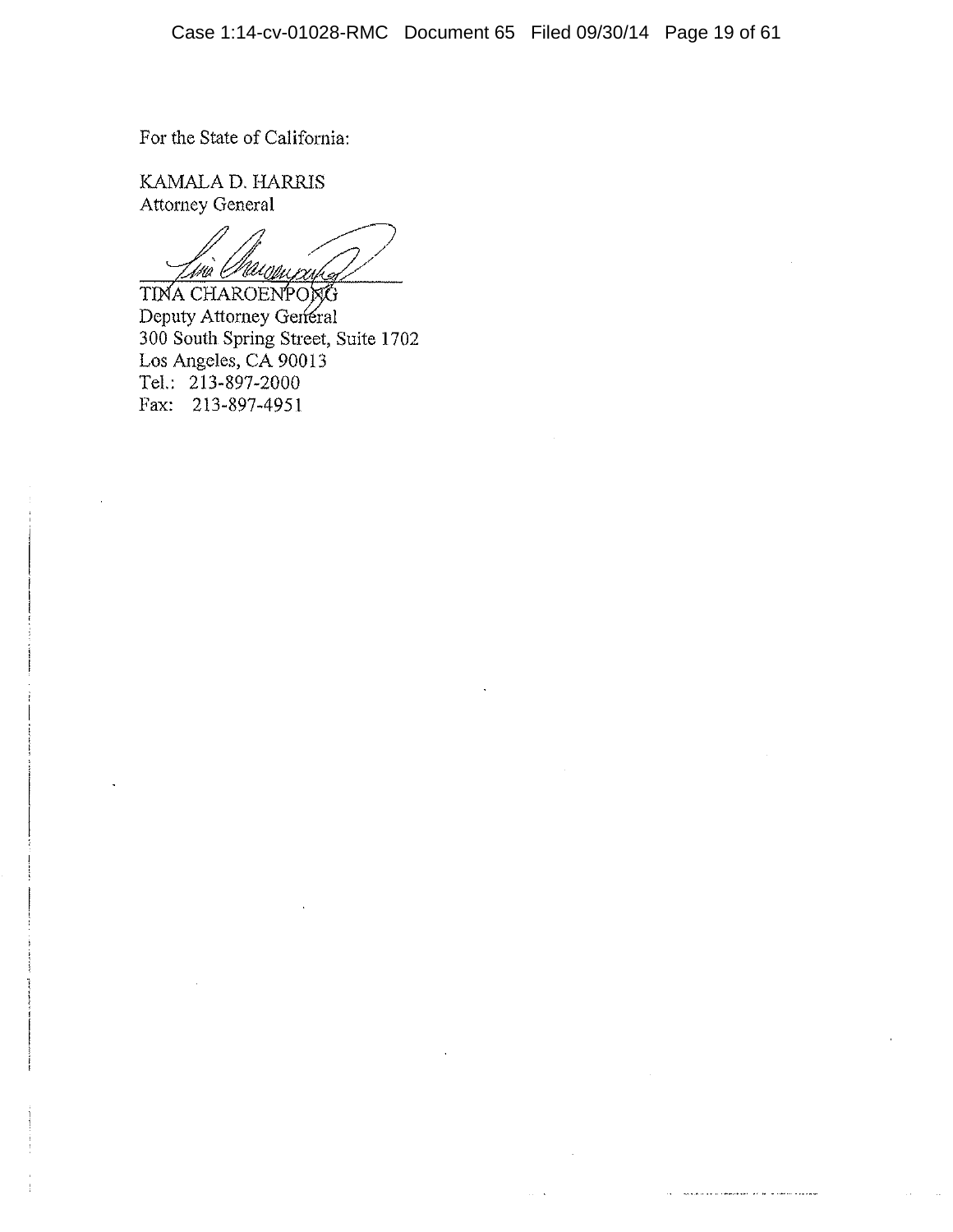For the State of Colorado, ex. rel.

JOHN W. SUTHERS, Attorney General:

(mes.g Undi

**JENNIFER MINER DETHMERS** Assiglant Attorney General **Consumer Protection Section** Colorado Attorney General's Office<br>1300 Broadway, 7<sup>th</sup> Floor Denver, Colorado 80203 Tel.: 720-508-6228 Fax: 720-508-6040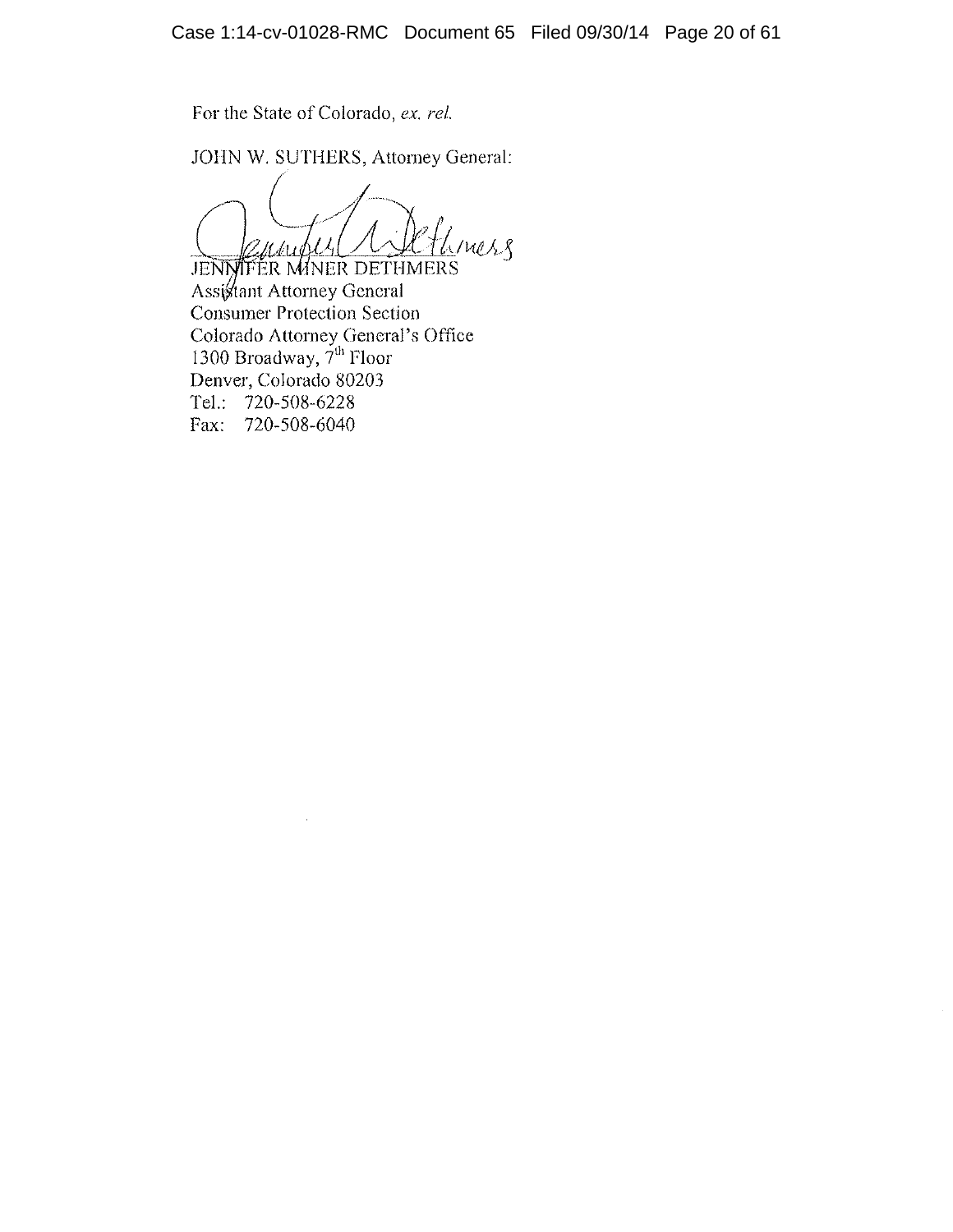For the State of Connecticut:

MATTHEW J. BUDZIK JÓSEPH J. CHAMBERS **Assistant Attorneys General** Office of the Connecticut Attorney General 55 Elm Street, P.O. Box 120 Hartford, CT 06141-0120 Tel: 860-808-5270 Fax: 860-808-5385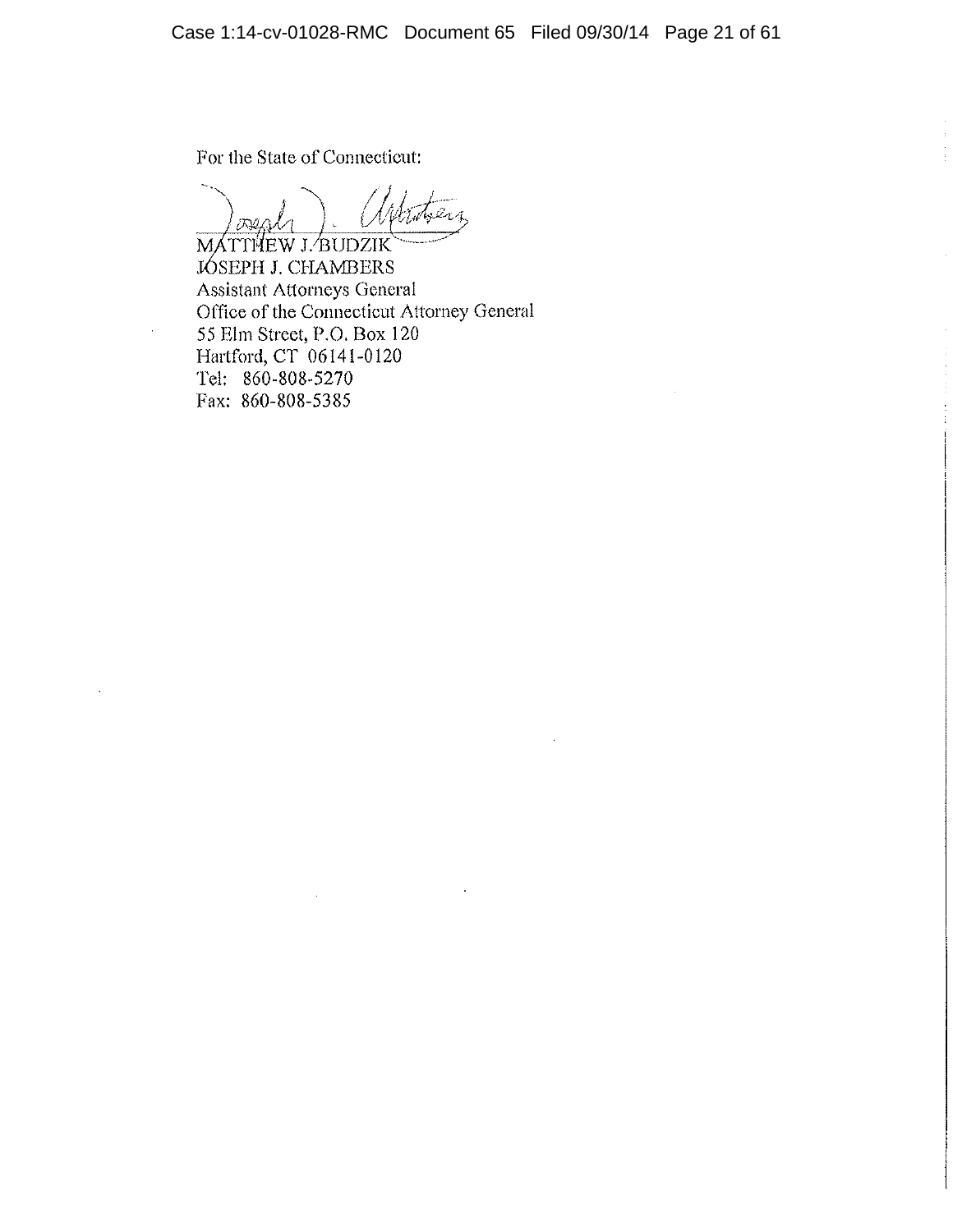For the District of Columbia:

**IRVIN B. NATHAN** Attorney General for the District of Columbia

**ELLEN A. EFROS Deputy Attorney General** Public Interest Division

It Rushboff

BENNETT RUSHKOFF (D.C. Bar #386925) Chief, Public Advocacy Section GARY TAN (D.C. Bar #987796) **Assistant Attorney General** Office of the Attorney General 441 Fourth Street, N.W., Suite 600 South Washington, DC 20001 Tel: 202-727-5173 Email: bennett.rushkoff@dc.gov; gary.tan@dc.gov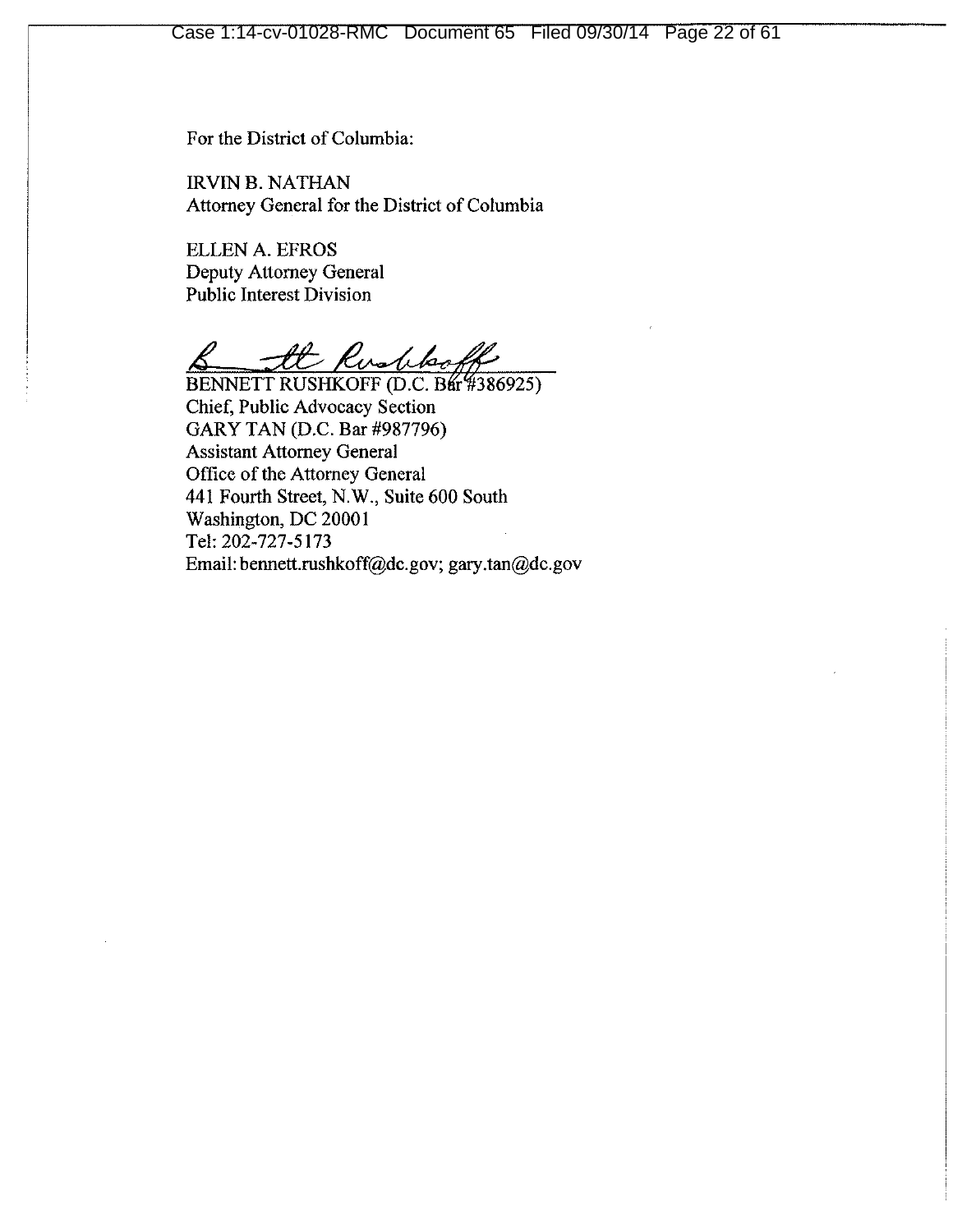For the State of Delaware:

MATTHEW LATNER Director, Fraud Division Delaware Department of Justice<br>820 N. French Street, 5<sup>th</sup> Floor<br>Wilmington, DE 19801 Tel.: 302-577-8935 Fax: 302-577-6499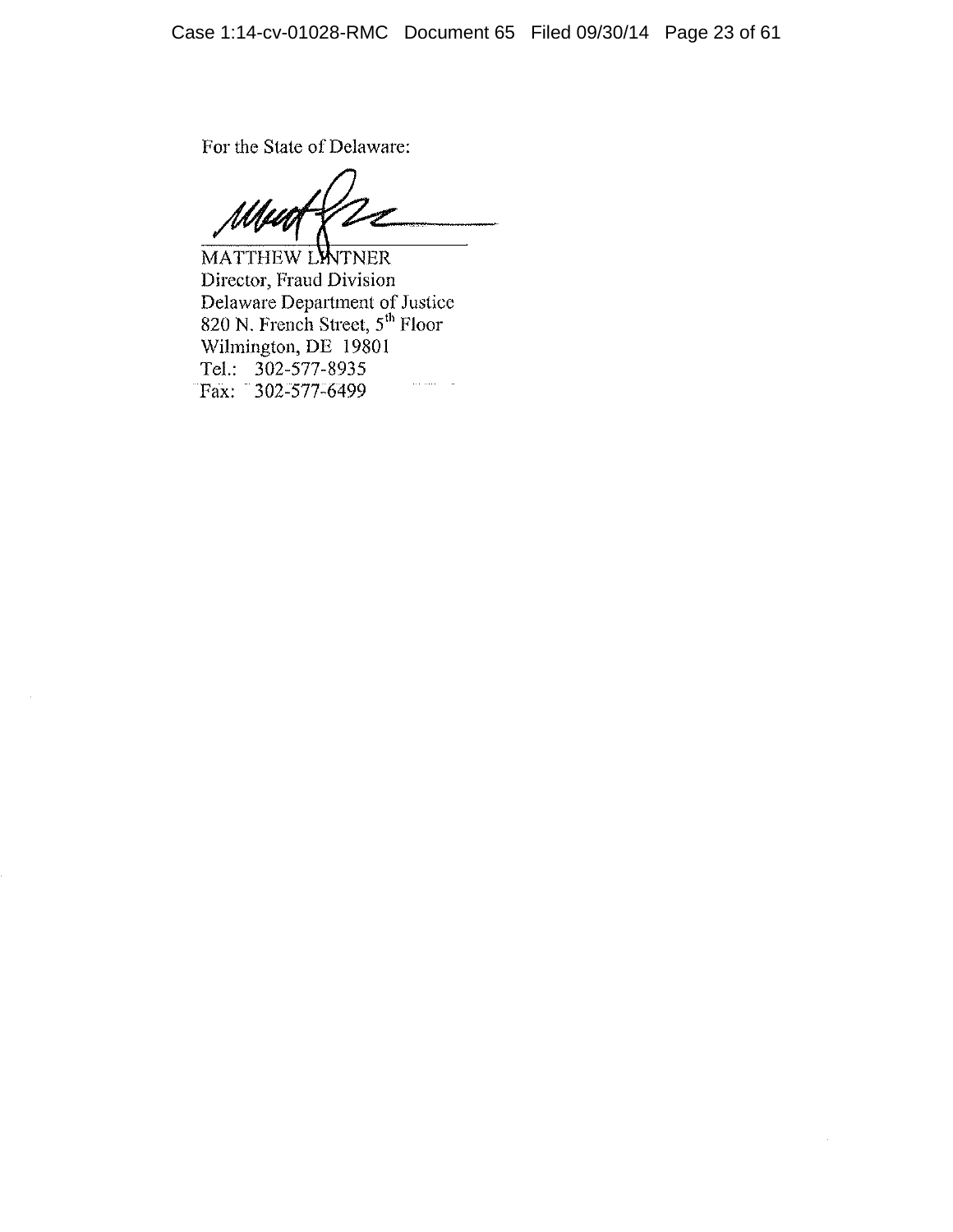For the State of Florida:

PAMELA JO BONDI **Attorney General** 

PATRICIA A. CONNERS Associate Deputy Attorney General

Harry hsset Le **VICTORIA A. BUTLER** 

**Assistant Attorney General** Bureau Chief, Consumer Protection Division 3507 E. Frontage Road Suite 325 Tampa, FL 33607 Tel: 813-287-7950 Fax: 813-281-5515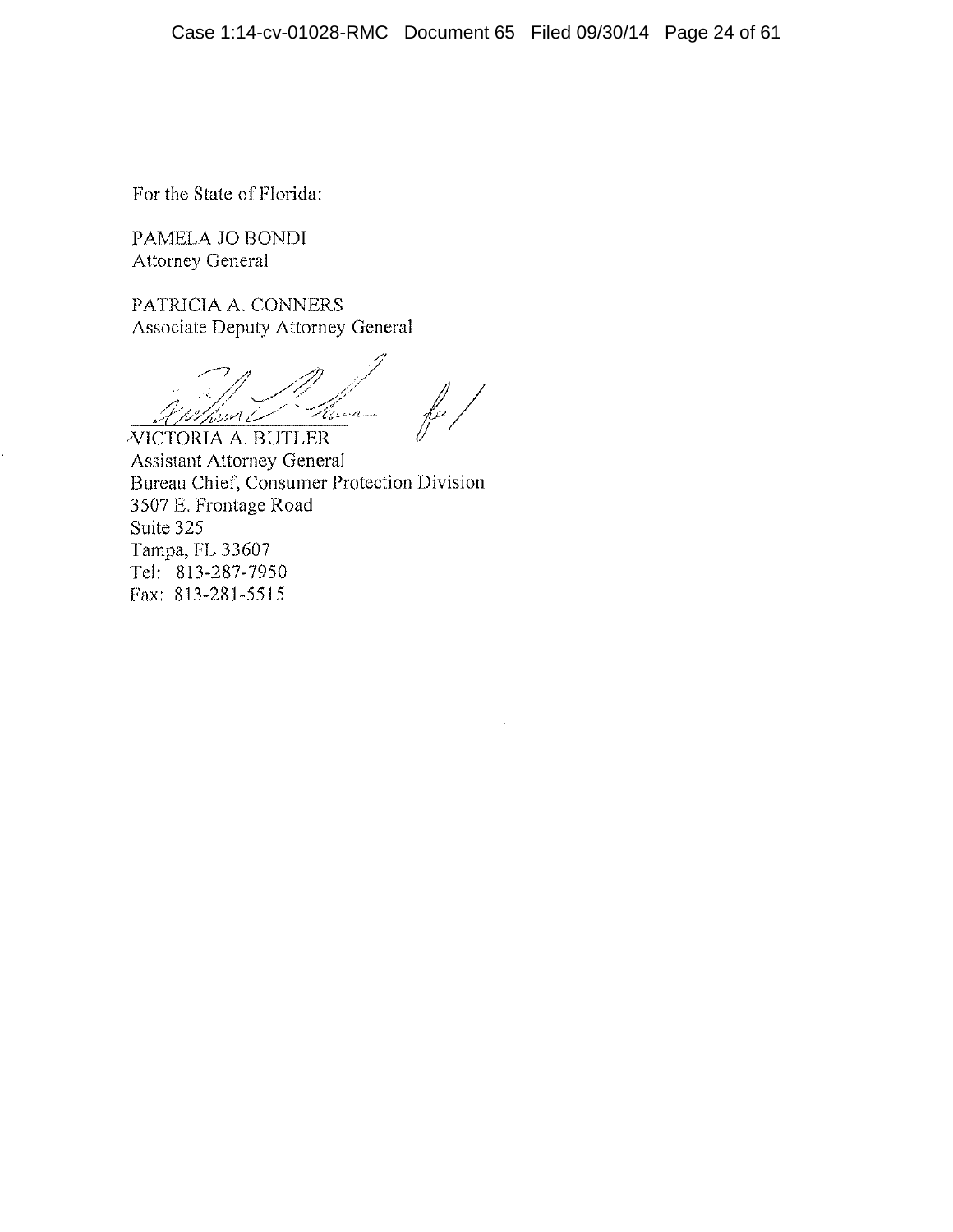For the State of Georgia:

 $15<sup>1</sup>$ 

**JEFFREY W. STUMP Assistant Attorney General** Georgia Department of Law 40 Capitol Square, S.W. Atlanta, Georgia 30334 Tel.: 404-656-3337 Fax: 404-656-0677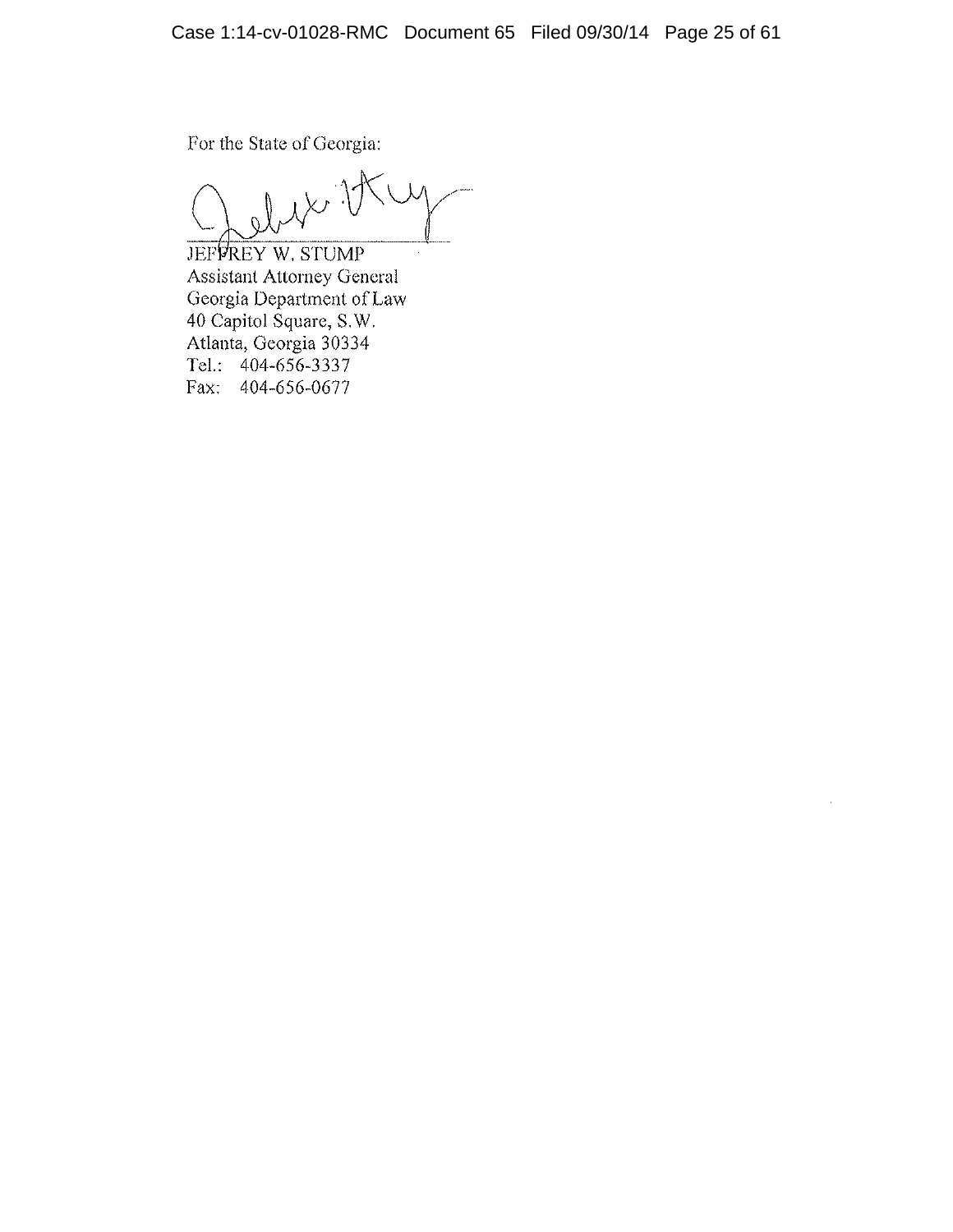For the State of Hawaii:

JAMES C. PAIGE

Deputy Attorney General<br>Department of the Attorney General 425 Queen Street Honolulu, Hawaii 96813 Tel: 808-586-1180 Fax: 808-586-1205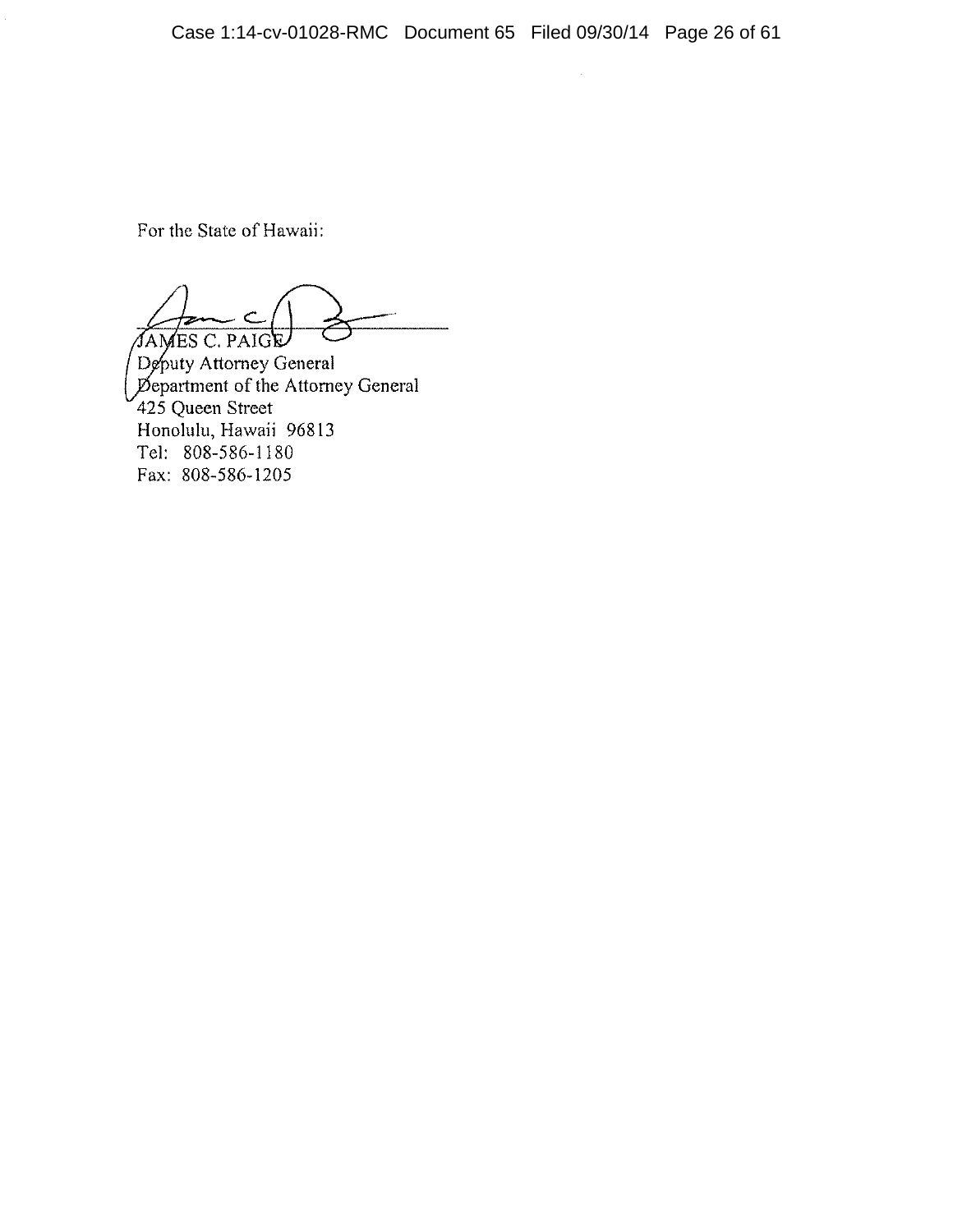For the State of Idaho

LAWRENCE G. WASDEN, Attorney General:

mr*hanik* メイ  $\epsilon$ STEPHANIE CUYON

Deputy Attorney Geheral Office of the Idaho Attorney General<br>954 W. Jefferson St.,  $2<sup>nd</sup>$  Fl. P.O. Box 83720 Boise, ID 83720-0010 Tel.: 208-334-2424 Fax: 208-334-4151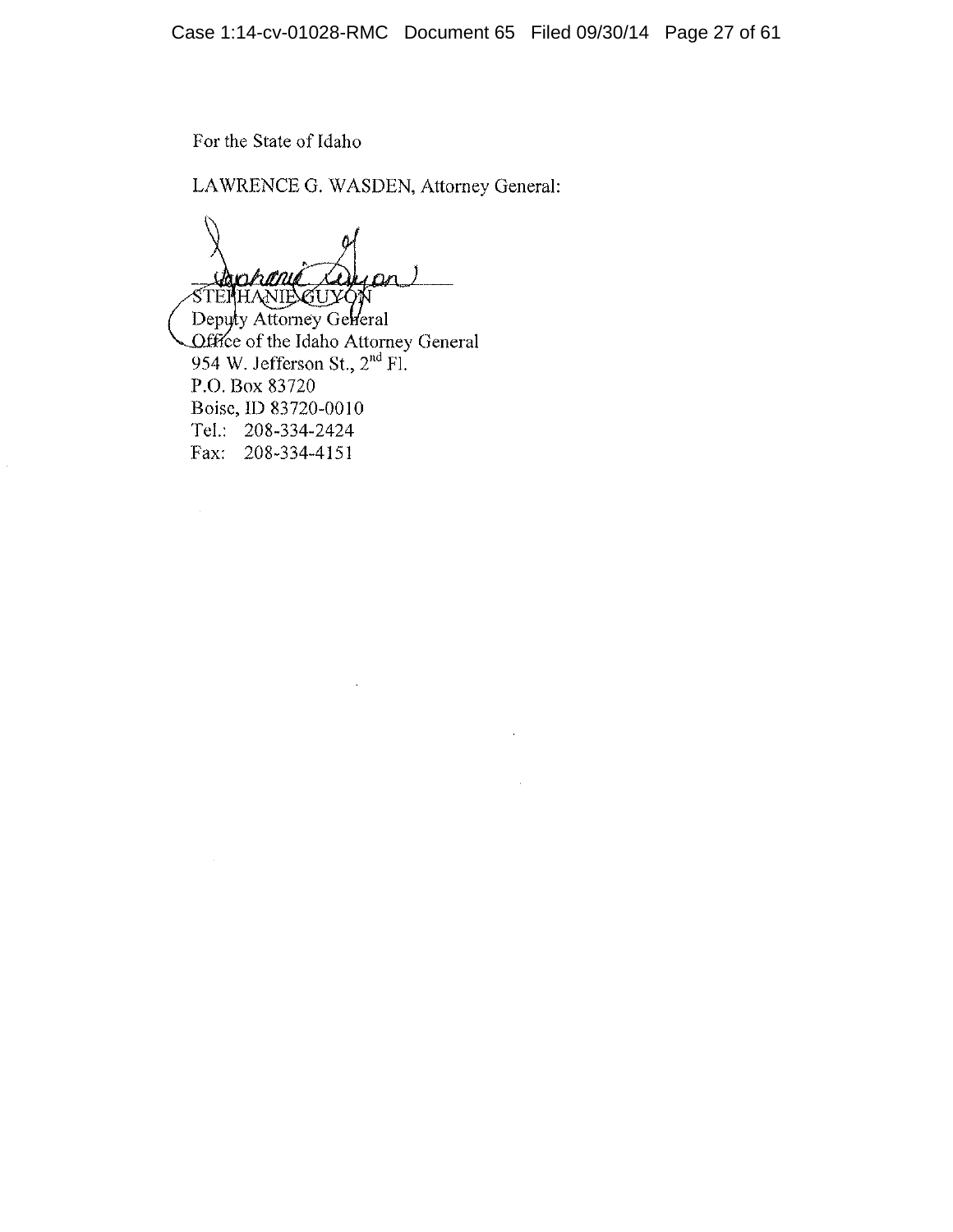For the State of Illinois:

**LISA MADIGAN Attorney General** 

DEBORAH HAGAN Chief, Consumer Protection Division **SUSAN ELLIS** Chief, Consumer Fraud Bureau ANDREW DOUGHERTY **Assistant Attorney General** Illinois Attorney General's Office<br>100 W. Randolph,  $12<sup>th</sup>$  Floor Chicago, IL, 60601 Tel.: 312-814-4982 Fax: 312-814-2593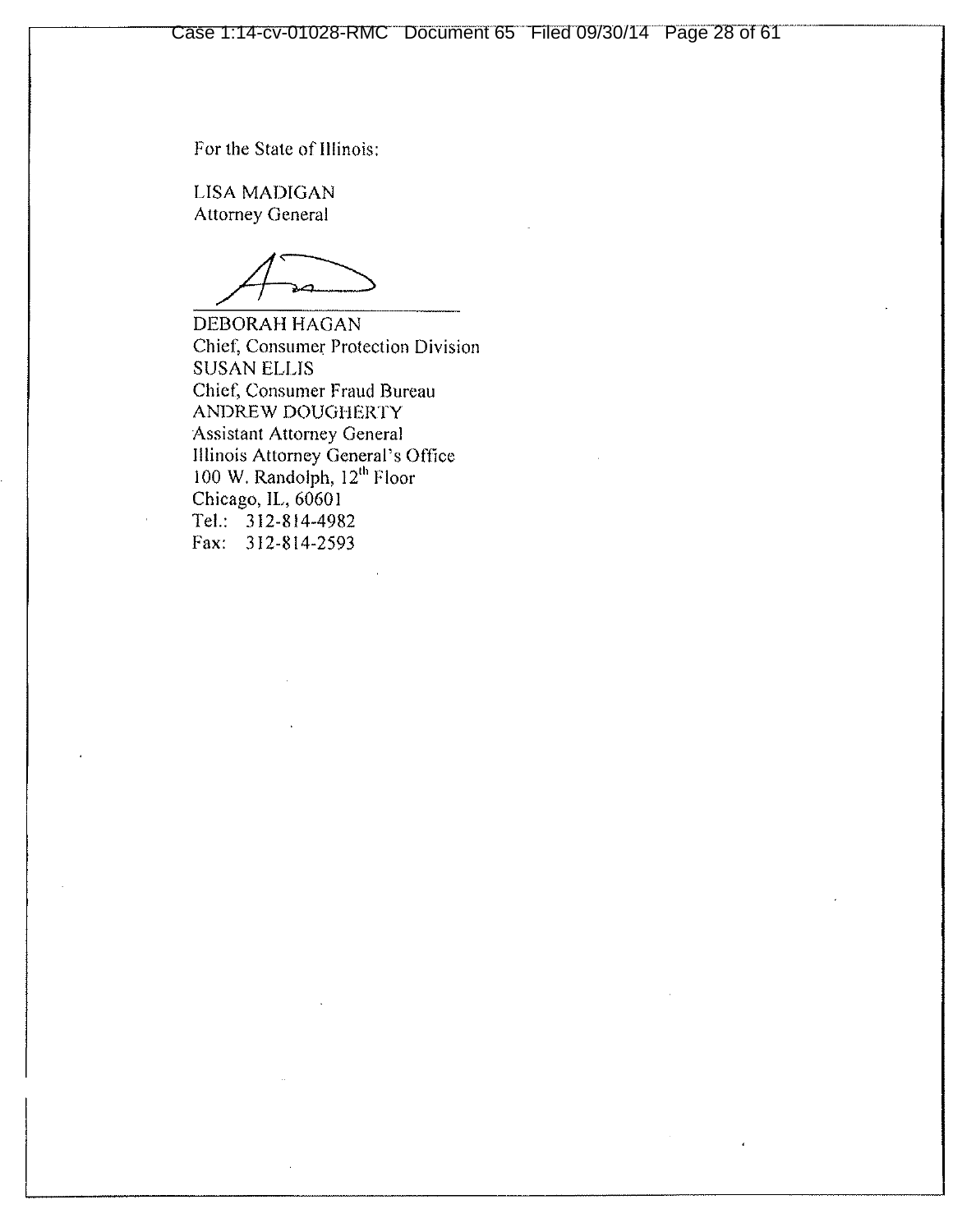For the State of Indiana:

ABIGAIL LAWLIS KUZMA

Director and Chief Counsel Consumer Protection Division Indiana Office of Attorney General 302 West Washington St., IGCS  $5^{th}$  Fl. Indianapolis, Indiana 46204 Tel.:  $317-234-6843$ Fax: 317-233-4393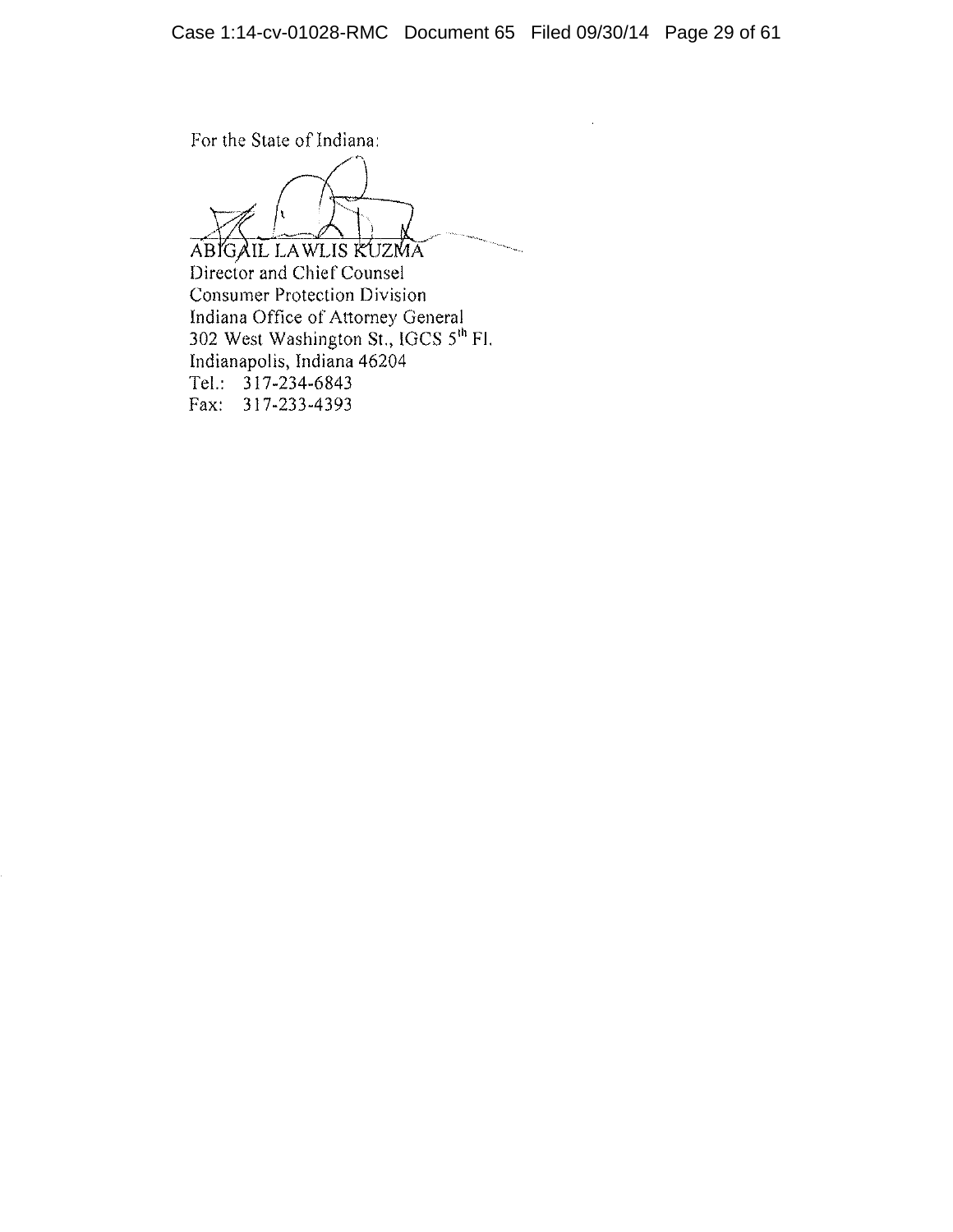For the State of Iowa:

à.

Patrick Medigan

PATRICK MADIGAN **Assistant Attorney General** Iowa Attorney General's Office 1305 East Walnut St. Des Moines, IA 50319 Patrick.Madigan@Iowa.gov Tel: 515-281-5926 Fax: 515-281-6771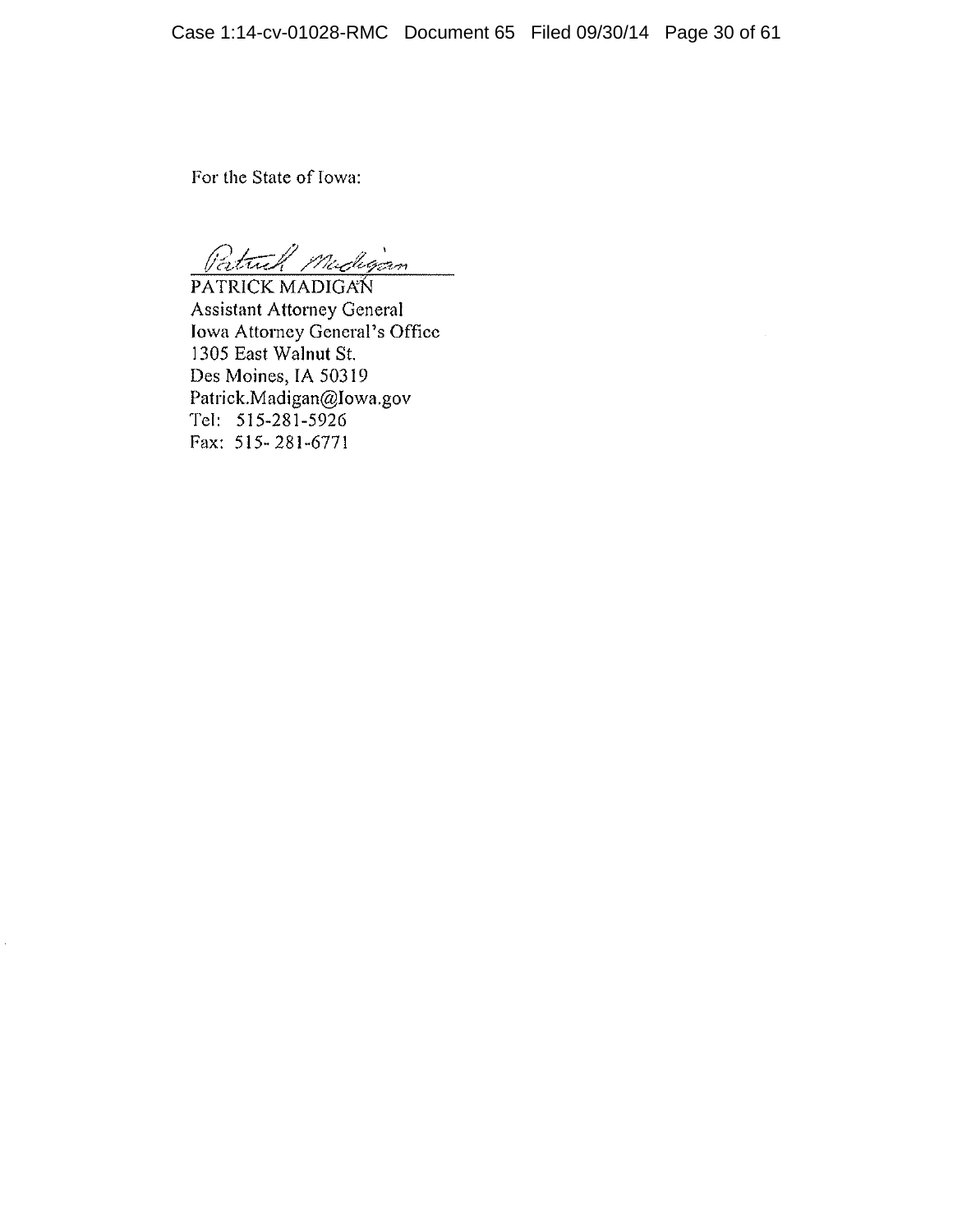For the State of Kansas:

MEGHAN E. STOPPEL **Assistant Attorney General** Assistant Attorney General<br>Office of the Kansas Attorney General<br>120 SW 10<sup>th</sup> Avenue, 2<sup>nd</sup> Floor<br>Topeka, KS 66612 Tel.: 785-296-3751 Fax: 785-291-3699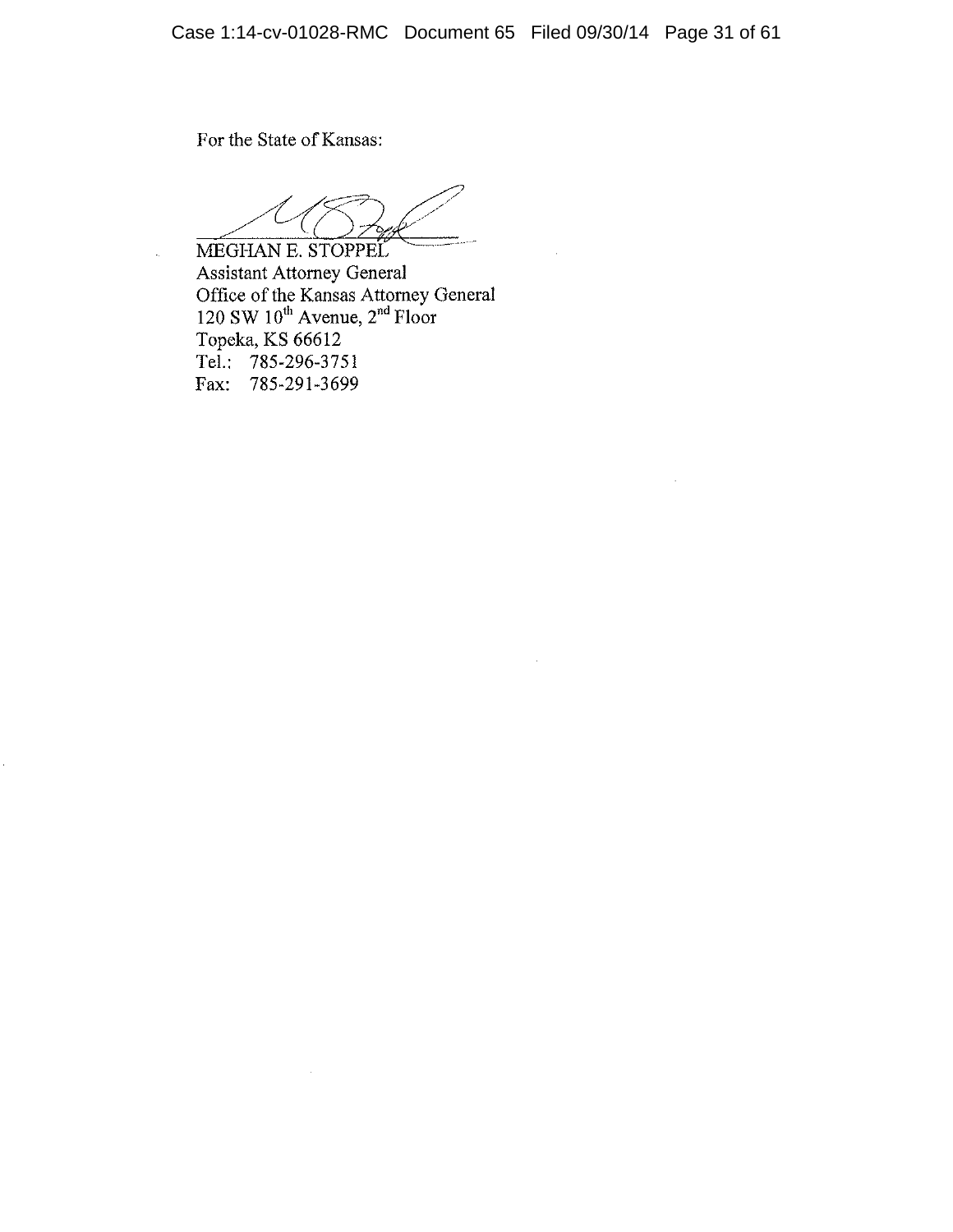Case 1:14-cv-01028-RMC Document 65 Filed 09/30/14 Page 32 of 61

For the Commonwealth of Kentucky:

المساحي المعامل المعامل المعامل المعامل المعامل المعامل المعامل المعامل المعامل المعامل المعامل المعامل المعام

**JACK CONWAY** 

Attorney/General Compronwealth of Kentucky State Capitol, Suite 118 700 Capital Avenue Frankfort, Kentucky 40601-3449 Tel.: 502-696-5300 Fax: 502-564-2894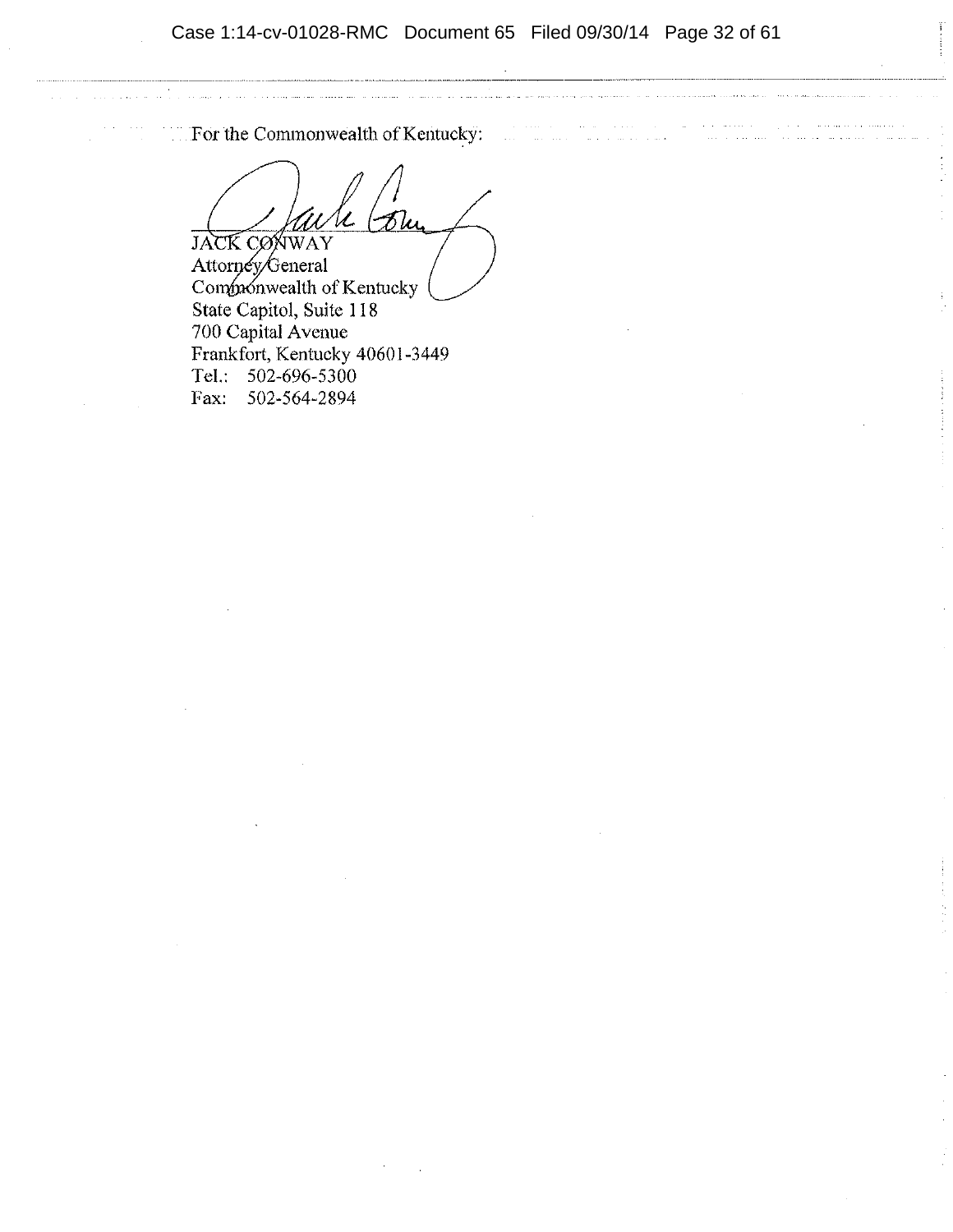a na magyar na magna sa karang kaominina na kaominina ny kaominina ampana na kaominina amin'ny kaominina mpana

 $\mathcal{L}^{\mathcal{L}}$  and the set of the set of the set of the set of the set of the set of the set of the set of the set of the set of the set of the set of the set of the set of the set of the set of the set of the set of the

 $\label{eq:2.1} \frac{1}{\sqrt{2}}\left(\frac{1}{\sqrt{2}}\right)^{2} \left(\frac{1}{\sqrt{2}}\right)^{2} \left(\frac{1}{\sqrt{2}}\right)^{2} \left(\frac{1}{\sqrt{2}}\right)^{2} \left(\frac{1}{\sqrt{2}}\right)^{2} \left(\frac{1}{\sqrt{2}}\right)^{2} \left(\frac{1}{\sqrt{2}}\right)^{2} \left(\frac{1}{\sqrt{2}}\right)^{2} \left(\frac{1}{\sqrt{2}}\right)^{2} \left(\frac{1}{\sqrt{2}}\right)^{2} \left(\frac{1}{\sqrt{2}}\right)^{2} \left(\$ 

For the State of Louisiana:

 $\hat{f}^{\dagger}$  and  $\hat{f}^{\dagger}$  are the space of the space of the space  $\hat{f}^{\dagger}$  and  $\hat{f}^{\dagger}$ 

JAMES D. "BUDDY CALDWELL **Attorney General** 1885 N. Third Street Baton Rouge, Louisiana 70804 Tel.: 225-326-6705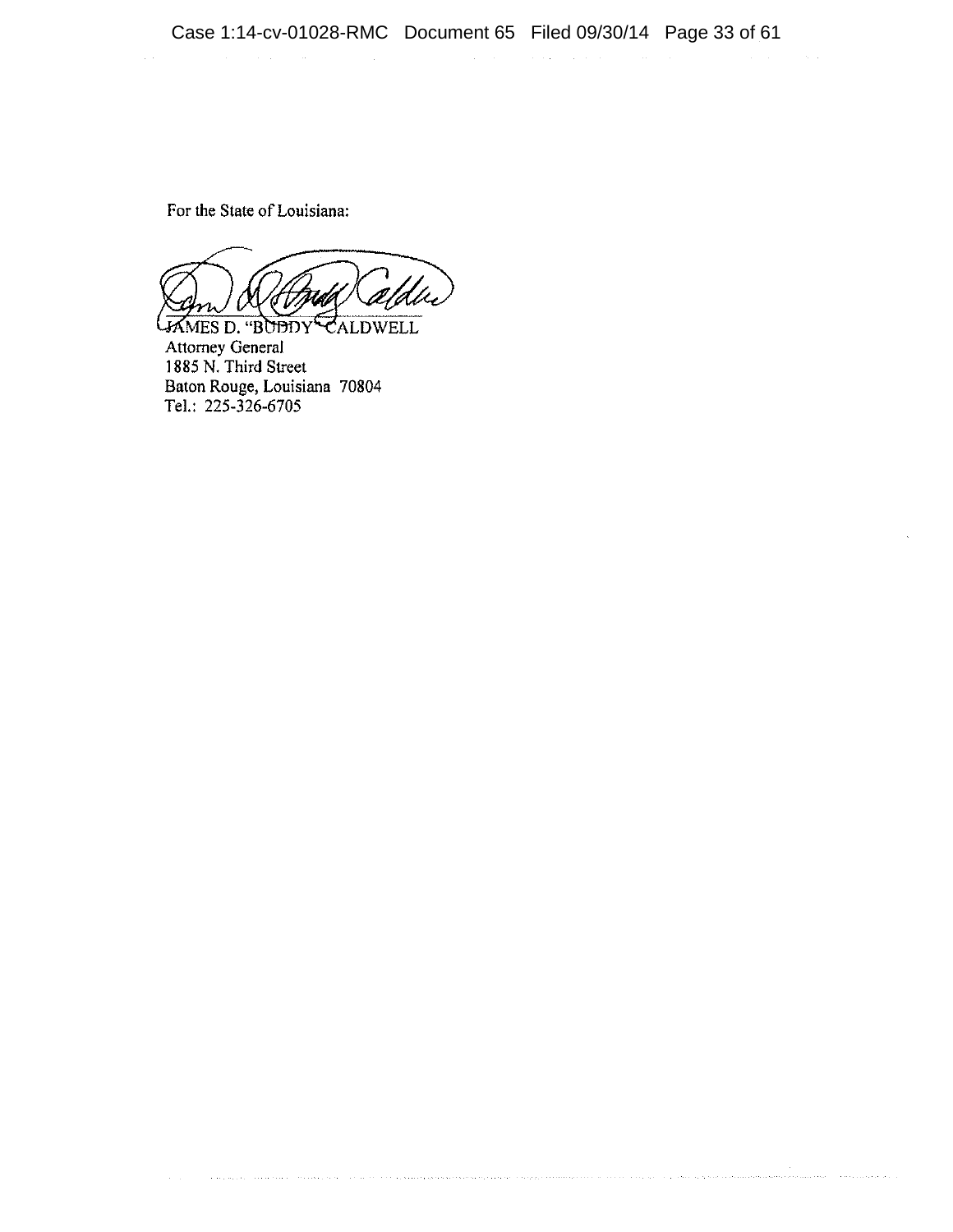For The Commonwealth Of Massachusetts:

MARTHA COAKLEY **Attorney General** 

LISA R. DYEN Mass. BBO #676264 **Assistant Attorney General** Public Protection and Advocacy Bureau **Consumer Protection Division** One Ashburton Place Boston, MA 02108 Tel: 617-727-2200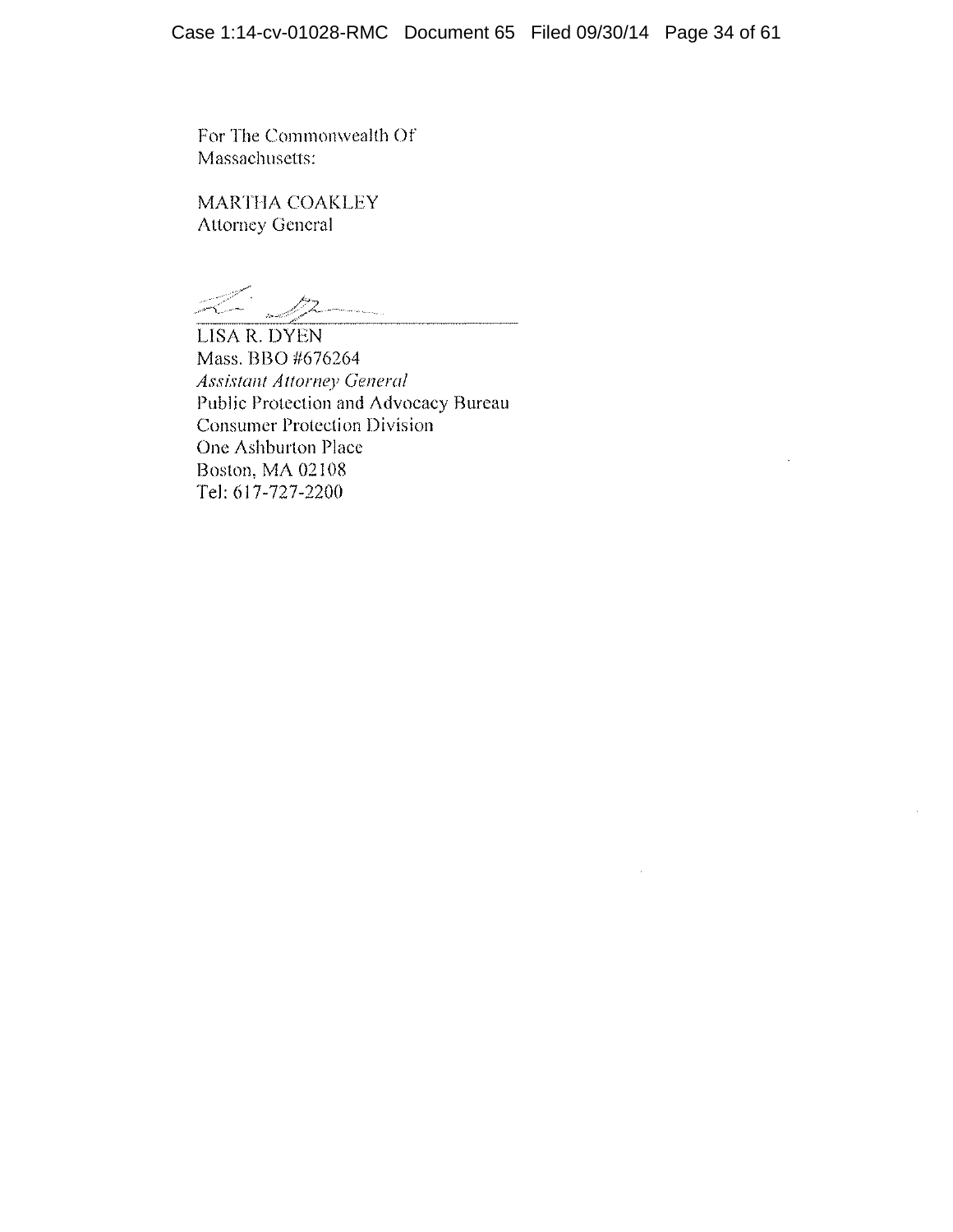For the State of Maine:

gume -2

**JANET T. MILLS** Attorney General Burton Cross Office Building, 6<sup>th</sup> Floor 111 Sewall Street 6 State House Station Augusta, Maine 04330 Tel.: 207-626-8800 Fax: 207-624-7730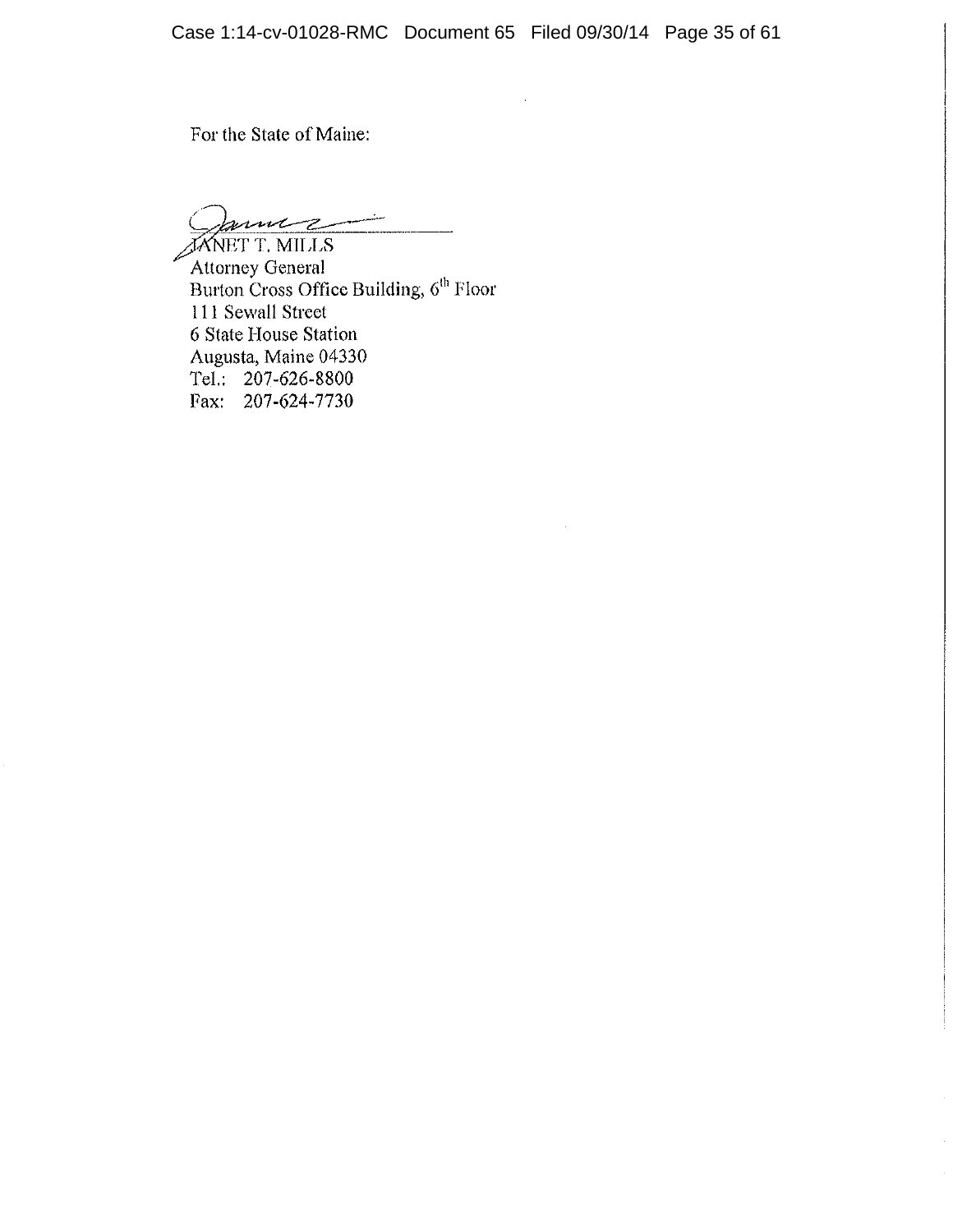For the State of Maryland:

DOUGLAS F. GANSLER **Attorney General** 

Lug 1 Cardwell

**Assistant Attorney General** Office of the Attorney General of Maryland 200 Saint Paul Place Baltimore, MD 21202 Tel: 410-576-6337 Fax: 410-576-6566

÷.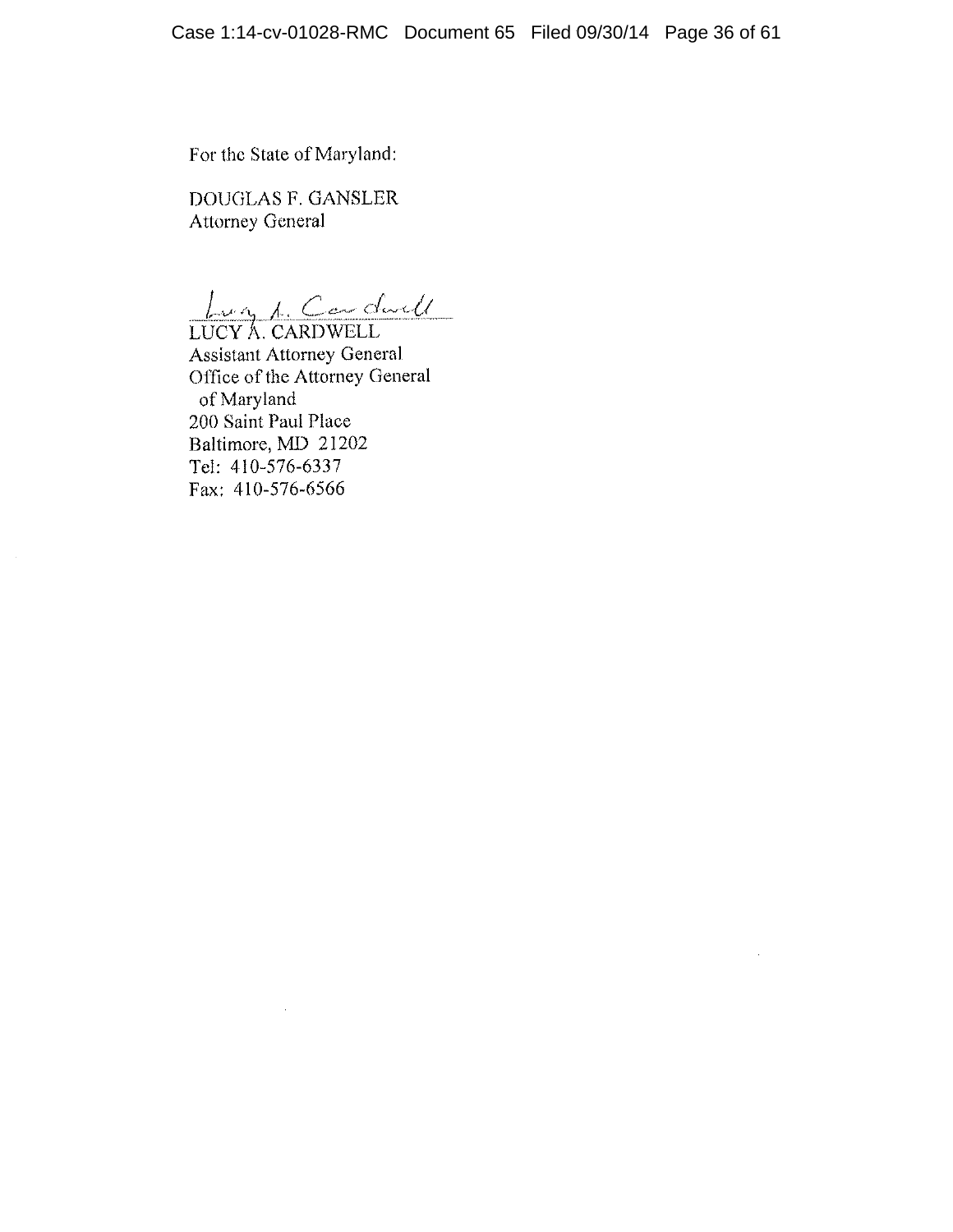For the State of Minnesota:

**LORI SWANSON** Attorney General, State of Minnesota

MARIAN PLA  $\mathcal{N}$ 

Deputy Attorney General<br>Minnesota Attorney General's Office 445 Minnesota Street, Suite 1200 St. Paul, MN 55101-2130 Tel.: 651-757-1415 Fax: 651-296-7438

 $\bar{z}$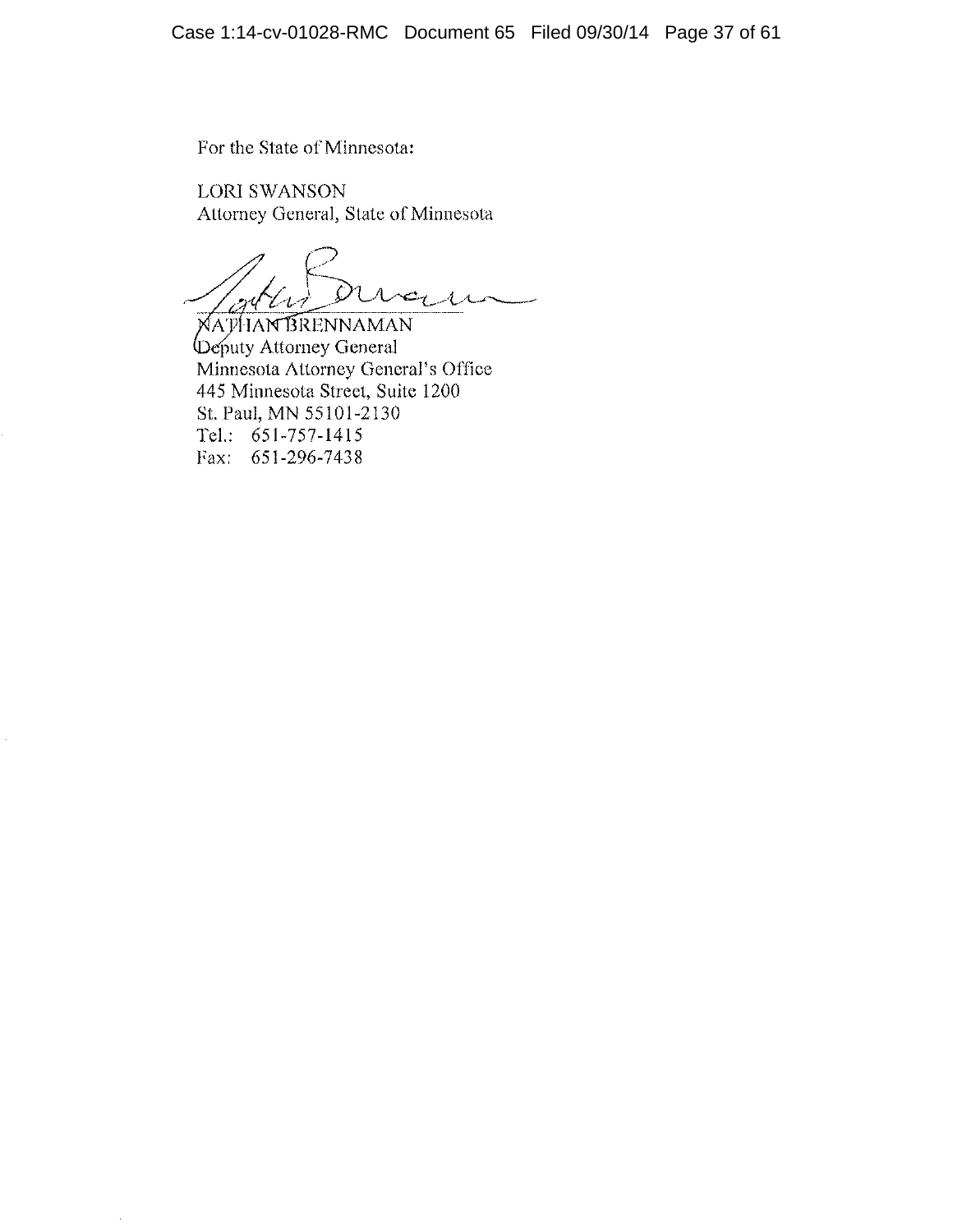For the State of Missouri:

**CHRIS KOSTER Attorney General** 

8 Astilge <u>gar</u> . RYAN S. ASBRIDGE

Missouri Bar No. 61440 **Assistant Attorney General Consumer Protection Division** PO Box 899 Jefferson City, MO 65102 Tel.: 573-751-7677 Fax: 573-751-2041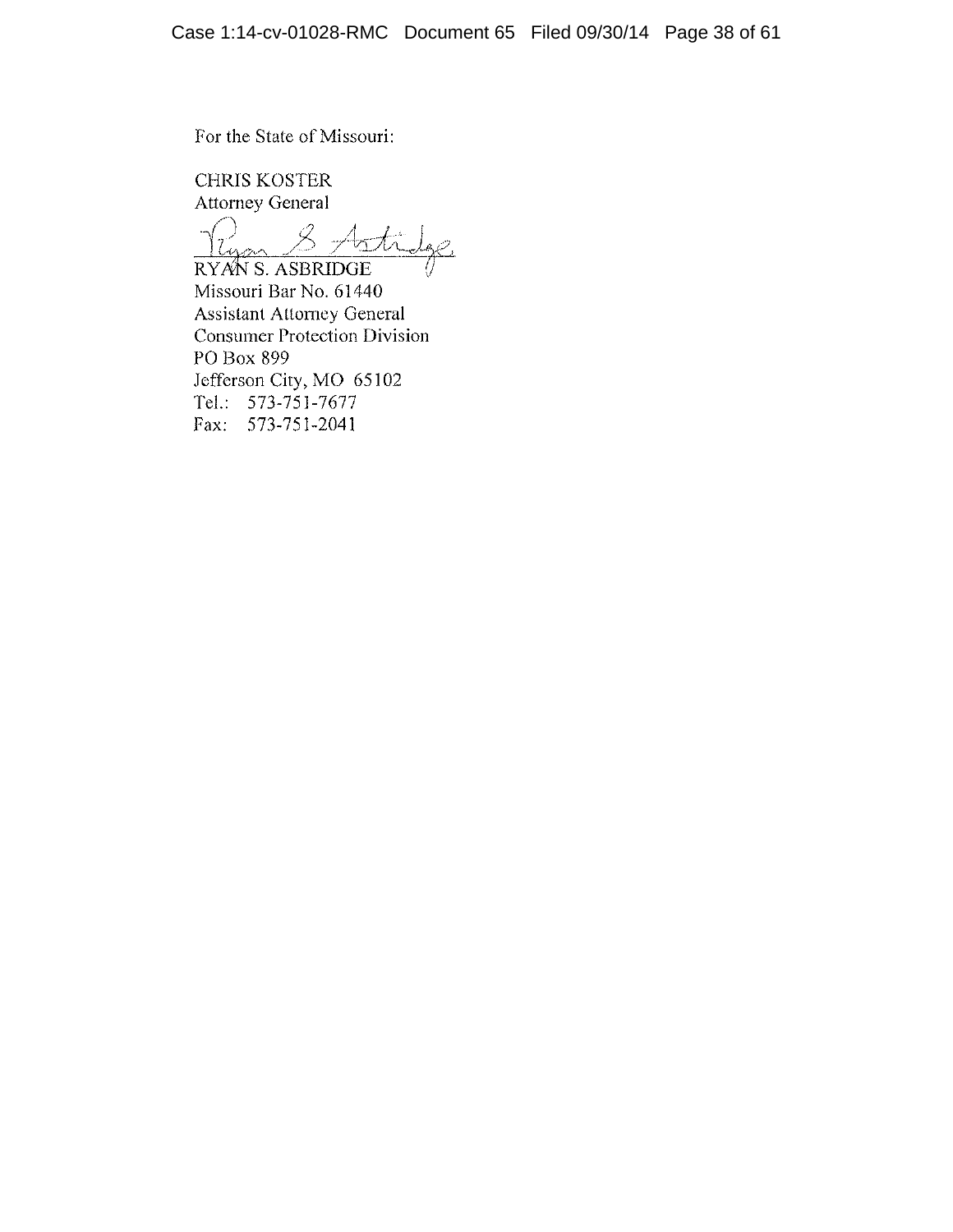For the State of Mississippi:

 $\mathbb{R}^2$ 

JIM HOOD, ATTORNEY GENERAL

Bridgette 31 Algons  $BY:$ Post Office Box 22947 Jackson, MS 39225 Telephone: 601-359-4279 Facsimile: 601-359-4231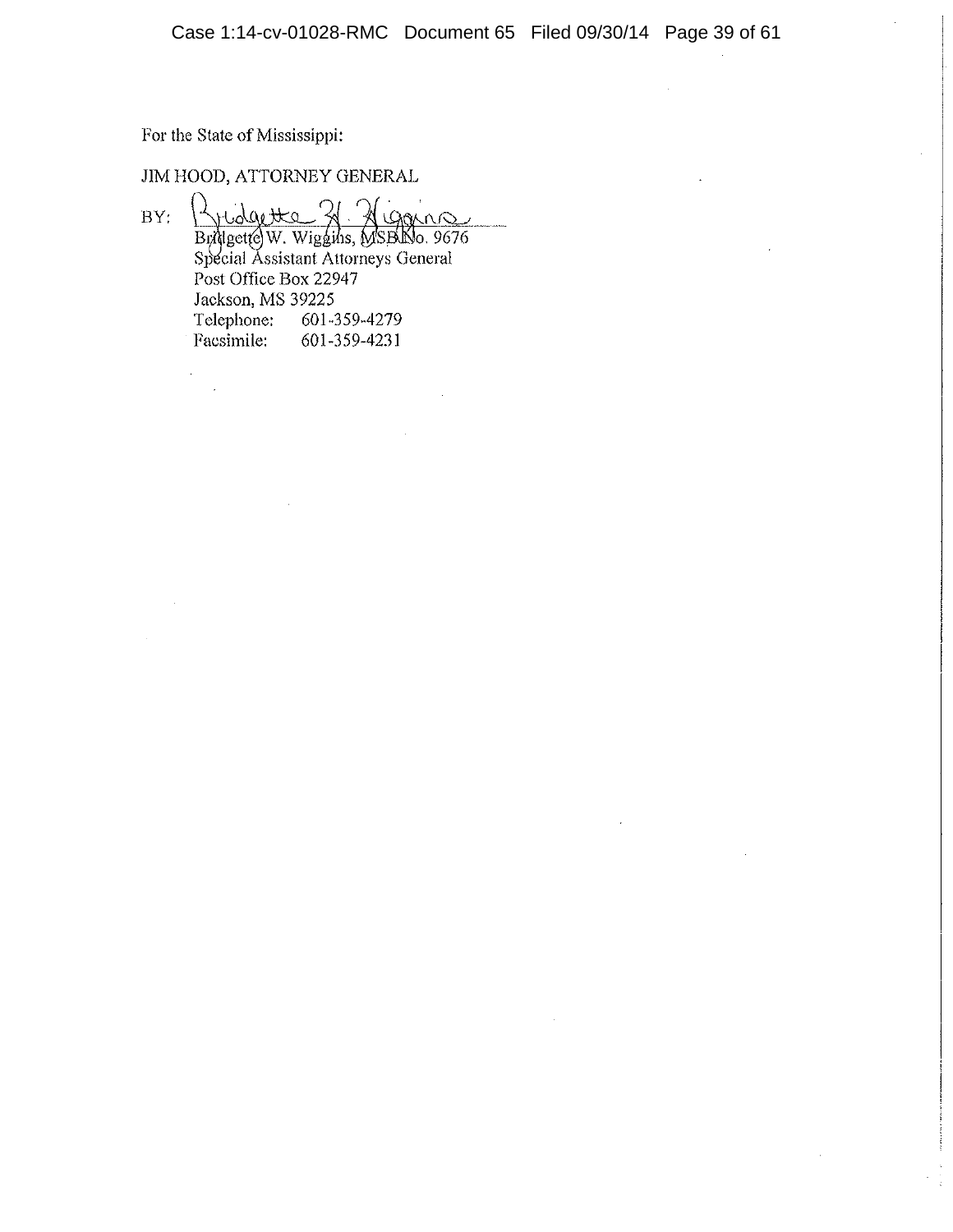For the State of Montana:

HUCK MUNSON

TIMOTHY C. FOX **Attorney General CHUCK MUNSON Assistant Attorney General** Montana Department of Justice 215 N. Sanders Helena MT 59624 Tel.:  $406 - 444 - 2026$ Fax: 406-444-3549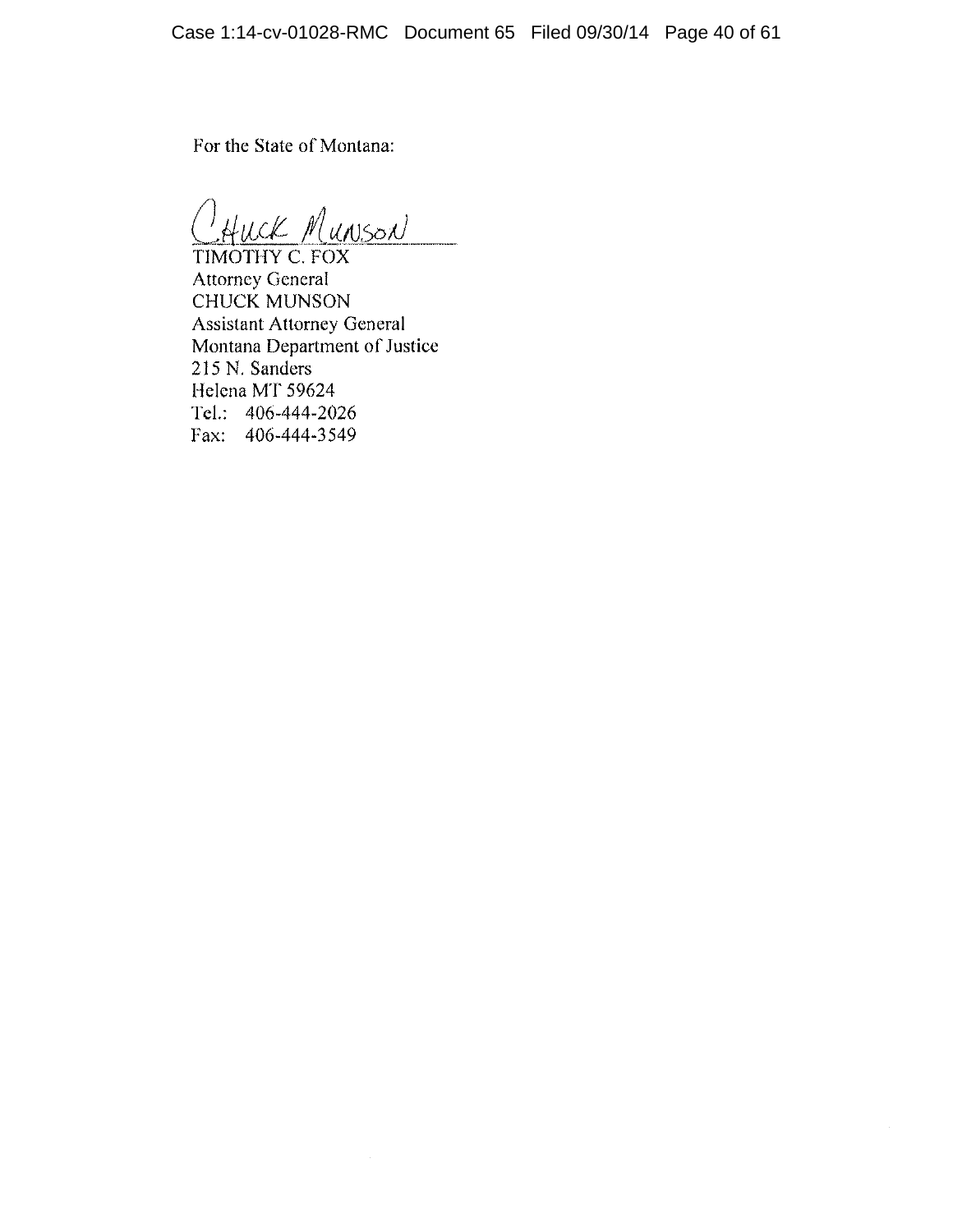For the Attorney General of North Carolina:

**ROY COOPER Attorney General** 

PHILLIP K. WOODS Special Deputy Attorney General N.C. Department of Justice P.O. Box 629 Raleigh, NC 27602 Tel.:  $919-716-6000$ Fax: 919-716-6050 Email: pwoods@ncdoj.gov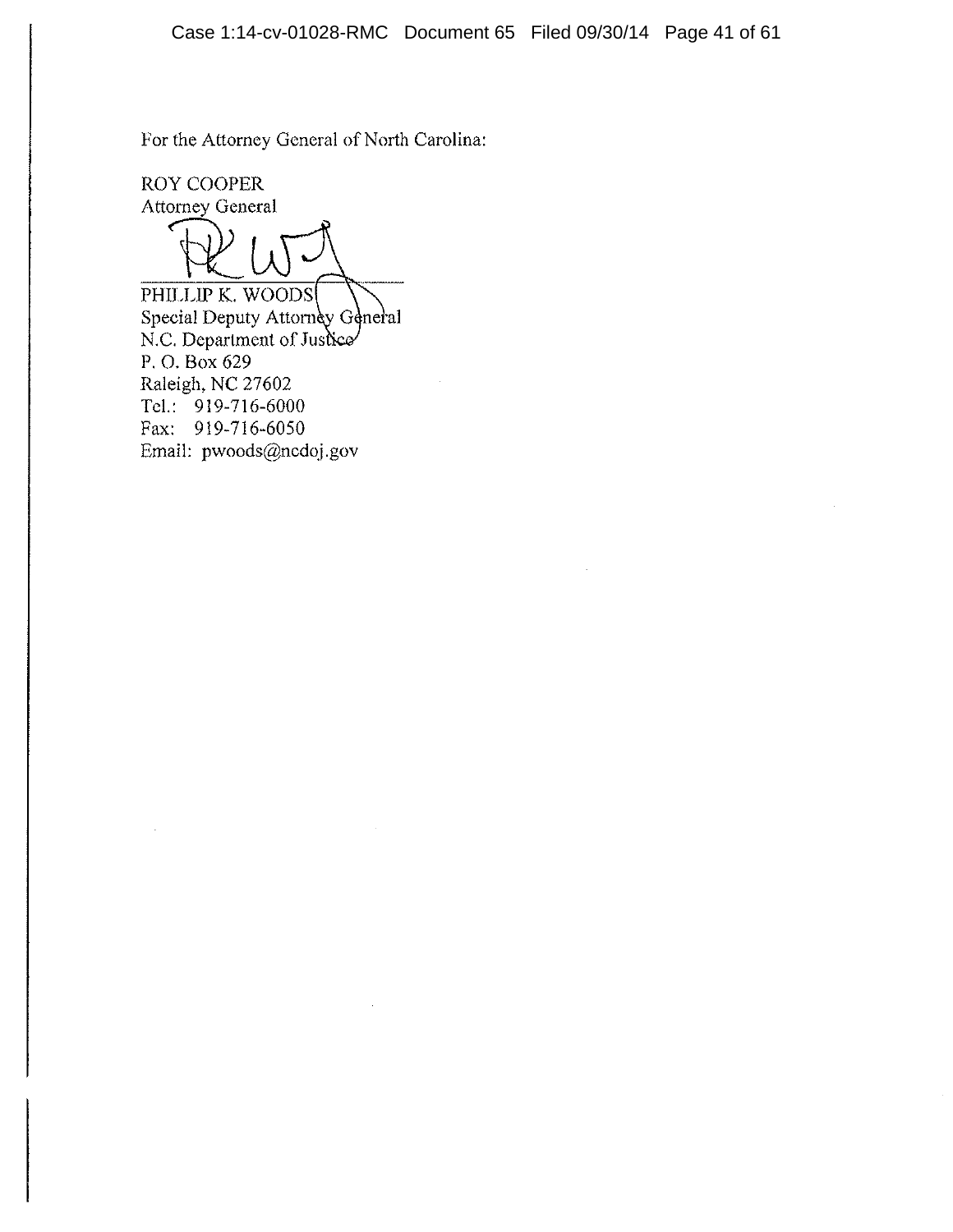For the State of North Dakota

WAYNE STENEHJEM Attorney General ander  $252$ 

PARRELL D. GROSSMAN  $(ID No. 04684)$ Assistant Attorney General Director, Consumer Protection and **Antitrust Division** Office of Attorney General Gateway Professional Center 1050 E Interstate Ave, Ste. 200 Bismarck, ND 58503-5574 Tel: 701-328-5570 Fax: 701-328-5568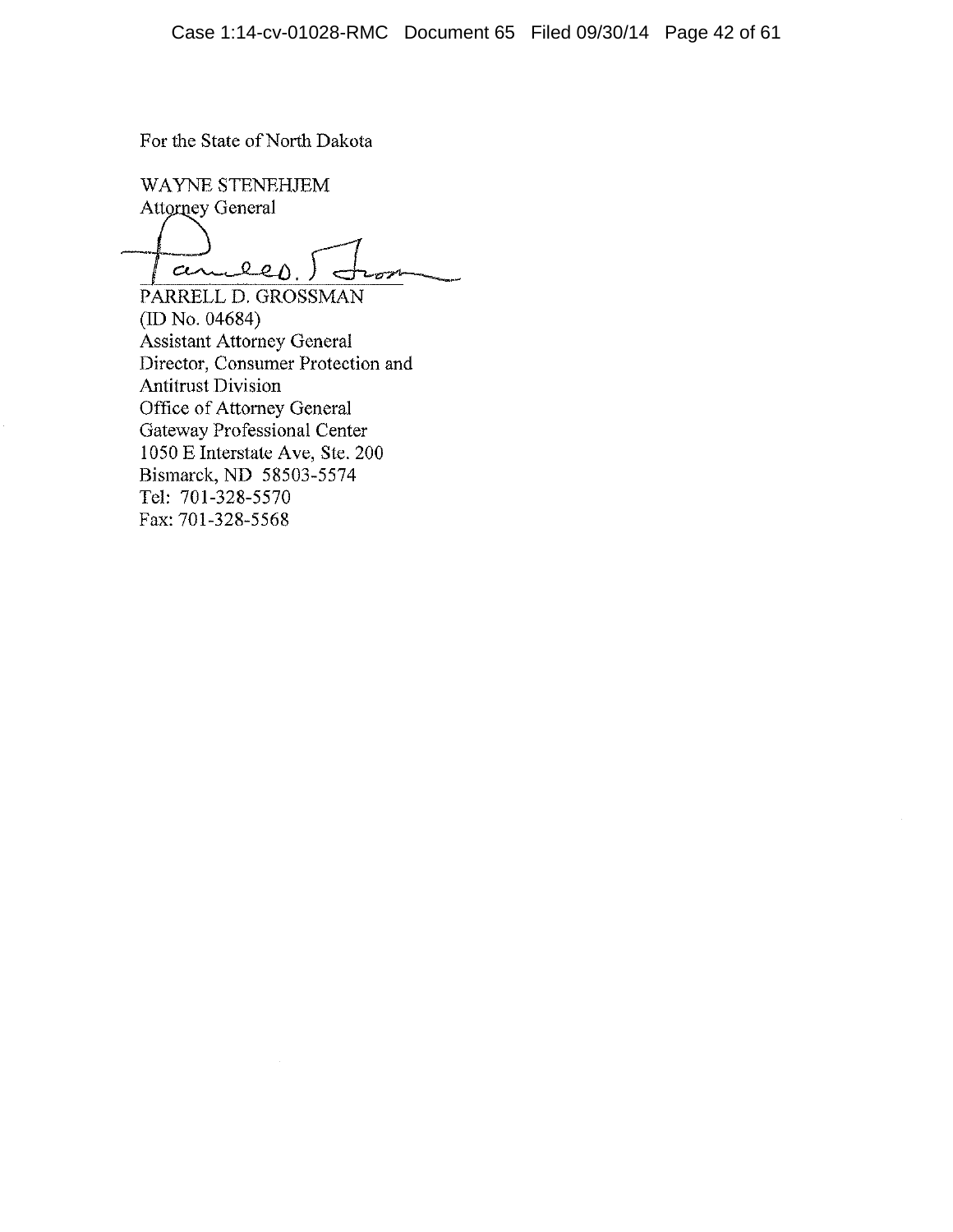For the State of Nebraska:

**JON BRUNING Attorney General** 

AB<sub>1</sub> Suit M. Steryson

**Assistant Attorney General** Office of the Attorney General 2115 State Capitol Lincoln, NE 68509-8920 Tel.:  $402-471-2811$ Fax: 402-471-4725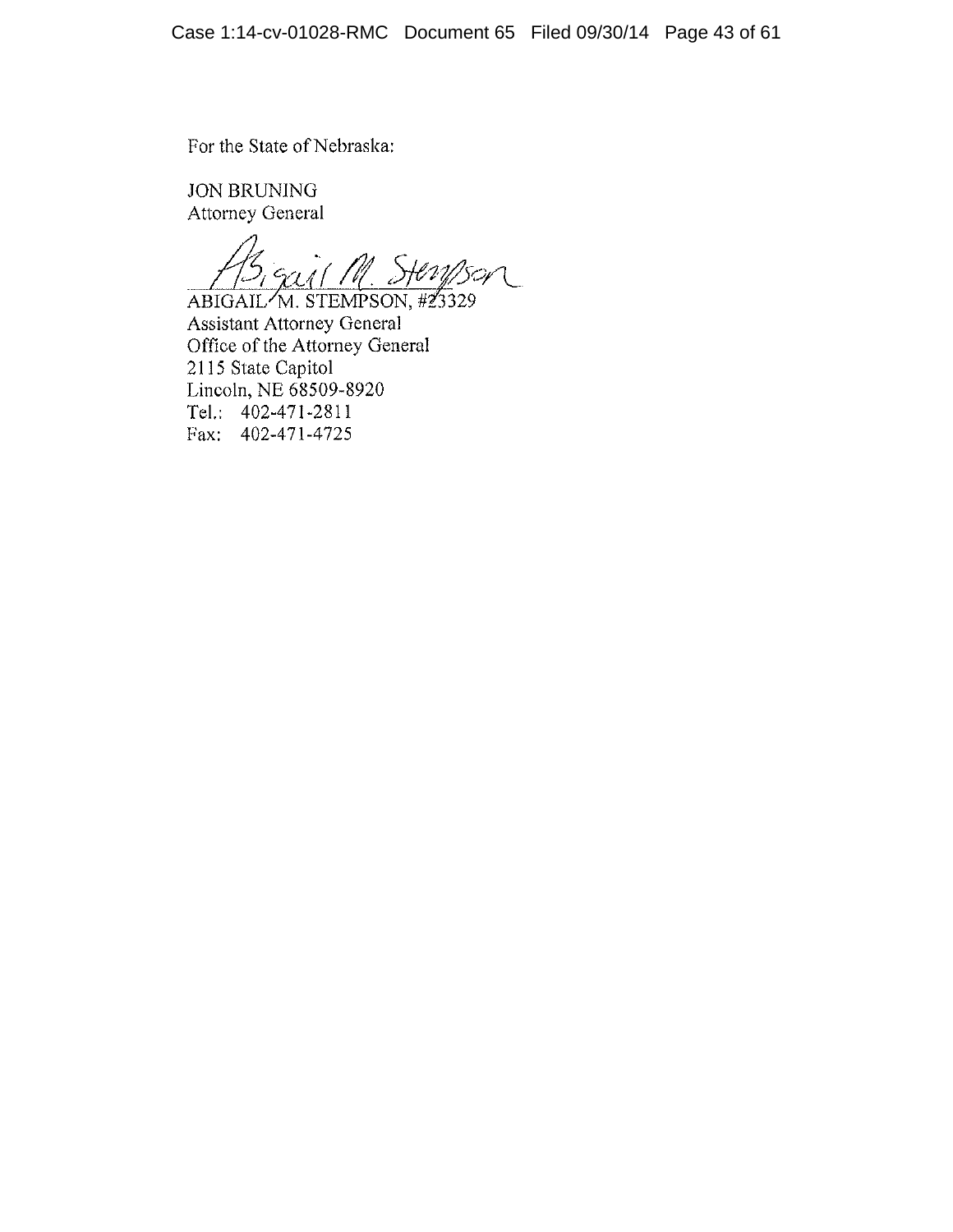For the State of New Hampshire:

-JOSEPHA-FOSTER

Attorney General<br>N.H. Department of Justice 33 Capitol Street Concord, New Hampshire 03301 Tel.: 603-271-3658 Fax: 603-271-2110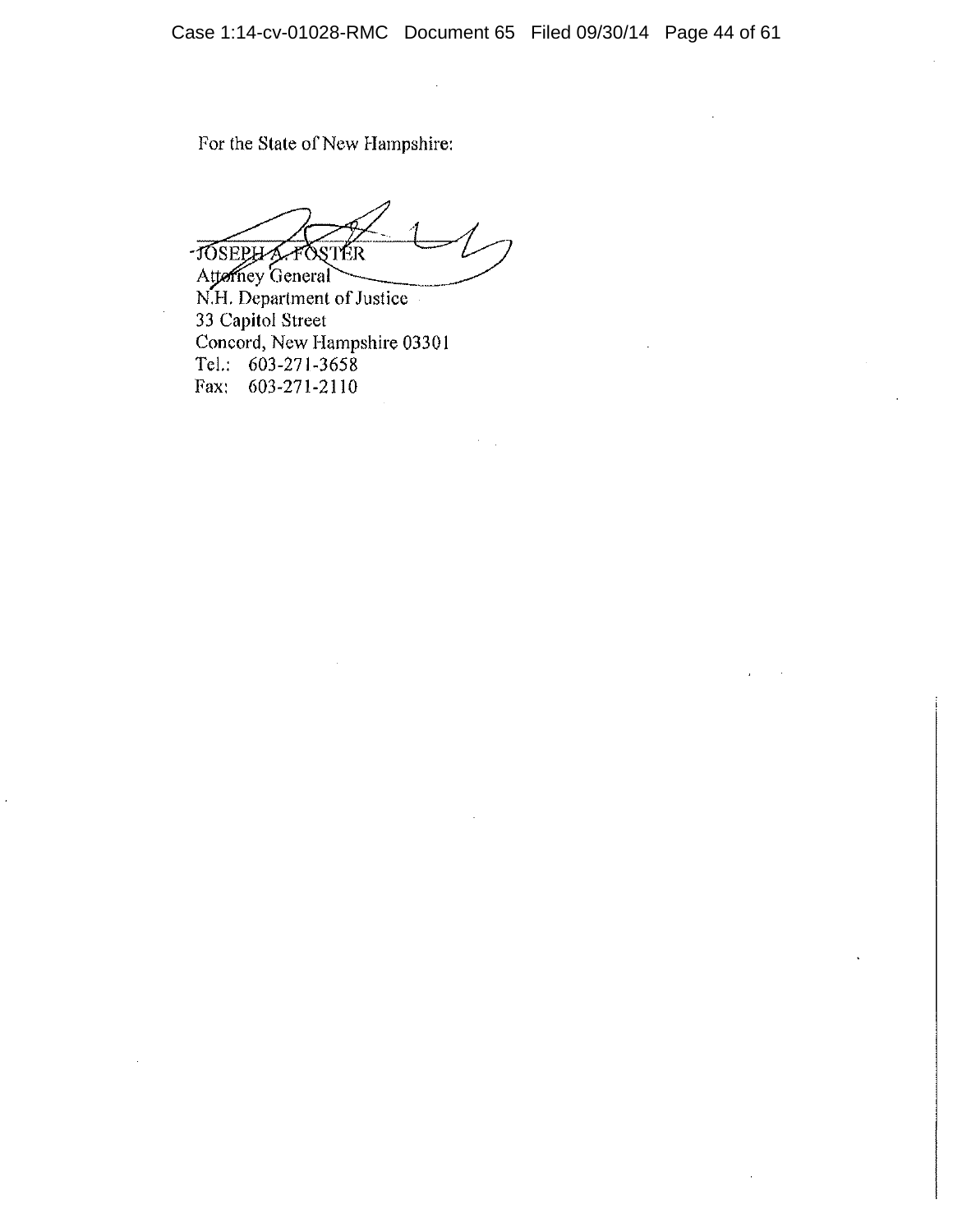For the State of New Jersey:

# **JOHN J. HOFFMAN** ACTING ATTORNEY GENERAL OF NEW JERSEY

Willer

LORKAINE K. RAK Deputy Attorney General /<br>Chief, Consumer Fraud Prosecution Section Division of Law 124 Halsey Street  $-5<sup>th</sup>$  Floor P.O. Box 45029 Newark, New Jersey 07101 Tel.: 973-877-1280 Fax: 973-648-4887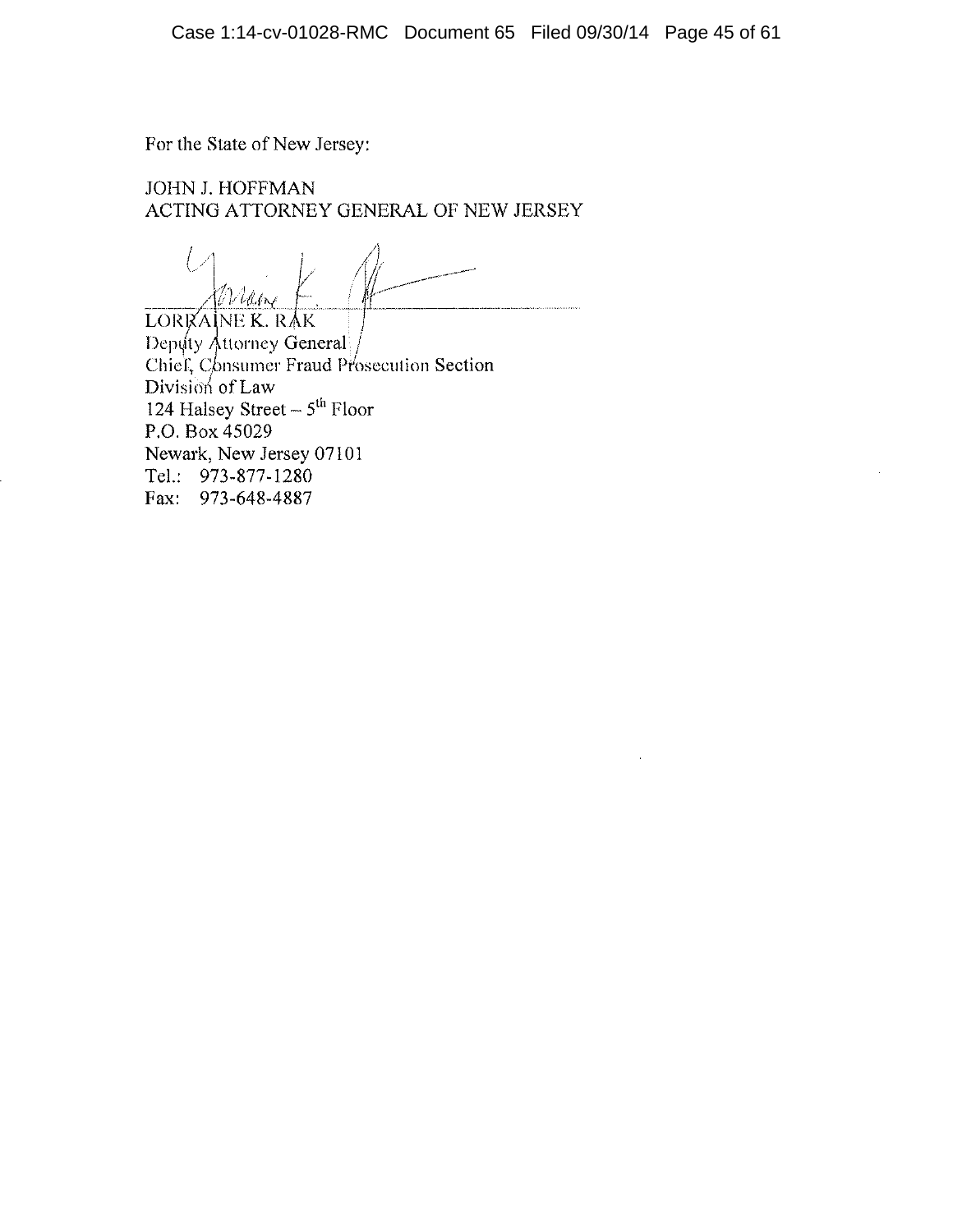$\sim$ 

For the State of New Mexico:

Hay 12<br>GARY K. KING, Attorney General<br>KAREN J. MEYERS, Assistant Attorney General Office of New Mexico Attorney General PO Drawer 1508 Santa Fe, NM 87504-1508 Tel: 505-222-9100 Fax: 505-222-9033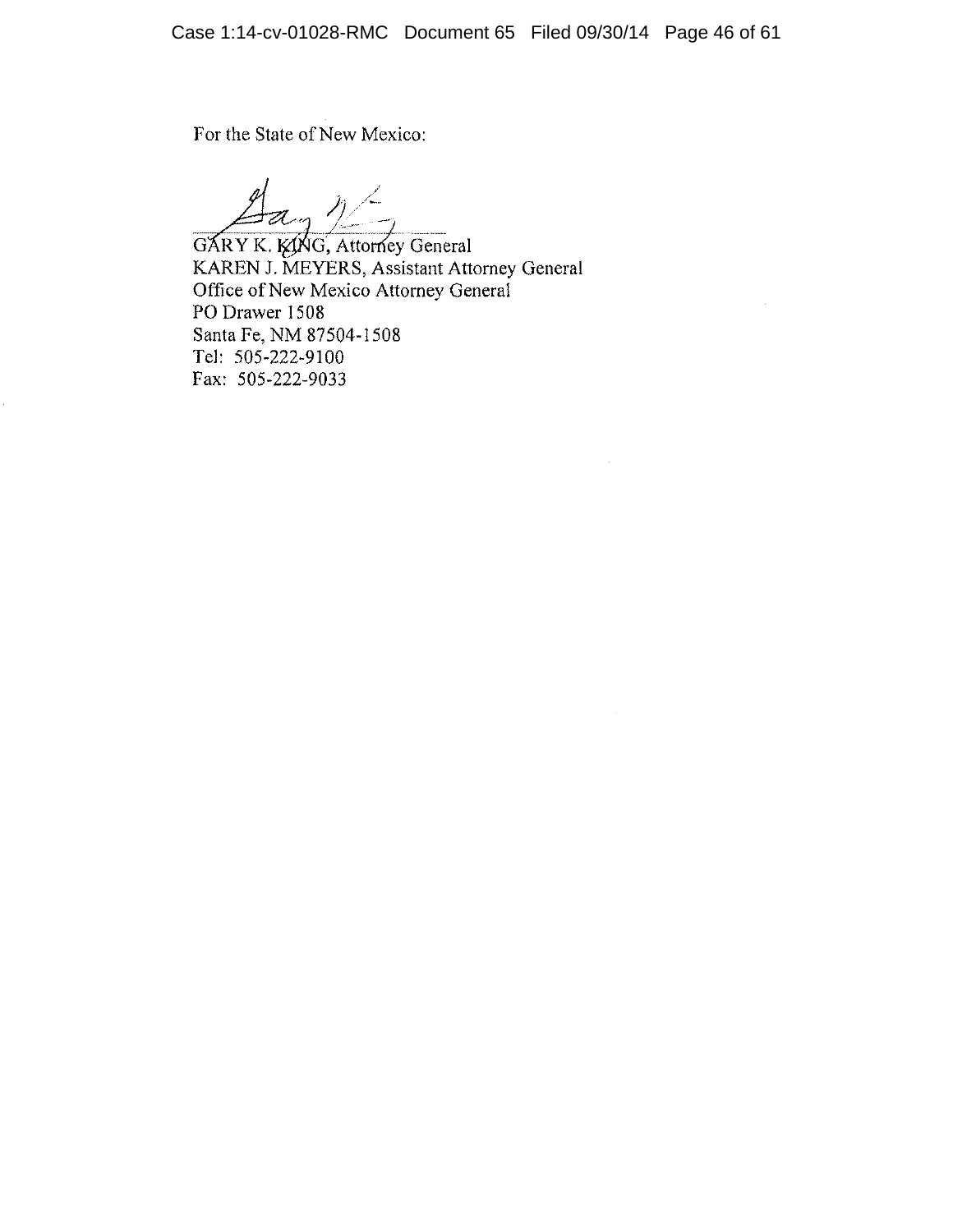For the State of New York:

JANEM AZIA

Bureau Chief Bureau of Consumer Frauds & Protection Office of the New York State Attorney General 120 Broadway New York, NY 10271 Tel.: 212-416-8727 Fax: 212-416-8787

 $\sim$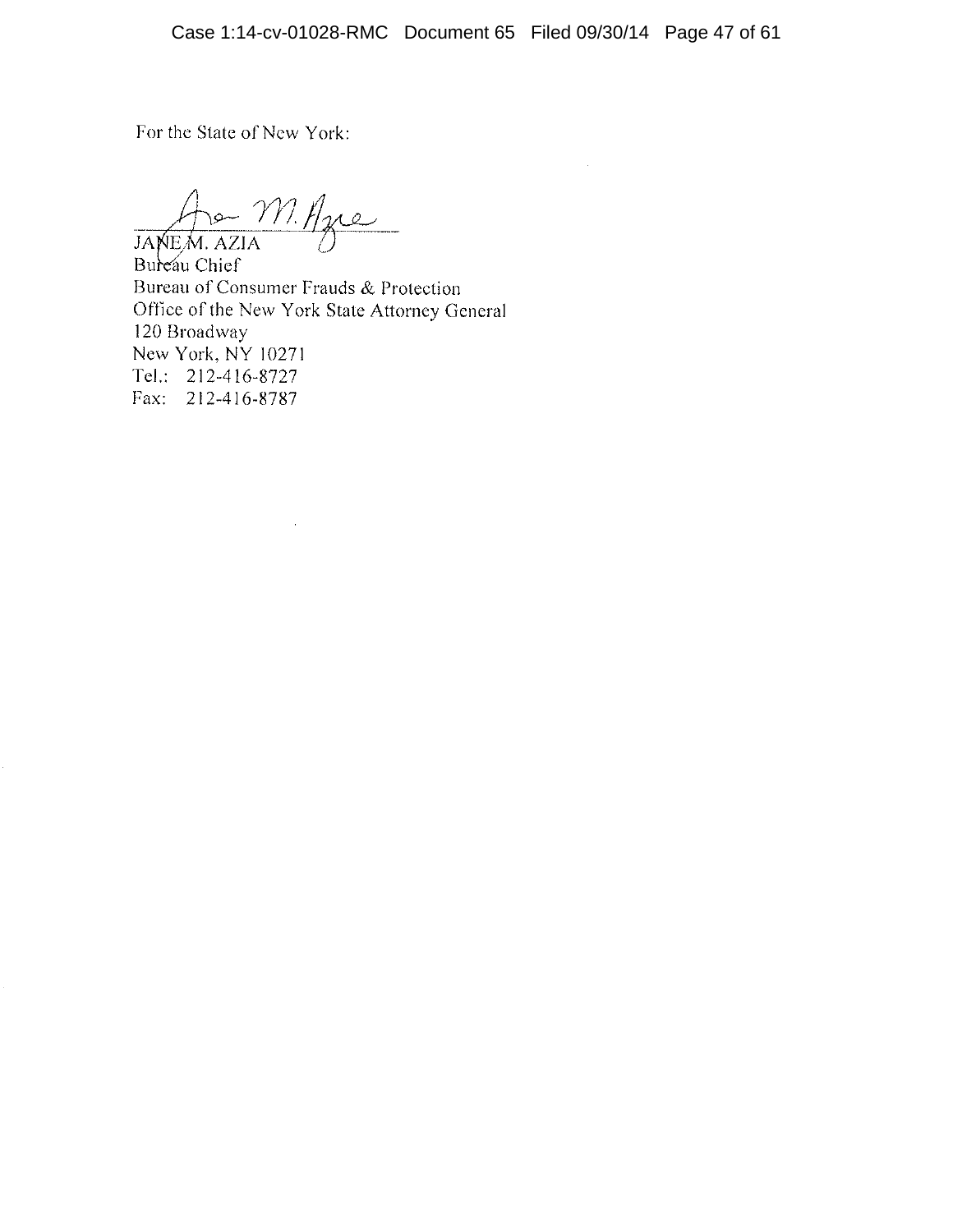For the Ohio Attorney General MIKE DEWINE

 $\overline{\text{MATTHEW}}$ J. LAMPKE (0067973) Mortgage Foreclosure Counsel Ohio Attorney General<br>30 E. Broad St., 15<sup>th</sup> Floor<br>Columbus, OH 43215 Tel.: 614-466-8569 Fax: 866-403-3979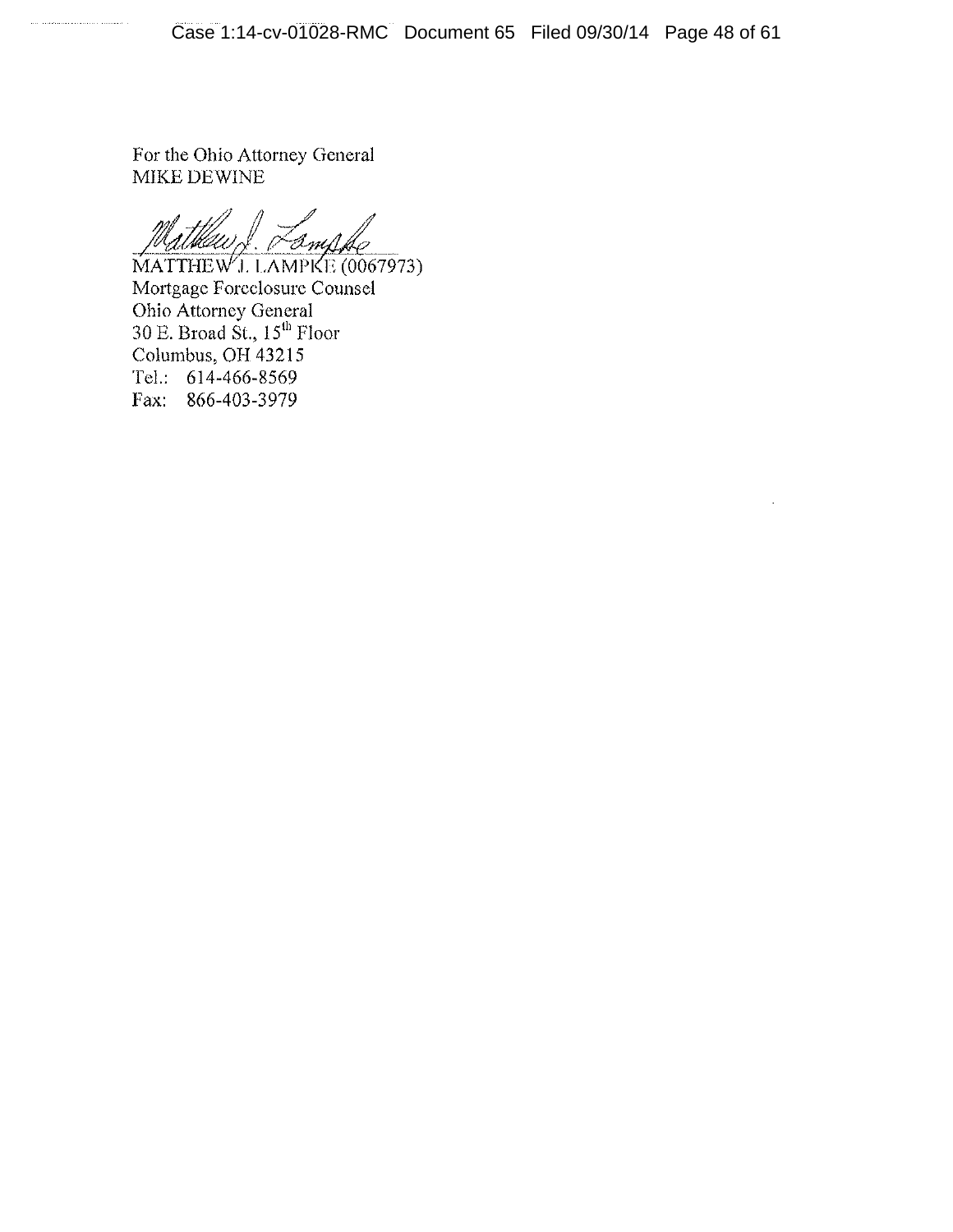For the State of Oregon, **Attorney General** ELLEN F. ROSENBLUM:

**SIMON WHANG Assistant Attorney General** Oregon Department of Justice Financial Fraud/Consumer Protection<br>1515 SW  $5^{\text{th}}$  Avenue, Ste. 410 Portland, OR 97201 Tel.: 971-673-1880 Fax: 971-673-1902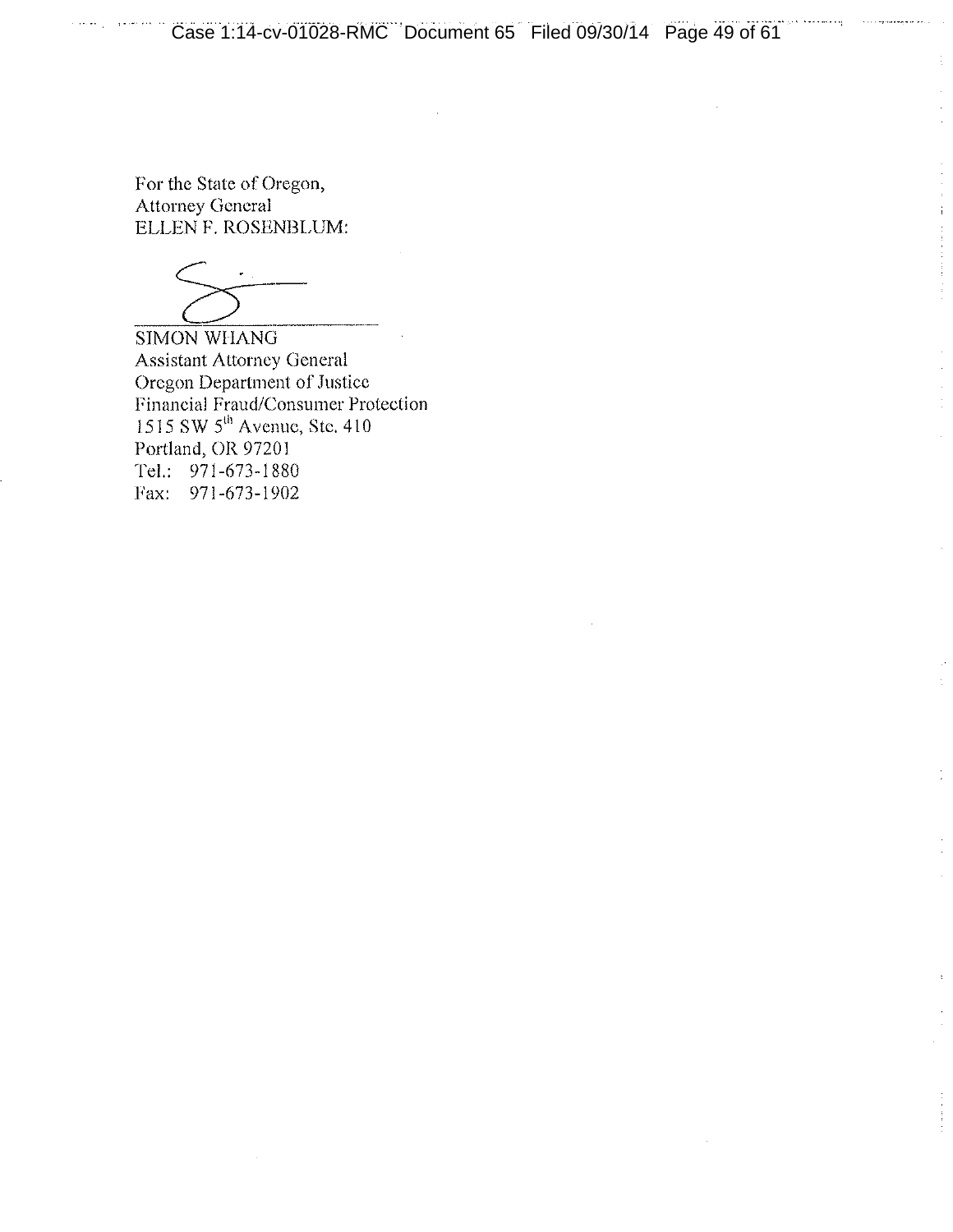For the State of South Carolina:

in W. M. Sntock

ALAN WILSON Attorney General JOHN W. MCINTOSH Chief Deputy Attorney General C. HAVIRD JONES, JR. Senior Assistant Deputy Attorney General JARED Q. LIBET **Assistant Deputy Attorney General** South Carolina Attorney General's Office 1000 Assembly Street, Room 519 Columbia, SC 29201 Tel.: 803-734-3970 Fax: 803-734-3677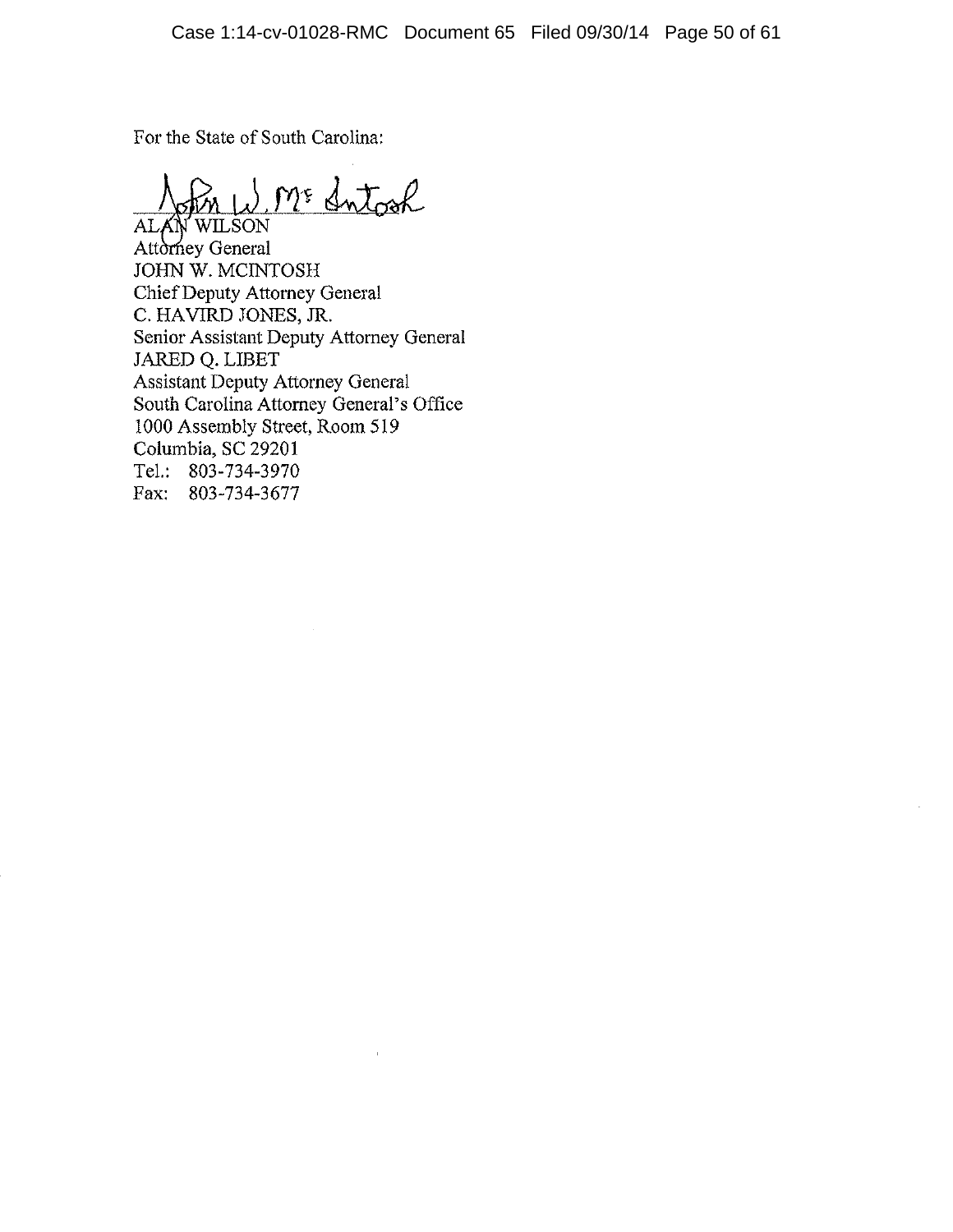For the State of South Dakota:

**PHILIP D. CARLSON** 

**Assistant Attorney General** South Dakota Attorney General's Office **Consumer Protection Division** 1302 E. Highway 14, Suite 1 Pierre, SD 57501 Tel.: 605-773-3215 Fax: 605-773-4106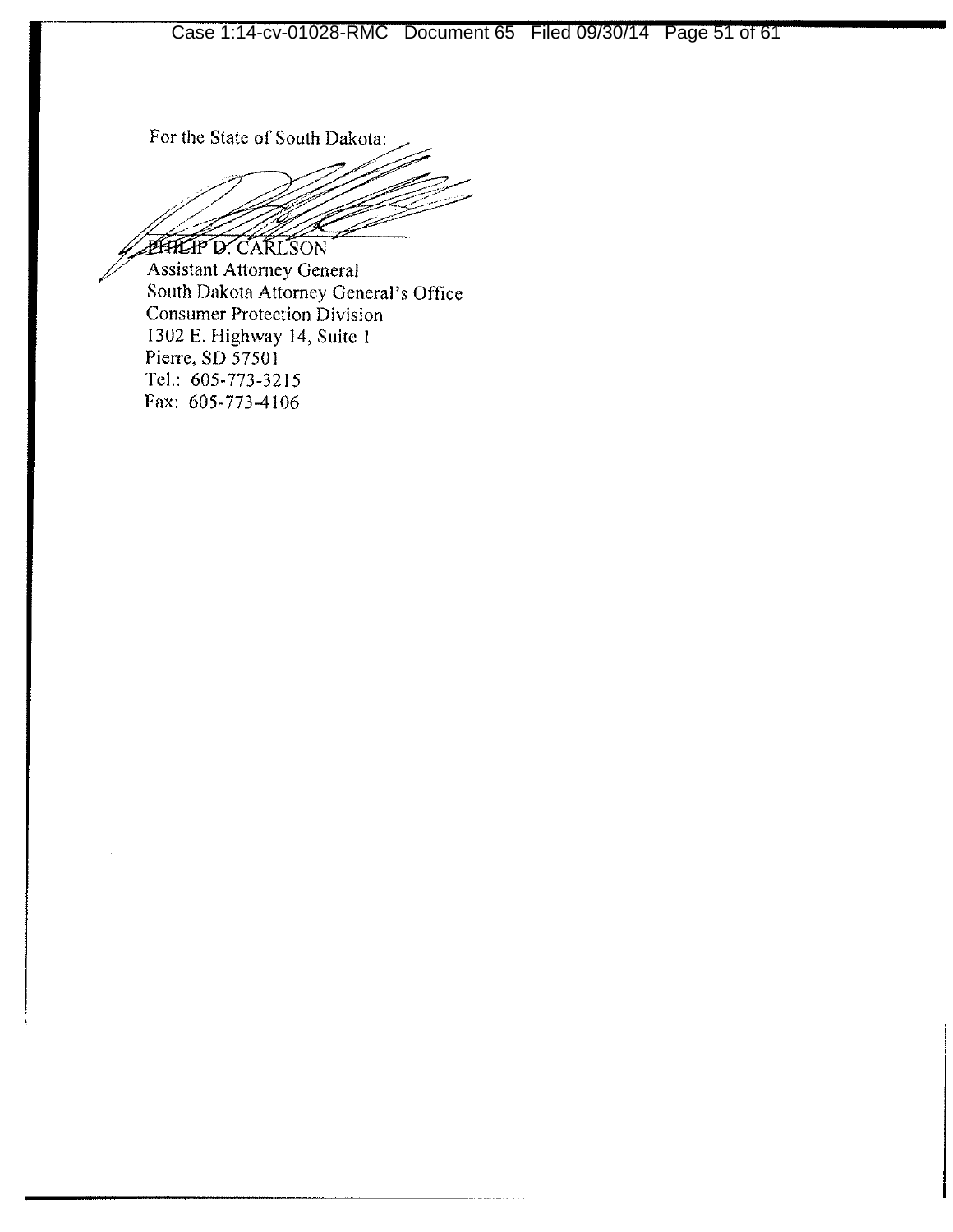For the State of Tennessee:

RE Cooper of

ROBERT E. COOPER, JR. Attorney General and Reporter Office of the Tennessee Attorney General 425 Fifth Avenue North Nashville, TN 37243-3400 Tel.: 615-741-3491 Fax: 615-741-2009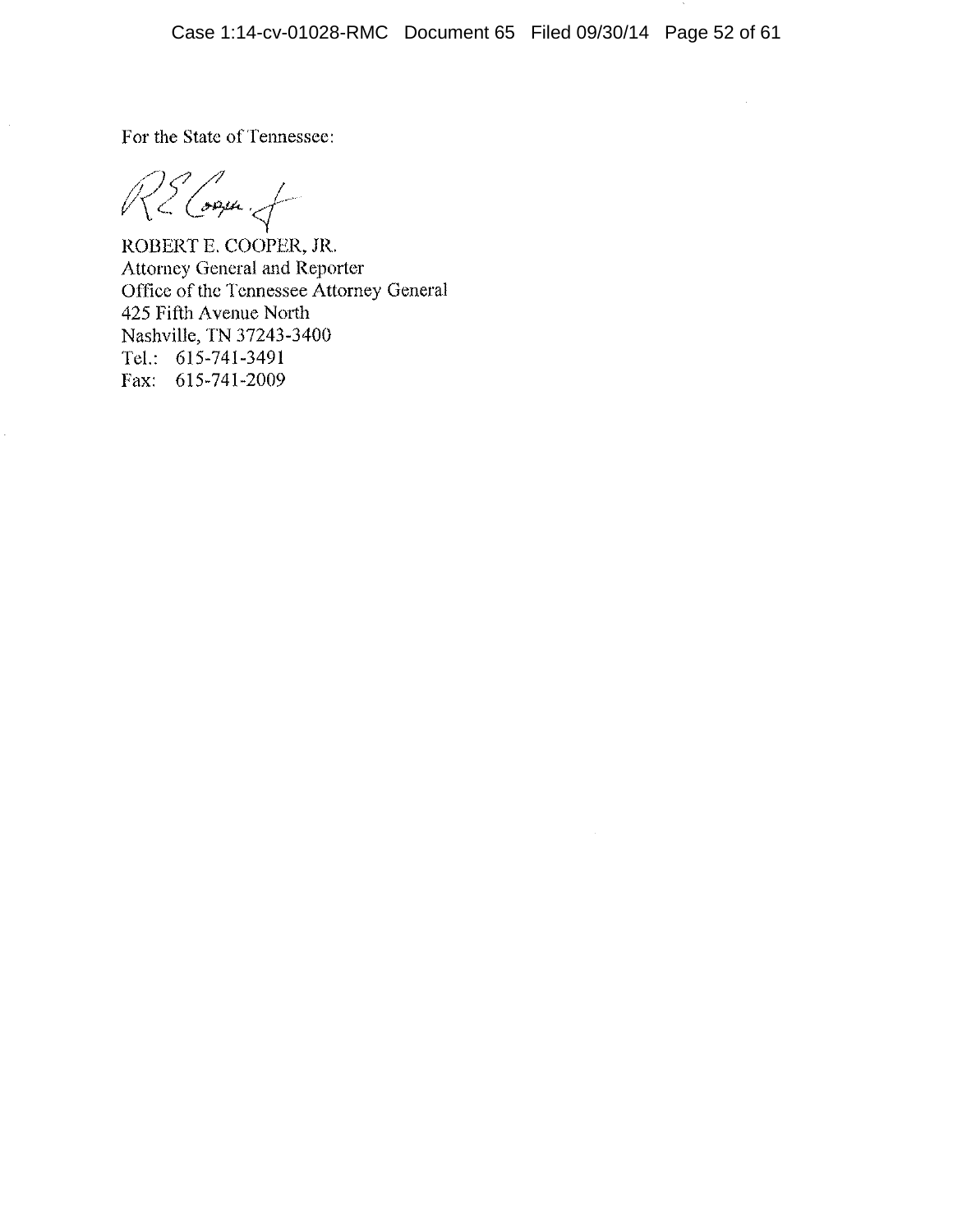For the State of Texas:

me a. Dansse **VAMES A. DAROSS** 

State Bar No. 05391500 **Assistant Attorney General Consumer Protection Division** 401 E. Franklin Avenue, Suite 530 El Paso, Texas 79901 Tel.: 915-834-5800 Fax: 915-542-1546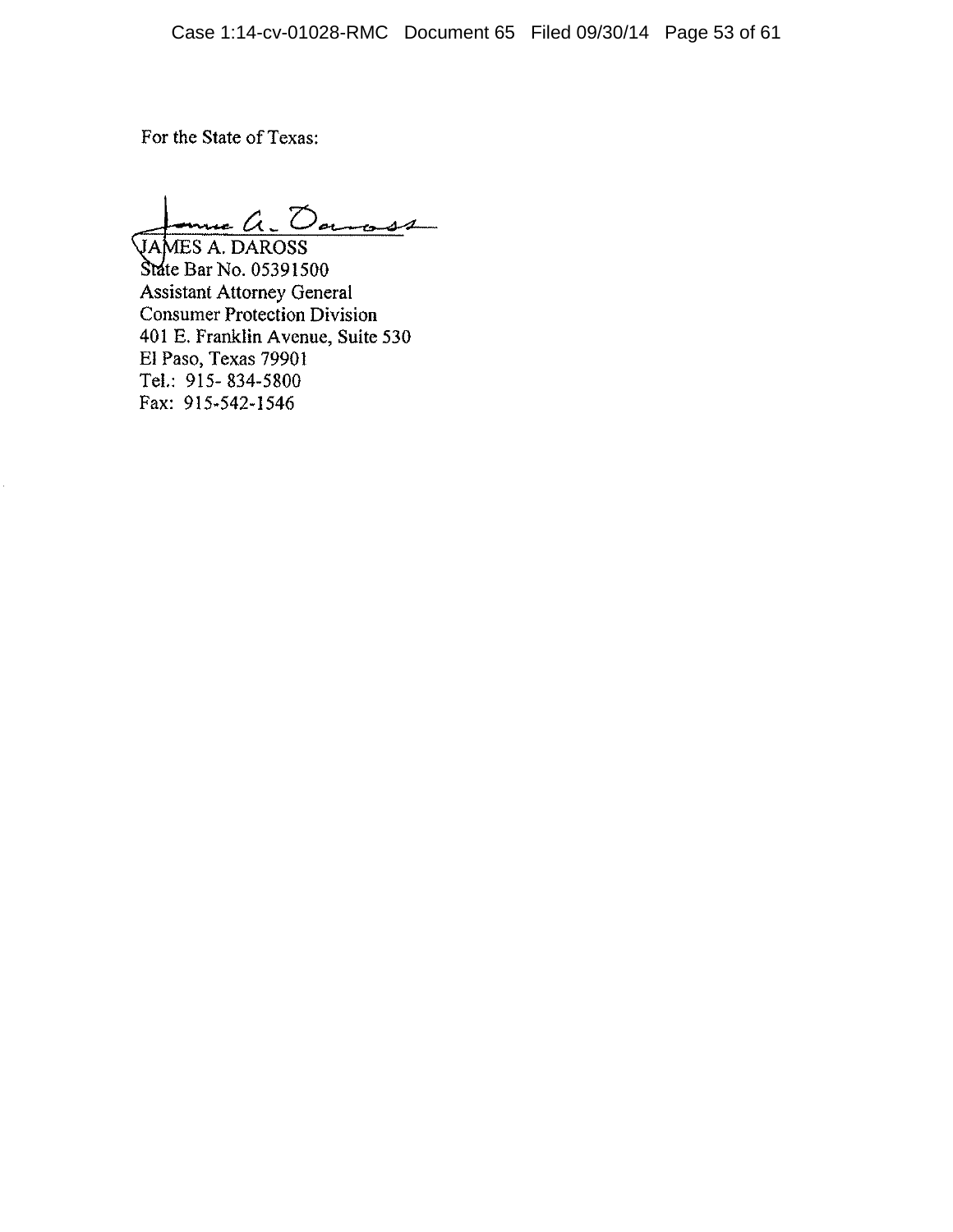$\bar{\gamma}$ 

For the State of Utah:

÷ Sß **MD. REYES** 

**Utah Attorney General** 350 North State Street, #230 Salt Lake City, UT 84114-2320 Tel.: 801-538-1191 Fax: 801-538-1121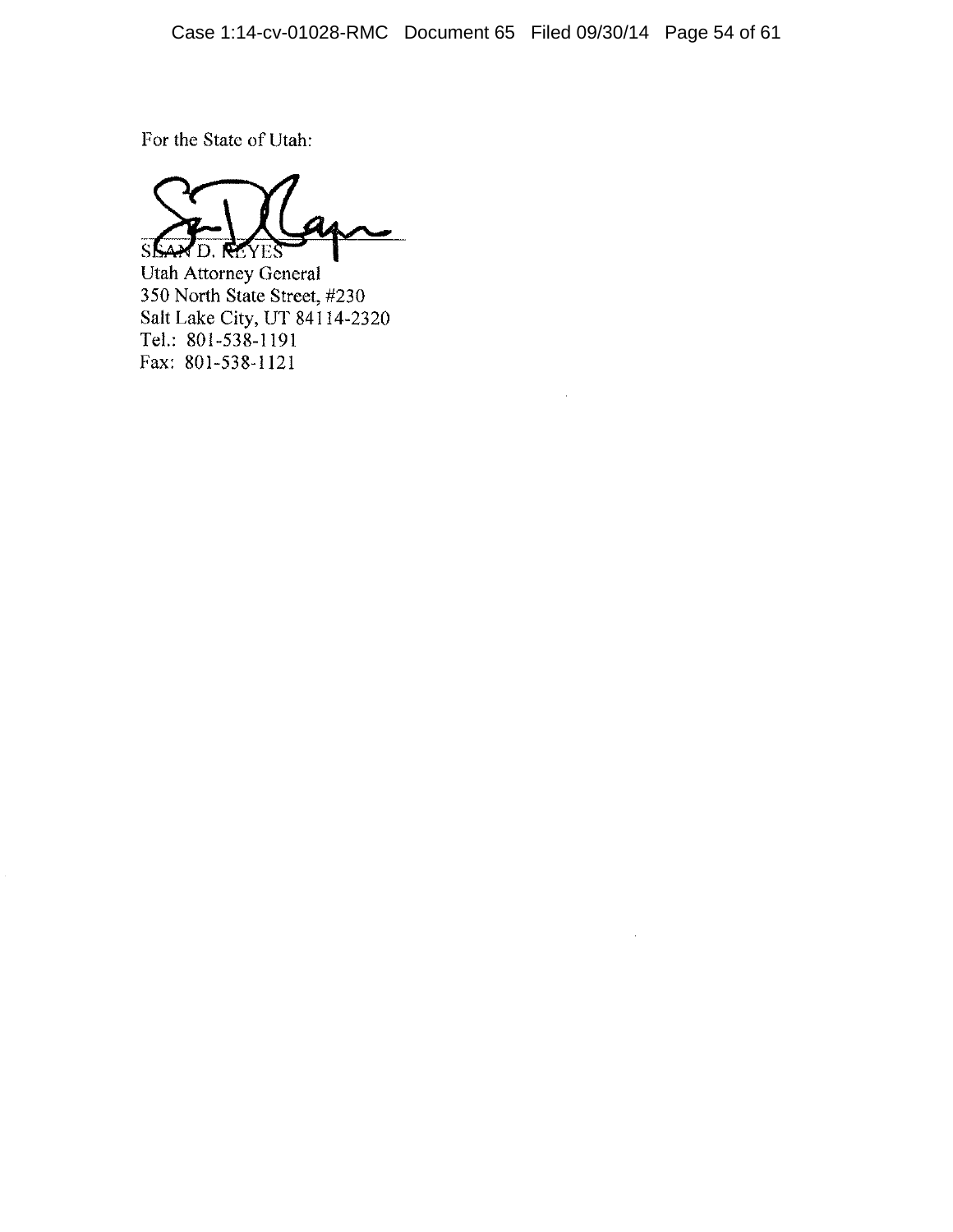For The Commonwealth of Virginia, ex rel. MARK R. HERRING, **Attorney General:** 

DAVID B. IRVIN (VSB #23927)

Senior Assistant Attorney General MARK S. KUBIAK (VSB #73119) **Assistant Attorney General** Office of Virginia Attorney General 900 East Main Street Richmond, Virginia 23219 Tel.: 804-786-4047 Fax: 804-786-0122

l,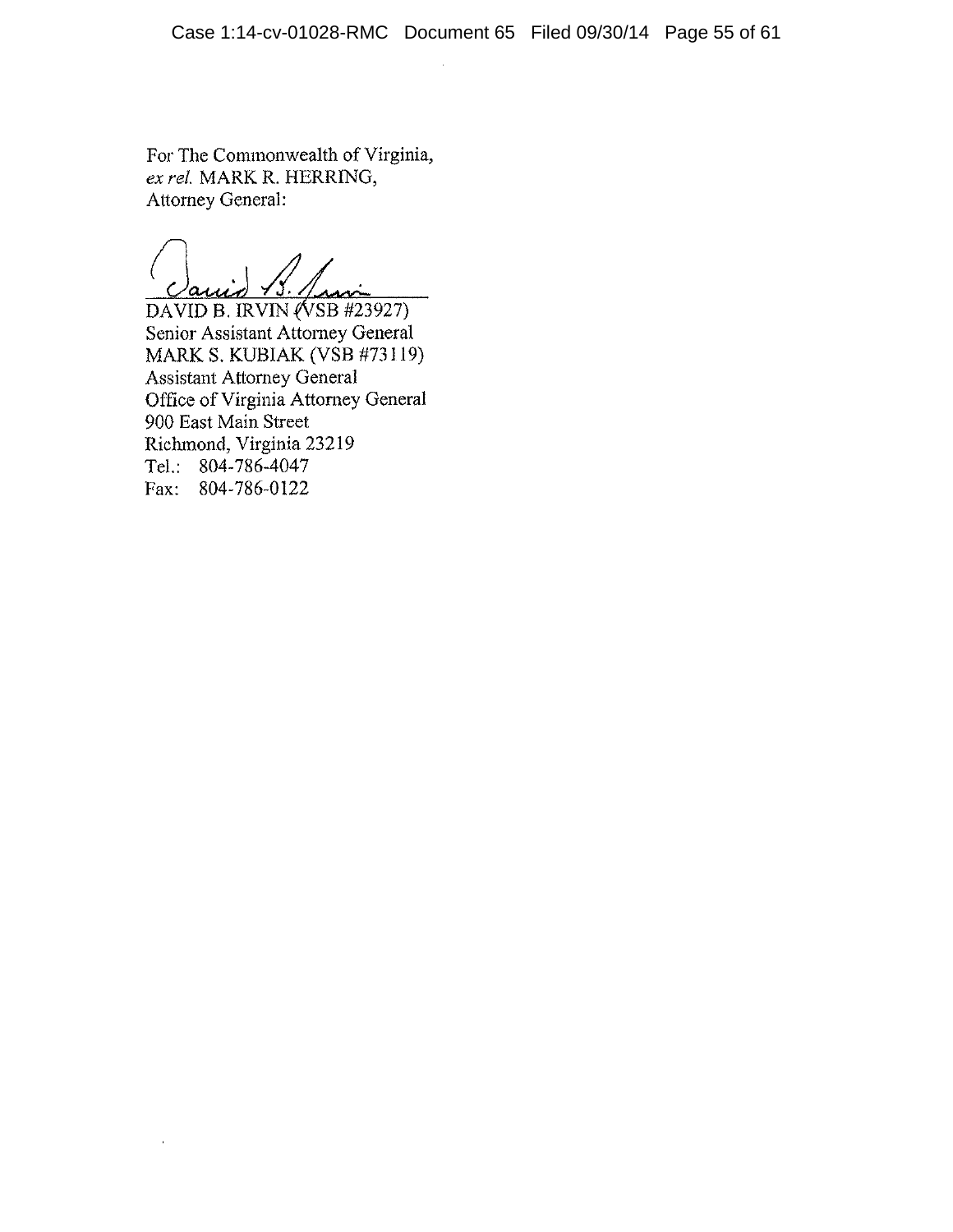For the State of Vermont:

Jĺ

WILLIAM H. SORRELL Attorney General<br>109 State Street Montpelier VT 05609-1001  $(802)$  828-3171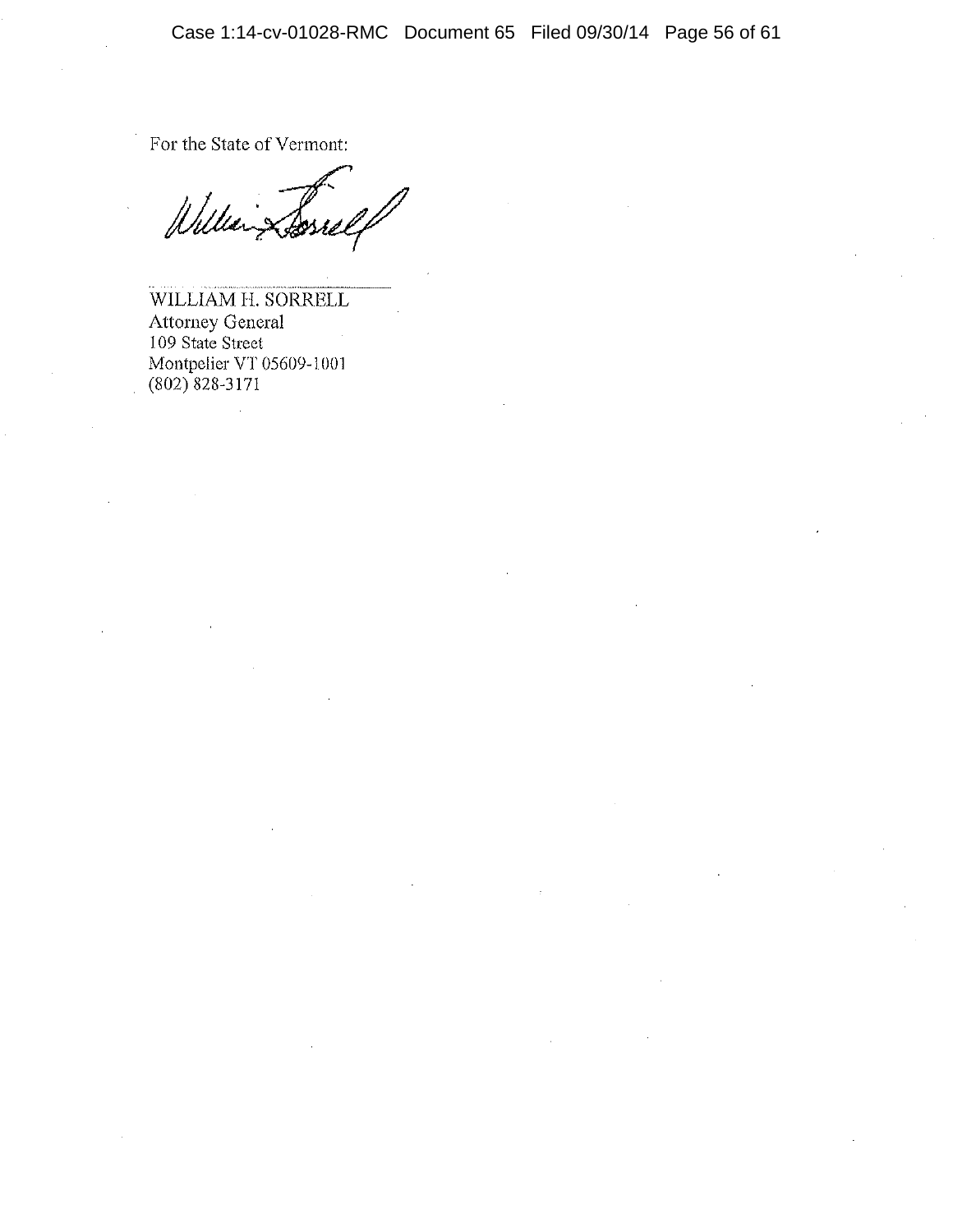ŧ

For the State of Washington:

ROBERT W. FERGUSON Attorney General

 $\mathcal{A}$ l

DAVID W. HUEY, WSBA No. 31380 Senior Counsel Consumer Protection Division Office of the Attorney General 1250 Pacific Avenue, Suite 105 PO Box 2317 Tacoma, WA 98402-4411 Tel: (253) 593-5243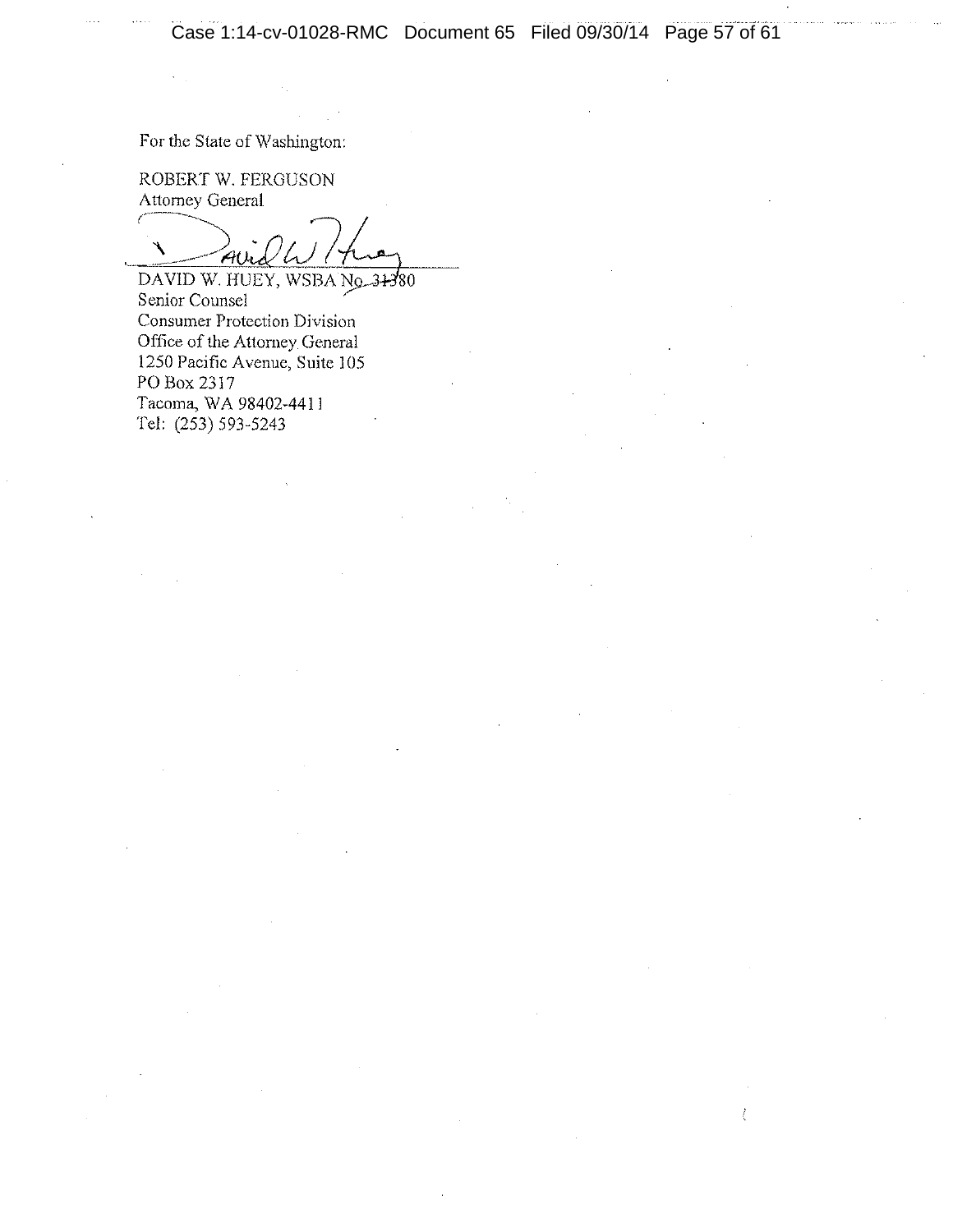For the State of Wisconsin:

**J.B. VAN HOLLEN Attorney General** 

Ally C. Pomminer

HOLLY C. POMRANING **Assistant Attorney General** Wisconsin Department of Justice Post Office Box 7857 Madison, Wisconsin 53707-7857 Tel: 608-266-5410 Fax: 608-267-8906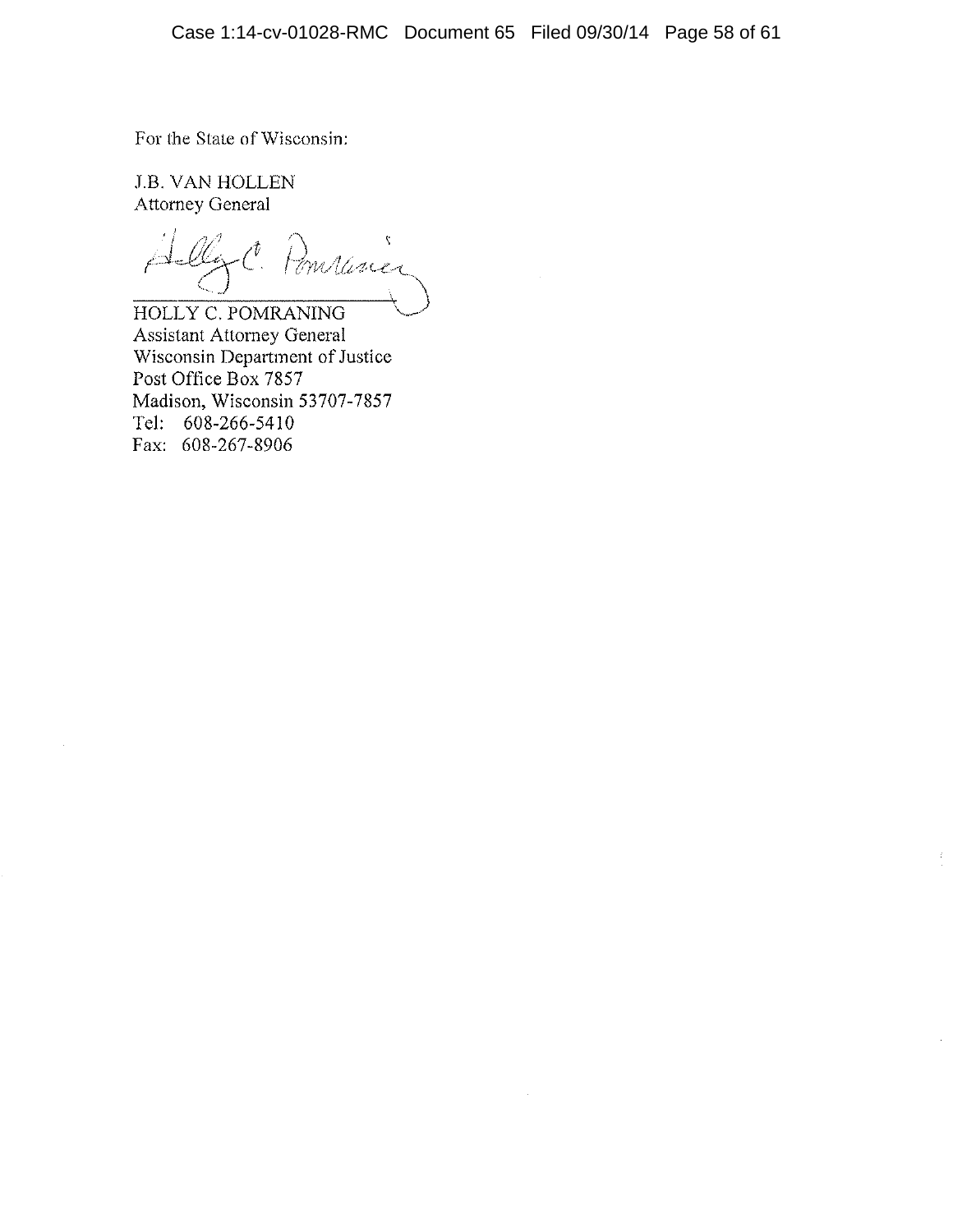For the State of West Virginia:

PATTWEE MONTERY

PATRICK MORRISEY Attorney General State Capitol, Room 26E Charleston, WV 25305-0220 Tel.: 304-558-2021 Fax: 304-558-0140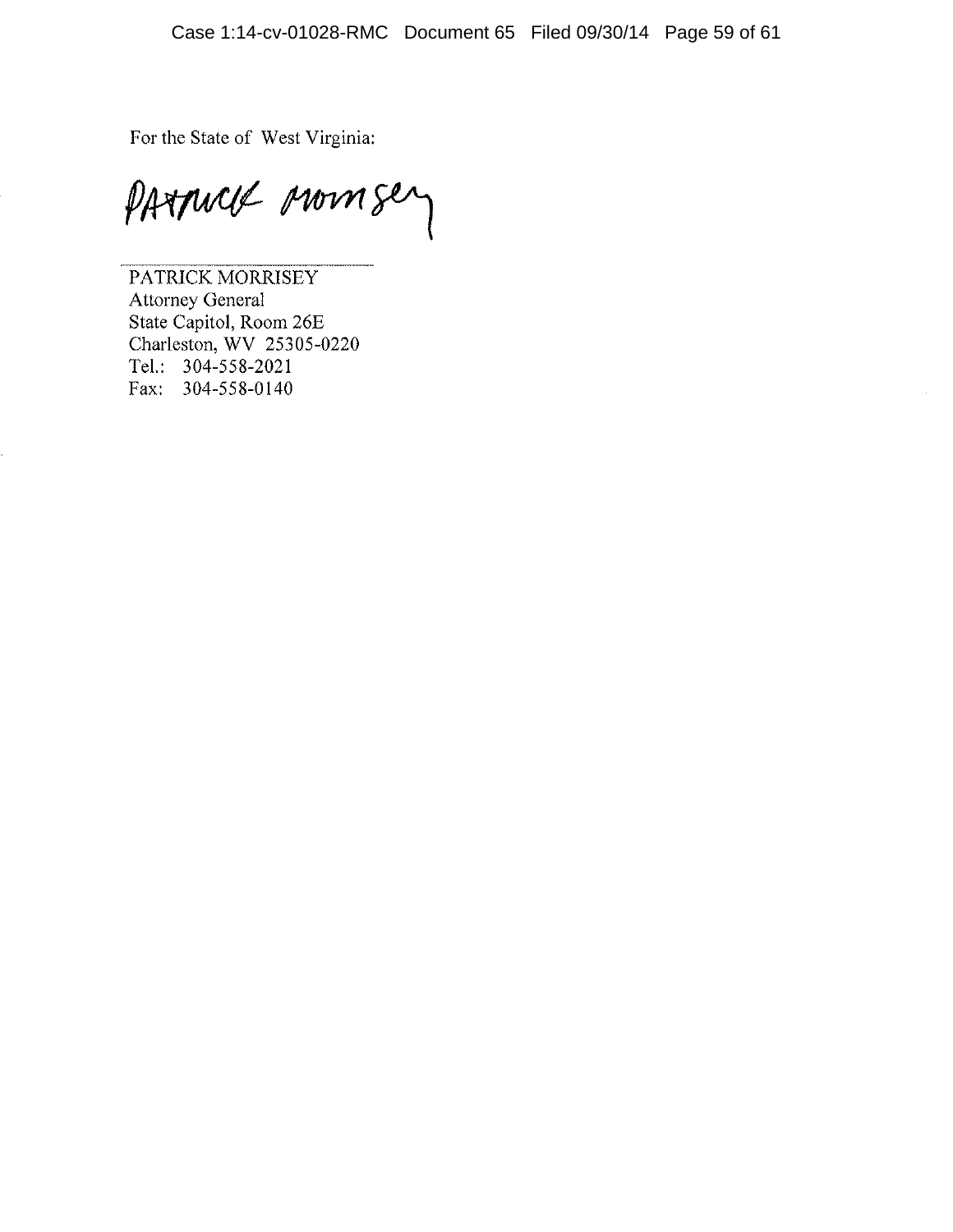For the State of Wyøming:

PETER K. MICHAEL

Wyoming Attorney General Wyoming Attorney General's Office 123 State Capitol Bldg<br>200 W.  $24<sup>th</sup>$  Street Cheyenne, WY 82002 Tel.: 307-777-7847 Fax: 307-777-3435